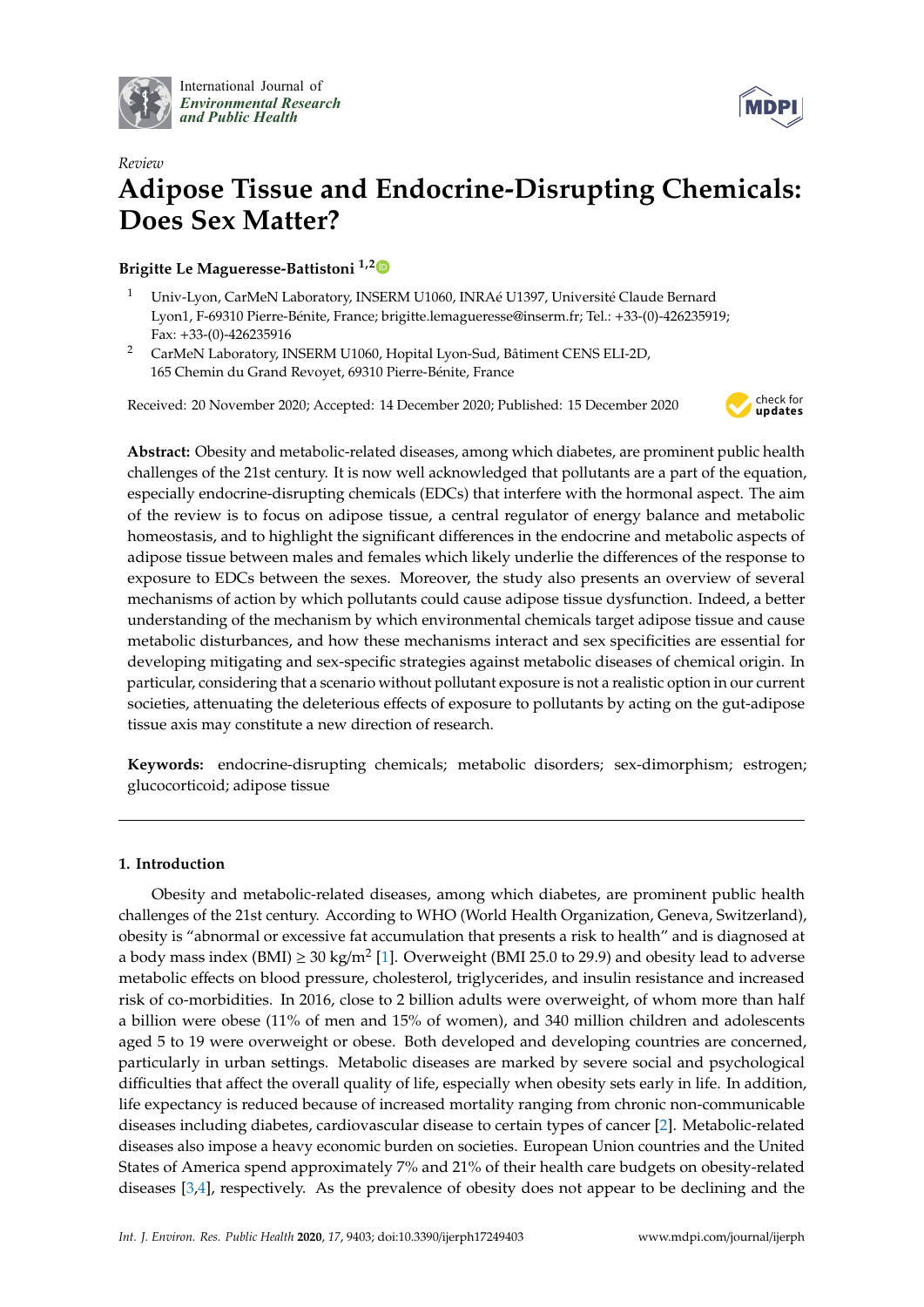list of risks associated with obesity and diabetes has grown further with the COVID-19 infection [\[5\]](#page-18-4), these diseases will continue to represent an increasing burden on society and health systems in the years to come.

Reducing the burden of obesity requires a better understanding of the multiple etiological causes interacting with each other whose effects can be or not age-, gender-, and ethnicity-dependent, not to mention wealth and social practices. Basically, excessive food intake and reduced energy expenditure cause energy imbalance. However, it is much more complex to understand the interweaving of the biological, environmental, and societal factors that can modify either food intake and/or energy expenditure. Based on the kinetics of the obesity pandemic that has paralleled industrialization, it has also been suggested that pollutants contributed to this phenomenon [\[6,](#page-18-5)[7\]](#page-18-6), for which was coined the term obesogen [\[8\]](#page-18-7). Indeed, industrialization has caused the release of thousands of anthropogenic molecules which resulted in the contamination of various environmental compartments, sometimes very distant from the production site, thus globalizing pollution. Many chemicals involved have primarily been identified as endocrine-disrupting chemicals, i.e., chemicals capable of altering any hormonal action [\[9](#page-18-8)[–11\]](#page-19-0). Therefore, energy homeostasis that is largely under hormonal regulation, especially sex steroids [\[12\]](#page-19-1) is at high risk of unbalance by endocrine disruptors in a sex-dependent manner. Accordingly, the prevalence of obesity and metabolic-related diseases differ in male and female individuals [\[13,](#page-19-2)[14\]](#page-19-3). In women, the main contributors to metabolic syndrome are high body mass index (BMI) and hyperglycemia, while in men it is hypertension and high triglycerides [\[15\]](#page-19-4).

The purpose of the review is to focus on adipose tissue because it is a central regulator of energy balance and metabolic homeostasis. Significant differences on the endocrine functions of the adipose tissue between males and females are highlighted, as well as the sex-specific dysfunctions in response to exposure to endocrine disruptors. Indeed, a better understanding of the mechanism by which environmental chemicals target adipose tissue and cause metabolic disturbances, how these mechanisms interact and the sex specificities is essential for developing mitigating and sex-specific strategies against chemical-induced metabolic diseases. In particular, the gut-adipose tissue axis may constitute a new direction of research.

### **2. Sex-Dimorphic Traits of the Adipose Tissues and Molecular Determinants**

### *2.1. Body Fat and Distribution*

Total body fat content and distribution are highly sex-dimorphic traits. Genome-wide association studies clearly established a genetic component to variations in fat distribution and obesity. White adipose tissues (WAT) comprise various depots such as inguinal (Ig), interscapular (Is), perigonadal (Pg), retroperitoneal (Rp), and mesenteric (Ms) depots, classified into subcutaneous (Ig, Is) and visceral (Pg, Rp, Ms) based on their anatomical location. In addition to white adipocytes, mammals have brown adipocytes which store less lipids and have more mitochondria than white adipocytes. In rodents, the brown adipose tissue (BAT) is mainly localized to the interscapular region during neonatal life and can be found in WAT depots following cold exposure [\[16\]](#page-19-5). Brown adipocytes are characterized by the expression of uncoupling proteins (UCPs) which allow dissipation of energy as heat. Beige adipocytes exhibit properties of both white and brown adipocytes (mitochondria and expression of UCPs) and are located preferentially in subcutaneous WAT depots in mice [\[17\]](#page-19-6).

Women have a higher overall body fat content than men, particularly in the gluteofemoral depot (i.e., gynoid obesity). Men have higher overall muscle mass than women and will accumulate fat in a visceral and abdominal distribution (i.e., android obesity). After menopause, lack of circulating estrogens will cause a shift in fat accumulation and women will preferably accumulate visceral fat. From an evolutionary point of view, in women the accumulation of subcutaneous fat constitutes energy reserves to prepare for the development of pregnancy and breastfeeding. The metabolic differences between the sexes depend on the type of fat accumulated. Indeed, the accumulation of subcutaneous fat is not detrimental to metabolic health unlike the accumulation of visceral fat which predisposes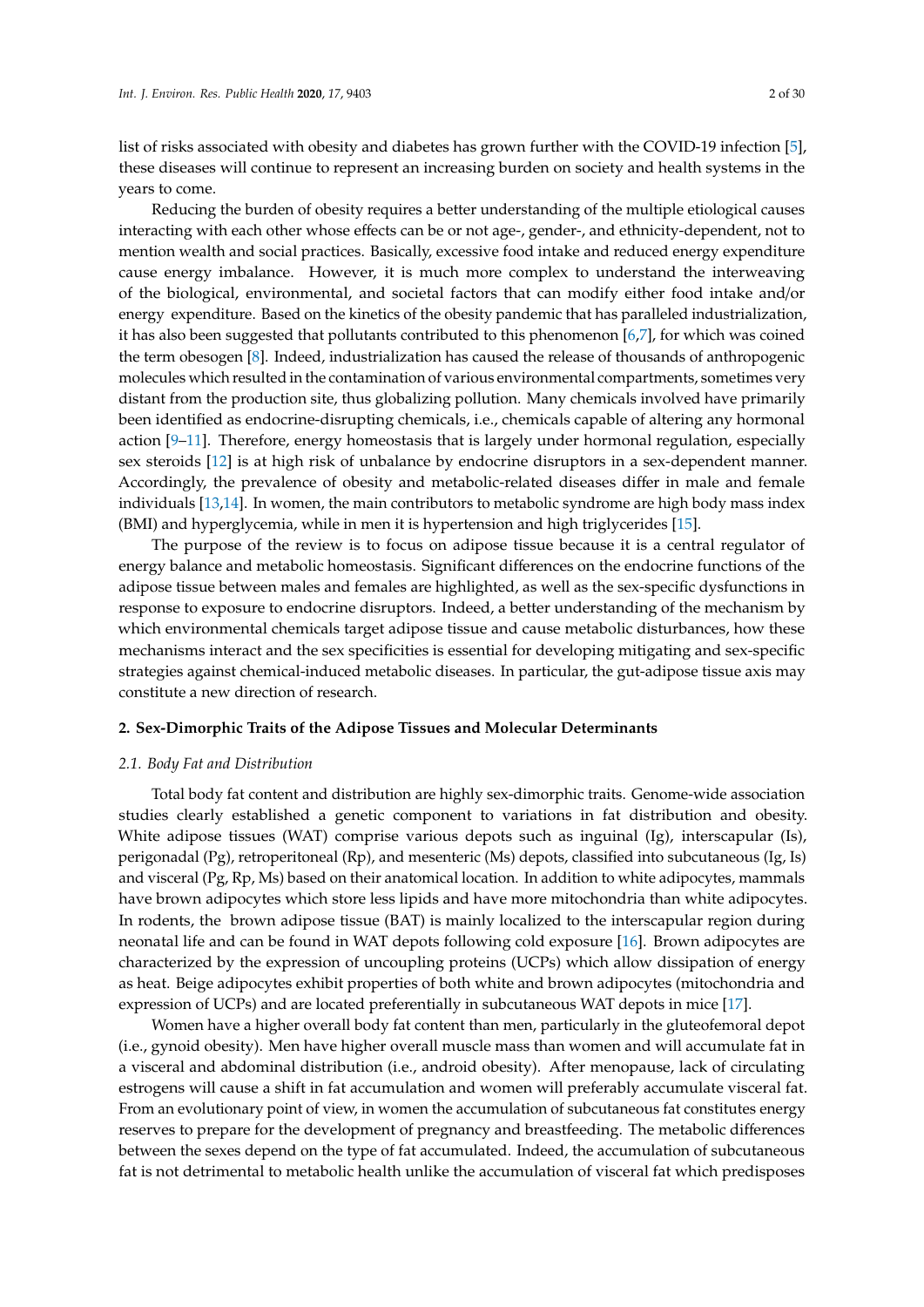to diabetes and cardiovascular disease. This explains that the menopausal transition puts women at equal risk to that of men for the development of metabolic syndrome [\[18\]](#page-19-7). The increased metabolic and cardiovascular risks associated with abdominal obesity could be explained by various differences in vascularity, innervation, and functions between the visceral  $(v)$  and the subcutaneous  $(sc)$  white adipose tissue (WAT) [\[19\]](#page-19-8). The latter is the physiological reservoir for excess fat as triglycerides (TGs) in response to caloric excess. It is characterized by its ability to generate new adipocytes (hyperplasia) sensitive to the anti-lipolytic effects of insulin and its large capacity to store fat as TGs and produce various adipokines such as adiponectin. Adiponectin is an adipokine with insulin-sensitizing properties acting in various metabolic organs (liver, skeletal muscle, brain) including the adipose tissue [\[20\]](#page-19-9). Unlike scWAT, the expandability of vWAT is limited. It contains large adipocytes sensitive to lipolysis with rather fewer small pre-adipocytes capable of differentiating into adipocytes. Release of free fatty acids (FFA) and lipid deposition in other tissues, in particular liver are processes known as lipotoxicity which triggers non-alcoholic fatty liver diseases (NAFLD) and insulin resistance. Altered expression of adipokines, synthesis of inflammatory proteins, and recruitment of pro-inflammatory macrophages are other characteristics which largely contribute to the enhanced pro-inflammatory state observed in obesity and diabetes [\[21\]](#page-19-10).

### *2.2. Cell Lineage and Adipocyte Precursors*

Adipose tissue has a mesodermal origin. Mesenchymal cells (MSCs) have extensively been used to model differentiating mesoderm into adipocytes, osteoblasts, or myocytes by applying appropriate stimulatory conditions. Signals inducing mesodermal and adipose development rely on several conserved developmental cues which include the bone morphogenetic proteins (BMPs), nodal, wingless (Wnt) and fibroblast growth factors (FGFs) [\[16\]](#page-19-5), and on the retinoid X receptor (RXR) [\[22\]](#page-19-11). Pre-adipocyte differentiation (extensively studied using the mouse 3T3 cell line) is orchestrated by a transcriptional cascade in which the nuclear peroxisome proliferator-activated receptor (PPAR)γ which heterodimerizes with RXR, is essential to induce and maintain the differentiation of the adipocyte. The transcriptional cascade also involves members of the C/EBP family [\[16,](#page-19-5)[17](#page-19-6)[,23\]](#page-19-12). Interestingly, cell lineage tracing experiments in mice demonstrated distinct developmental origins depending on the adipocytes type and sex, which likely contribute to the functional sex- and depot- differences [\[24\]](#page-19-13). Gene expression profiling of adipose tissues identifies divergent molecular signatures between the various depot locations [\[25\]](#page-19-14). Nonetheless, markers capable of distinguishing MSCs from preadipocytes are still lacking and hamper the identification of preadipocytes with different developmental potentials and possibly, sex specificities.

At birth, the testosterone surge in males plays a primary role in the masculinization of energy intake, feeding behavior, distribution of adipose tissue and adipocyte size, insulin sensitivity and adipokine secretion as shown experimentally with prolonged exposure of males to testosterone and neonatal exposure of females to androgens [\[12](#page-19-1)[,26,](#page-19-15)[27\]](#page-19-16). With the onset of puberty, estrogens and androgens are the major actors in the development of adipose tissue. In adults, use of transplantation methodologies showed that the microenvironment of visceral or subcutaneous fat depot (including the extracellular matrix and the cellular composition) could influence sex- and depot-dependent metabolic and growth (expandability) properties, in addition to the cell autonomous genetic differences [\[28–](#page-19-17)[30\]](#page-19-18). In addition, while there is no evidence for sex differences in BAT distribution, female mice after puberty express higher levels of the uncoupling proteins (UCP) 1 and UCP3 than their male counterparts, indicative of positive regulation by estrogens [\[31\]](#page-19-19).

### *2.3. Steroid Hormones and Direct E*ff*ects on Adipocyte Metabolism and Expansion*

Sexual dimorphism of adipocyte metabolism and expansion largely depends on the mechanisms involving estrogen and androgen receptors. Estrogens enhance preadipocyte proliferation and differentiation into insulin-sensitive adipocytes and inhibit lipolysis, while androgens exert opposite functions [\[12](#page-19-1)[,32](#page-19-20)[,33\]](#page-19-21). However, the overall effect of estrogens and androgens is not simply due to the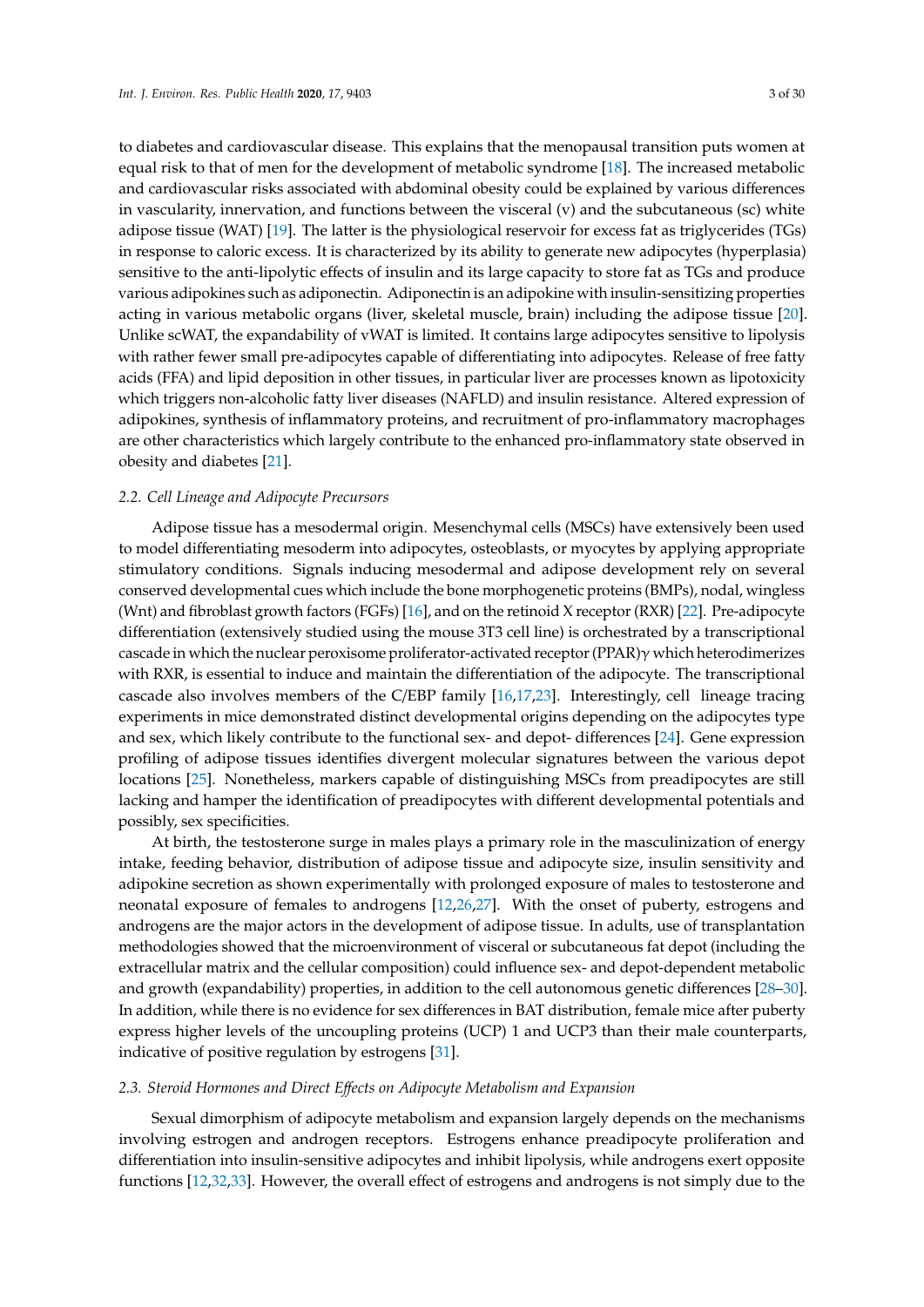expression levels of receptors. Other parameters are involved such as the relative ratio of receptors expressed per depot, the local levels of active steroids, and the microenvironment status.

### 2.3.1. The Microenvironment Status and Extracellular Matrix (ECM) Remodeling

The adipose tissue microenvironment is made up of several types of cells including macrophages, immune cells, and fibroblasts in addition to preadipocytes and adipocytes. It is surrounded by a network of structural molecules such as different types of collagens and adhesion proteins forming the extracellular matrix (ECM) serving as the mechanical support. Adipose tissue expansion and regression occur throughout life and is associated with angiogenesis and the remodeling of ECM whose composition reflects a balance between matrix synthesis and degradation. Dysregulation of ECM proteolysis causing increased matrix deposits such as collagen 6a3 and altered expression of matrix metalloproteinases critical for ECM turnover [\[34,](#page-20-0)[35\]](#page-20-1), is a hallmark of fibrosis development and is tightly associated with inflammation and infiltration of macrophages in the adipose tissue [\[36\]](#page-20-2).

Interestingly, most of the metalloproteinases (MMPs) and their tissue inhibitors (TIMPs) as well as the fibrinolytic system composed of plasminogen activators and inhibitors are expressed in adipose tissue and modulated with obesity [\[37\]](#page-20-3), in a sex-dependent manner as shown for several MMPs (e.g., MMP-3 and -14), and TIMPs (e.g., TIMP-1, -2, and -4) [\[30,](#page-19-18)[38,](#page-20-4)[39\]](#page-20-5). Therefore, the adipocyte death and turnover mechanisms that support the expansion of fat depot may well function distinctly in males and females, especially in obesogenic nutritional conditions which are more deleterious in males than in females in terms of adipocyte death, formation of crown-like structures, inflammation, and fibrosis [\[40\]](#page-20-6). Angiogenesis and sympathetic innervation, which participate in the regulation of metabolism and fat expansion, could also be regulated differently depending on sex and explain the better metabolic health outcome in women compared to men, in response to an obesogenic environment [\[30\]](#page-19-18).

### 2.3.2. Repertoire of the Estrogen and Androgen Receptors in the Adipose Tissue

Estrogen and androgen receptors are expressed in the adipose tissues of both sexes but levels of expression can present sex-, fat depot- and species- specificities. For example, and as seen in rodent adipose tissues, human subcutaneous and visceral adipose tissues express both ERα and ERβ, whereas only ER $\alpha$  has been identified in pre-adipocytes [\[41\]](#page-20-7) and in brown adipose tissue [\[42\]](#page-20-8). In addition, the adipose tissues in females showed higher levels of both  $ER\alpha$  and  $ER\beta$  than in males, and the relative level of expression of  $ER\alpha$  to  $ER\beta$  differs with sex between fat depots during differentiation steps. These features are probably important in the sexual-dimorphism of the adipose tissue metabolism, cellularity, and expansion. It is consistent with the intrinsic differences in the capacity of adipose tissue to respond to estrogens and with the regional effects of estrogens in the upper versus lower body adipose tissues of overweight to obese premenopausal women [\[32](#page-19-20)[,43\]](#page-20-9). Indeed,  $ER\alpha/ER\beta$ ratio is higher in the adipose tissue of pre-menopausal women compared to postmenopausal women. In post-menopausal women, improvements of insulin sensitivity by exogenous estrogens was associated with an increase of the  $ER\alpha/ER\beta$  ratio in the subcutaneous adipose tissue [\[44\]](#page-20-10). Thus, it has been hypothesized that the higher  $ER\alpha/ER\beta$  ratio observed in the abdominal visceral fat of women may serve to limit adipose accumulation in this depot while the lower  $ER\alpha/ER\beta$  ratio in gluteal fat would provide a more favorable environment for adipose accumulation and storage in premenopausal women [\[18,](#page-19-7)[32\]](#page-19-20). Contribution of the membranous G-protein-coupled estrogen receptor (GPER) in the adipose tissue remains to be defined but it may be marginal considering that no-sex or depot-specific *Gper1* expression has been demonstrated in mice [\[45](#page-20-11)[,46\]](#page-20-12). Distribution of androgen receptors (ARs) in humans differed in preadipocytes and adipocytes based on fat depots. No sexual-dimorphism was demonstrated but the levels of ARs expressed in the visceral adipose tissue is two-fold higher than in subcutaneous fat depots indicating a higher effect of androgens on vWAT than on scWAT in women and men [\[47\]](#page-20-13). In mice, AR expression is both depot and sex specific. In females, AR mRNA levels are 2.5 times higher in vWAT compared to scWAT as seen in male vWAT and scWAT (BLM, unpublished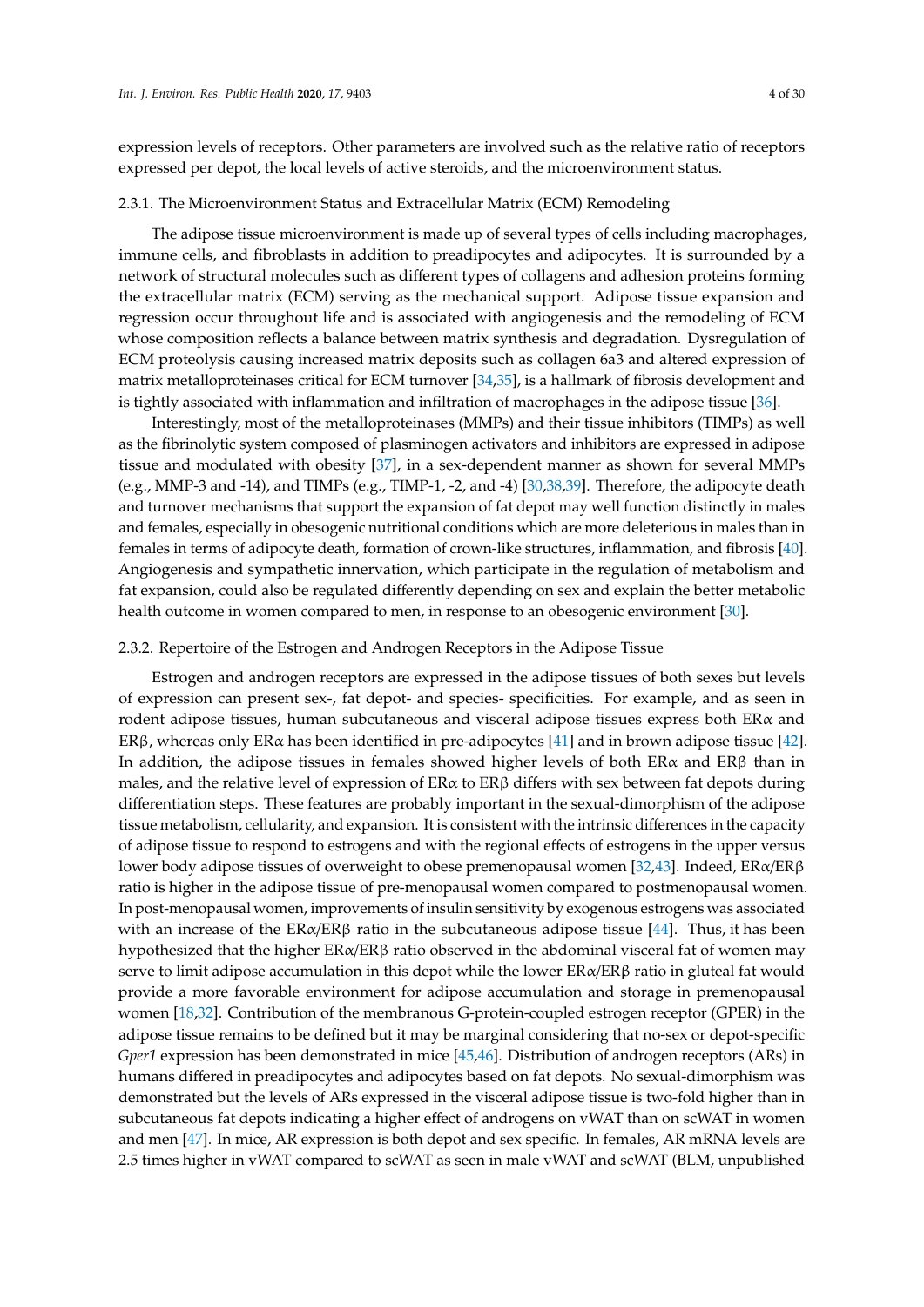<span id="page-4-0"></span>data). Therefore, depending on species, the relative level of estrogen to androgen receptors may also contribute to the sex-dimorphism of the adipose tissue metabolism, cellularity, and expansion.

### 2.3.3. Metabolic Function of the Sex Steroid Receptors in the Adipose Tissue

Generation of mice specifically devoid of  $ER\alpha$  in adipocytes demonstrated its role in the regulation of adipocyte size. Lower levels of ERα resulted in enlarged adipocytes, adipose tissue inflammation, and fibrosis in both sexes [\[48\]](#page-20-14). It highlighted the role of adipocyte  $ER\alpha$  in the phenotype of global  $ER\alpha^{-/-}$  male and female mice which showed increased body weight and fat mass, insulin resistance, and impaired glucose tolerance [\[49\]](#page-20-15) (Table [1\)](#page-7-0). The function of  $ER\beta$  is less clear. On the one hand, ERβ KO male mice fed a standard diet did not show changes in body weight or fat mass compared to wild-type mice. This condition was not studied in females [\[50\]](#page-20-16). On the other hand, the loss of ERβ in female mice (fed on a high-fat diet) caused an increase in PPARγ activity and in sensitivity to insulin in adipocytes, suggesting that ERβ can oppose PPARγ and thus can exert a pro-diabetogenic action in wild-type female mice fed a high-fat diet [\[51\]](#page-20-17). Unfortunately, this study did not examine the potential compensatory involvement of  $ER\alpha$  or GPER in the  $ER\beta$  KO mice. Indeed, other studies showed that ERβ agonists caused reduced body weight, fat mass and leptin and glucose parameters in ovariectomized mice [\[52\]](#page-20-18), and browning of subcutaneous abdominal fat in obese female mice [\[53\]](#page-21-0). In addition, gonadal fat pads of both sexes showed enhanced levels of  $ER\beta$  in mice specifically devoid of ER $\alpha$  in adipocytes. In the study of Davis and colleagues [\[48\]](#page-20-14), the authors showed that knockdown of ERβ in adipocyte-specific ER $\alpha^{-/-}$  of both sexes did not cause further changes in total body weight but enhanced expression of fibrosis markers and inflammation in the adipose tissues of both sexes. Females in this study [\[48\]](#page-20-14), also showed worsening glucose intolerance despite no change in plasma levels of 17β-estradiol. No change in glucose tolerance was noted in males. Altogether, it indicated a protective role of ERβ against fibrosis and inflammation when ERα is lacking. It also highlighted that ERβ is more important in females than in males. The precise role of  $ERβ$  in the adipose tissue awaits further studies.

<span id="page-4-1"></span>As for the estrogens, the local action of androgens differ from its global metabolic effect. On the one hand, metabolic dysfunction and predisposition to diabetes is observed in males with androgen deficiency and in females with hyperandrogenism as shown with the polycystic ovary syndrome (PCOS), a very common disorder in women of childbearing age with a prevalence of 6–15%. Insulin resistance is a fundamental pathogenic metabolic component in PCOS in addition to the high prevalence of abdominal obesity, type 2 diabetes, and metabolic syndrome [\[54\]](#page-21-1). On the other hand, direct effects of androgens on adipocyte proliferation and differentiation are inhibitory [\[33\]](#page-19-21). In the same way, global AR knockout strategy or hepatic-, muscle-, or pancreas-specific KO results in male obesity with decreased energy expenditure, hepatic steatosis, and insulin resistance [\[55\]](#page-21-2); but, male mice lacking AR in adipose tissue do not exhibit obesity or enhanced fatness probably due to increased estradiol levels measured in adipose tissue [\[56\]](#page-21-3) (Table [1\)](#page-7-0). Unfortunately, the metabolic phenotype of female mice lacking AR in adipose tissue has not been reported. It is possible that no effects would be seen because the female adipose tissue is already under estrogenic regulation. Demonstration that GPER can induce sex-specific effects will await the generation of mice lacking GPER specifically from adipocytes. However, since *Gper1* expression in mice showed no difference between fat depots and sex [\[45](#page-20-11)[,46\]](#page-20-12), this hypothesis seems unlikely.

### 2.3.4. Local Production of Active Sex Steroids in the Adipose Tissue

Production of locally active steroids involves a large repertoire of enzymes that induce, interconvert, and inactivate peripheral sex steroid hormones. In both sexes, adipocytes of the visceral depot (predominantly) contribute to local production of active sex steroids by aromatization of the adrenal androstenedione and gonadal testosterone [\[18\]](#page-19-7). The metabolic benefit of aromatization is well illustrated in both knockout aromatase (ArKO) mice and in mice overexpressing aromatase in adipocytes. ArKO mice of both sexes grow larger with aging than age-matched wild-type mice and exhibit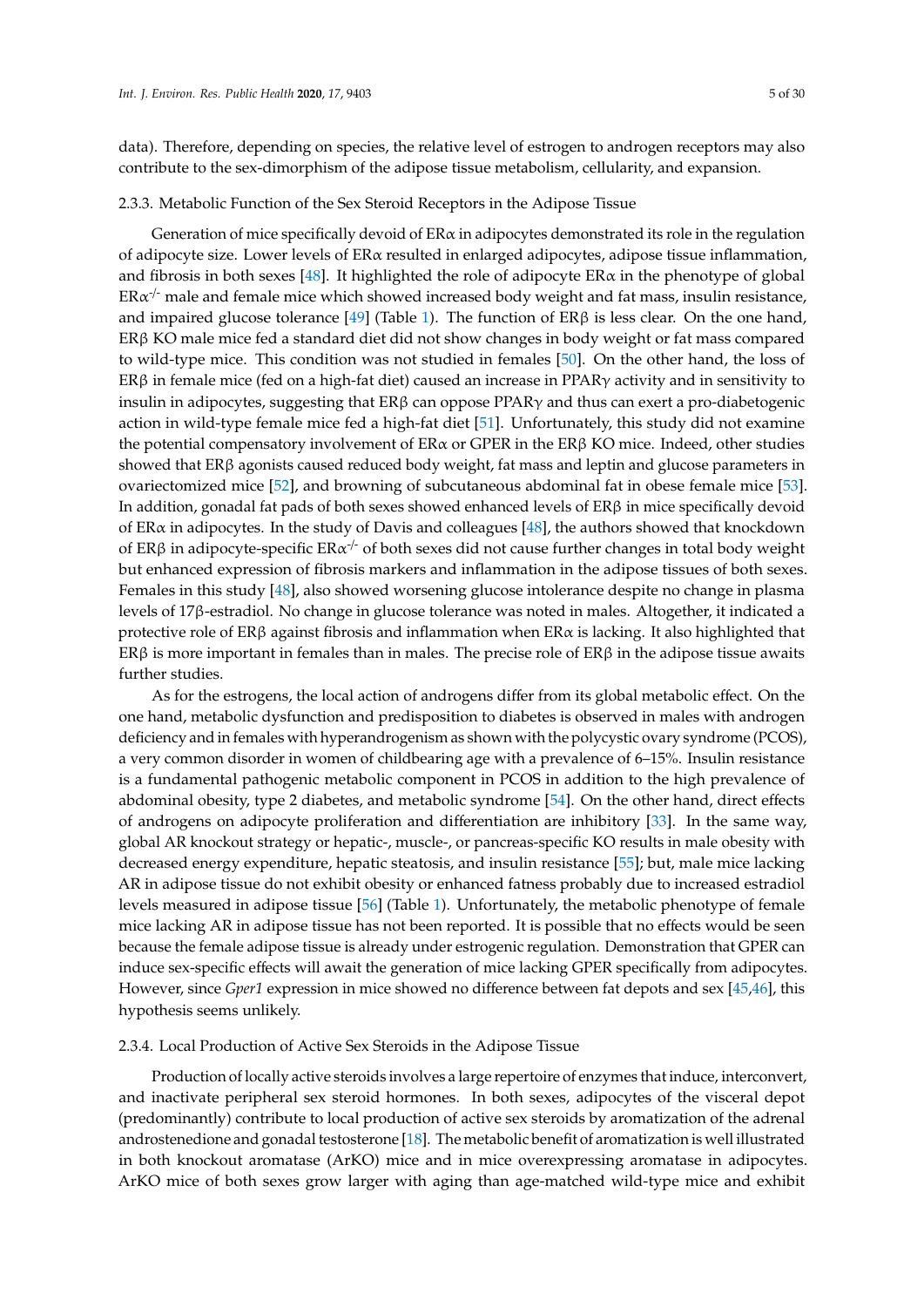dramatic expansion of the visceral depot with larger adipocytes [\[57\]](#page-21-4) while aromatase overexpression in adipocytes led to reduced inflammation and increased insulin sensitivity of adipose tissue in males [\[32\]](#page-19-20) (Table [1\)](#page-7-0). It would be interesting to study female mice overexpressing aromatase (not performed in Bracht et al. [\[32\]](#page-19-20)). Indeed, insulin resistance is observed in women when circulating estrogen levels reach supra-physiological levels [\[58\]](#page-21-5).

The steroid sulfatase (STS), a desulfating enzyme that converts steroid sulfates to hormonally active steroids and the estrogen sulfotransferase (EST) which inactivates estrogens play important roles in the homeostasis of sex hormones, in the adipose tissues (in addition to the liver). EST expression in WAT is testosterone dependent which is consistent with the high levels detected in male but not female WAT. Consistently, whole body deletion of EST in females did not affect the adipose tissues. On the contrary, males exhibited highly dysfunctional adipocytes characterized by elevated expression of several macrophage markers and a high density of crown-like structures, all signs of a local inflammation which could explain the worsening of metabolic abnormalities under obesity conditions [\[59\]](#page-21-6) (Table [1\)](#page-7-0). Nonetheless, differences exist in the regulation and function of EST between humans and mice. In humans, EST is detectable in the subcutaneous adipose tissue in both obese men and women, especially in the abdominal area, and it is significantly associated with markers of inflammation such as tumor necrosis factor (TNF)  $\alpha$  [\[60\]](#page-21-7).

STS is expressed in the adipose tissue of both males and females and levels of expression are increased in obese mice. Interestingly, transgenic overexpression of the human STS in the adipose tissue produced sex-dimorphic effects in mice fed a high-fat diet. In females, STS transgene expression alleviated metabolic functions and decreased inflammation in the adipose tissue. Unlike females, males exhibited worsened metabolic health, including weight and fat gain, as well as aggravating insulin resistance, which was due to enlarged adipocytes, increased fat inflammation, and dysregulated adipogenesis. These effects were related to increased androgenic activity since castration abolished the effects [\[61\]](#page-21-8) (Table [1\)](#page-7-0).

Adipose tissue is also capable of active androgen synthesis through the aldo-keto reductase 1C (AKR1C) or 17β-hydroxysteroid dehydrogenase (17β-HSD) family of enzymes. One of the three isoforms of 5α-reductase, the SRD5A1 is expressed in adipose tissue and may contribute to androgen production of fat, as reviewed elsewhere [\[33\]](#page-19-21). Glucocorticoids are powerful regulators of adipose tissue metabolism. Produced by the adrenal glands, they influence body fat distribution and interact both with estrogens and androgens. In the adipose tissue, glucocorticoids promote adipogenesis and preadipocyte differentiation, through the regulation of the 11β-hydroxysteroid dehydrogenase 1 (11βHSD1). This enzyme catalyzes the conversion of inactive cortisone into active corticosterone allowing local amplification of glucocorticoid action in the absence of plasma corticosterone levels variations [\[62,](#page-21-9)[63\]](#page-21-10). Consistently, transgenic overexpression of 11β-HSD1 in adipocytes lead to GC-induced hypertrophy of visceral adipose tissue [\[64\]](#page-21-11) and its specific deletion in adipocytes of male mice improves metabolic profile and resistance to diet-induced obesity. Adipose tissue hypertrophy and secretion of inflammatory markers are reduced while insulin sensitization is improved [\[65\]](#page-21-12). Interestingly, expression of 11β-HSD1 is higher in scWAT than vWAT of male or either WAT of female [\[46\]](#page-20-12). This is consistent with the findings that the glucocorticoid-induced insulin resistance is more severe in male than in female mice [\[66\]](#page-21-13). Finally, and in contrast to the liver where GH plays a central role in sexual dimorphism [\[67](#page-21-14)[,68\]](#page-21-15), GH plays a similar role in the adipose tissue of both sexes. This was evidenced using adipose-specific GH receptor-KO (GHRKO) mice where GH opposed scWAT expansion to a similar trend in both sexes [\[69\]](#page-21-16)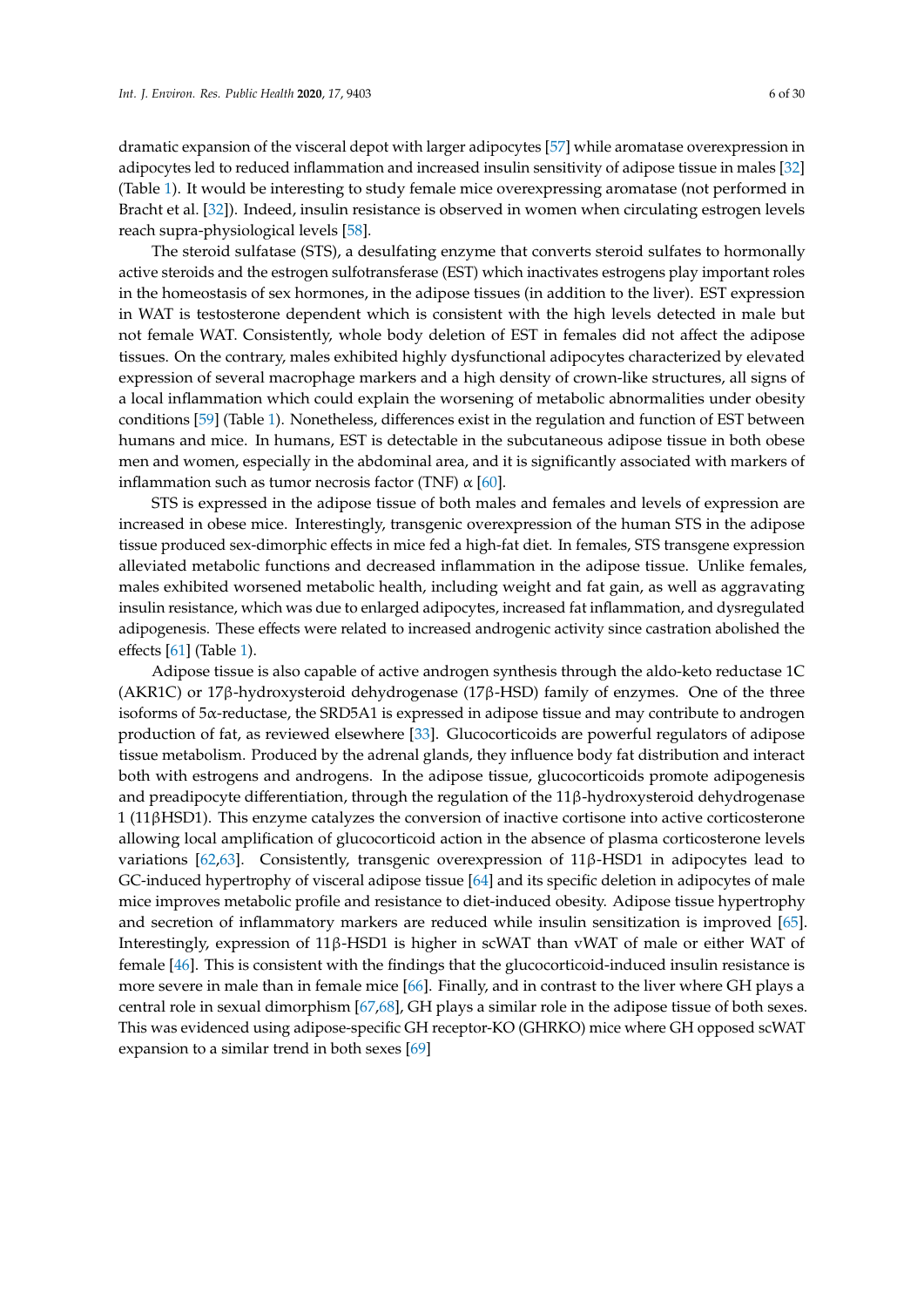# (Table [1\)](#page-7-1).

**Table 1.** Metabolic phenotypes of male and female mice deleted (specifically in adipocytes or global KO) for various sex steroid receptors, enzymes regulating local production of active sex steroids and growth hormone receptor (or over-expressing them) as presented Sections [2.3.3](#page-4-0) and [2.3.4.](#page-4-1)

| Gene Deleted/Over-Expressed                                  | Metabolic Phenotype in Males<br>Metabolic Phenotype in Females                                                                                                                                                                                                                                                                                  |                                                                                                                                                                                                                                                                                                                           |        |  |  |  |  |
|--------------------------------------------------------------|-------------------------------------------------------------------------------------------------------------------------------------------------------------------------------------------------------------------------------------------------------------------------------------------------------------------------------------------------|---------------------------------------------------------------------------------------------------------------------------------------------------------------------------------------------------------------------------------------------------------------------------------------------------------------------------|--------|--|--|--|--|
| Sex steroid receptors                                        |                                                                                                                                                                                                                                                                                                                                                 |                                                                                                                                                                                                                                                                                                                           |        |  |  |  |  |
| Estrogen receptor ( $ER\alpha$ )                             |                                                                                                                                                                                                                                                                                                                                                 |                                                                                                                                                                                                                                                                                                                           |        |  |  |  |  |
| Global KO                                                    | Increased body weight and fat mass, insulin<br>resistance and impaired glucose tolerance                                                                                                                                                                                                                                                        | Increased body weight and fat mass, insulin<br>resistance and impaired glucose tolerance                                                                                                                                                                                                                                  | $[49]$ |  |  |  |  |
| Adipose specific deletion                                    | No changes in total body weight but enhanced<br>expression of fibrosis markers and inflammation<br>in the adipose tissues; no changes in glucose<br>tolerance; protective role of ERß against fibrosis<br>and inflammation when $ER\alpha$ is lacking<br>(although it is less important than in females<br>deleted for $ER\alpha$ in adipocytes | No changes in total body weight but enhanced<br>expression of fibrosis markers and inflammation<br>in the adipose tissues; worsening glucose<br>intolerance despite no change in plasma levels<br>of 17 $\beta$ -estradiol; protective role of ER $\beta$ against<br>fibrosis and inflammation when $ER\alpha$ is lacking | $[48]$ |  |  |  |  |
| Androgen receptor (AR)                                       |                                                                                                                                                                                                                                                                                                                                                 |                                                                                                                                                                                                                                                                                                                           |        |  |  |  |  |
| Global AR KO or hepatic-, muscle- or<br>pancreas-specific KO | Obesity with decreased energy expenditure,<br>hepatic steatosis, and insulin resistance                                                                                                                                                                                                                                                         | No data                                                                                                                                                                                                                                                                                                                   | $[55]$ |  |  |  |  |
| Adipose specific deletion                                    | Do not exhibit obesity or enhanced fatness<br>probably due to increased estradiol levels<br>measured in adipose tissue                                                                                                                                                                                                                          | No data                                                                                                                                                                                                                                                                                                                   | [56]   |  |  |  |  |
| Enzymes regulating local production of active sex steroids   |                                                                                                                                                                                                                                                                                                                                                 |                                                                                                                                                                                                                                                                                                                           |        |  |  |  |  |
| Aromatase (Arom)                                             |                                                                                                                                                                                                                                                                                                                                                 |                                                                                                                                                                                                                                                                                                                           |        |  |  |  |  |
| Global KO (ArKO)                                             | ArKO mice grow larger with aging than<br>age-matched wild-type mice and exhibit<br>dramatic expansion of the visceral depot with<br>larger adipocytes                                                                                                                                                                                           | ArKO mice grow larger with aging than<br>age-matched wild-type mice and exhibit<br>dramatic expansion of the visceral depot with<br>larger adipocytes                                                                                                                                                                     | [57]   |  |  |  |  |
| Overexpression in adipocytes                                 | Reduced inflammation and increased insulin<br>No data<br>sensitivity of adipose tissue                                                                                                                                                                                                                                                          |                                                                                                                                                                                                                                                                                                                           | $[32]$ |  |  |  |  |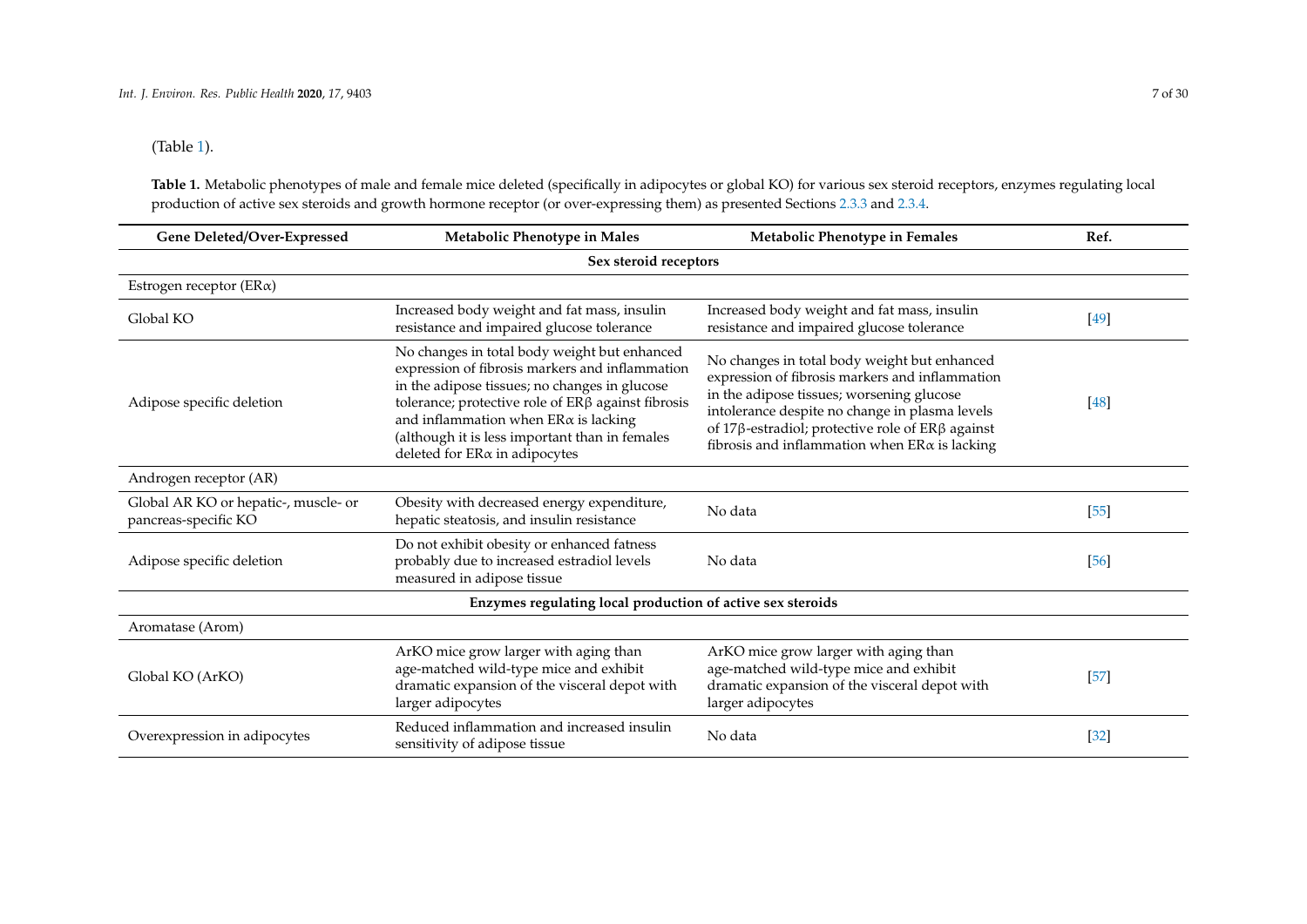<span id="page-7-1"></span><span id="page-7-0"></span>

| Gene Deleted/Over-Expressed<br>Metabolic Phenotype in Males |                                                                                                                                                                                                                                                                                                                                 | Metabolic Phenotype in Females                                                                                                 | Ref.   |
|-------------------------------------------------------------|---------------------------------------------------------------------------------------------------------------------------------------------------------------------------------------------------------------------------------------------------------------------------------------------------------------------------------|--------------------------------------------------------------------------------------------------------------------------------|--------|
| Steroid sulfatase (STS)                                     |                                                                                                                                                                                                                                                                                                                                 |                                                                                                                                |        |
| Overexpression in adipocytes                                | Worsening of metabolic health, including weight<br>and fat gain, as well as aggravating insulin<br>resistance, which was due to enlarged<br>adipocytes, increased fat inflammation, and<br>dysregulated adipogenesis. These effects were<br>related to increased androgenic activity since<br>castration abolished the effects. | Alleviation of metabolic functions and<br>decreased inflammation in the adipose tissue                                         | [61]   |
| Estrogen sulfotransferase (EST)                             |                                                                                                                                                                                                                                                                                                                                 |                                                                                                                                |        |
| Global KO                                                   | Worsening of metabolic abnormalities under<br>obesity conditions with highly dysfunctional<br>adipocytes characterized by elevated expression<br>of several macrophage markers and a high<br>density of crown-like structures, all signs of<br>local inflammation.                                                              | A metabolic benefit is described related to<br>enhanced estrogenic activity in the liver; no<br>effect on the adipose tissues. | $[59]$ |
| $11\beta$ -HSD1                                             |                                                                                                                                                                                                                                                                                                                                 |                                                                                                                                |        |
| Overexpression in adipocytes                                | Hypertrophy of visceral adipose tissue, insulin<br>resistance, diabetes, dyslipidemia, and<br>hypertension in mice                                                                                                                                                                                                              | No data                                                                                                                        | [64]   |
| adipose specific deletion                                   | Reduced visceral fat accumulation; higher<br>expression of PPARy; lower leptin and resistin<br>No data<br>levels; increased energy dissipation (UCP2)                                                                                                                                                                           |                                                                                                                                | [65]   |
| Growth hormone receptor (GhR)                               |                                                                                                                                                                                                                                                                                                                                 |                                                                                                                                |        |
| Adipose specific deletion                                   | Improvement of with improved glucose<br>homeostasis and decreased TG levels,<br>inflammation and fibrosis; increased adiposity<br>due to increased cell size in the subcutaneous<br>compartment                                                                                                                                 | Metabolic profile similar to males with subtle<br>differences                                                                  | [69]   |

# **Table 1.** *Cont.*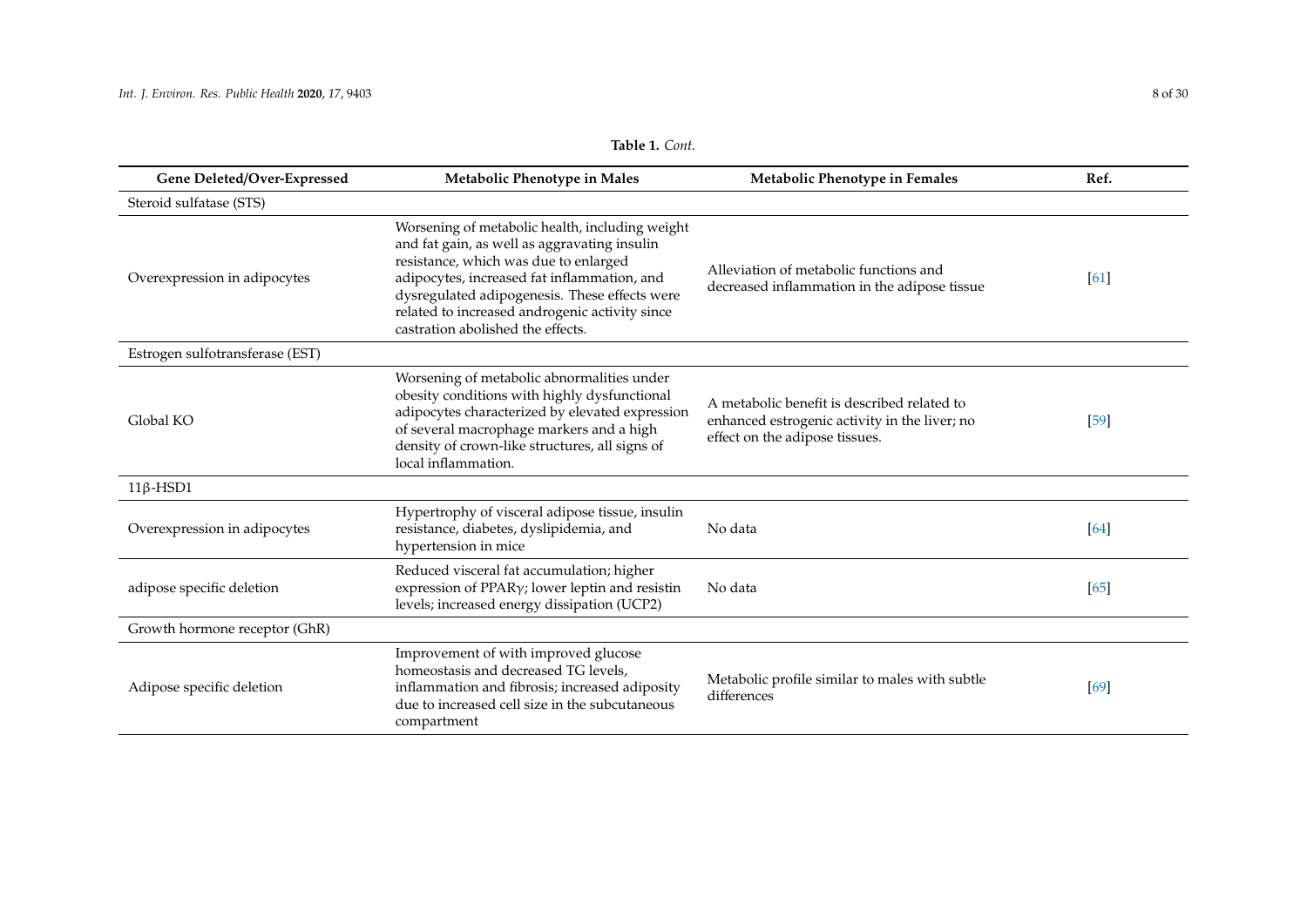### <span id="page-8-0"></span>**3. Overview of Metabolic Disruptors and EDCs Targeting the Adipose Tissue**

The term metabolic disruptors has been proposed by Casals-Casas and Desvergne [\[70\]](#page-21-25) to design chemicals and their metabolites whose detection in blood or urine significantly correlated with the criteria of metabolic syndrome (obesity, dyslipidemia, hypertension . . . ). This denomination was based on several epidemiological studies, some of which included a large number of individuals [\[71–](#page-21-26)[73\]](#page-22-0) as well as from experimental studies on rodent models, which demonstrated strong relationships between chemical exposure and obesity and metabolic-related diseases [\[74](#page-22-1)[–79\]](#page-22-2). Several of these metabolic disruptors work by interfering with hormonal actions and hence are referred to endocrine-disrupting chemicals (EDCs) [\[9\]](#page-18-8).

EDCs have several modes of action. EDCs can bind to hormone receptors and exert agonist or antagonist activities modifying the downstream signaling cascade. They can interact indirectly with hormone receptors by enhancing or suppressing the response to endogenous hormones. They can also modulate endogenous hormone levels by acting on enzymes that induce, interconvert, and inactivate peripheral sex steroid hormones, particularly expressed in the adipose tissue as reviewed above. Several characteristics of EDCs further complicate the issue. EDCs can act at very low doses and in a non-monotonous manner, challenging the principles of toxicology which are based on the concept of linearity of harmful effects of chemicals above a threshold value. Calculations are done empirical, i.e., a linear dose-response curve is assumed from the dose at which no or low adverse effects (N(L)OAELs) are observed in animal studies. From then, a tolerable daily intake (TDI) can be extracted, which is the estimate of the amount of chemical in food or drinking water that can be ingested daily for a lifetime without significant risk to health [\[80\]](#page-22-3). Therefore, toxicological reference values based on (N(L)OAELs) established by international agencies such as the United States Environmental Protection Agency (EPA) or the European Food Safety Agency (EFSA) may not be sufficiently protective for some EDCs likely to act at concentrations estimated to be safe for the environment as shown with bisphenol A (BPA) [\[81\]](#page-22-4).

Another important feature is that endocrine disruptors, by definition, will have a greater effect during times of high endocrine changes and can display long-term effects. For example when exposure has taken place during fetal and/or neonatal periods, effects can be observed in adulthood. This is known as the developmental origins of health and diseases (DOHaD) [\[82,](#page-22-5)[83\]](#page-22-6). Puberty, menopausal, and post-menopausal periods are also periods of important endocrine changes, therefore sensitive to the potential deleterious effects of EDCs. Finally, it should be considered that humans are unintentionally exposed to a plethora of low levels of chemicals during lifetime that could interact with each other resulting in effects distinct from those exerted individually. These complex effects are known as cocktail effects and have been demonstrated experimentally with natural or reconstituted mixtures of compounds [\[75,](#page-22-7)[84–](#page-22-8)[88\]](#page-22-9).

To date, around 1000 EDCs both synthetic and natural chemicals have been categorized as endocrine-disrupting chemicals [\[89\]](#page-22-10). Exposure can occur by inhalation or contact, but food is the primary route of exposure for many EDCs. EDCs include metals, industrial chemicals, personal and household care products (e.g., alkylphenol, phthalates, parabens, musk and flame retardants compounds), pesticides, herbicides, fungicides, pharmaceutical drugs, and synthetic or naturally occurring hormones [\[9,](#page-18-8)[11,](#page-19-0)[90\]](#page-22-11). Persistent organic pollutants (POPs) include highly lipophilic industrial compounds with low-degradability, such as dioxins, polychlorinated biphenyls (PCBs) and polybrominated flame retardants, or organochlorine pesticides such as dichlorodiphenyltrichloroethane (DDT) and organometallic compounds such as tributyltin (TBT). Dioxins are unintended by-products resulting from incomplete industrial combustions (but also during forest fires or volcanic eruptions). They constitute a large family of which 2,3,7,8-tetrachlorodibenzo-p-dioxin (TCDD) is the most potent. Consistently with the definition of an EDC, evidences show a non-linear relationship between dioxin exposure and body weight [\[91\]](#page-22-12). At low dosage, TCDD exposure during adulthood enhanced body weight [\[92\]](#page-22-13), while high and acute TCDD exposure caused a wasting syndrome characterized by severe weight loss accompanied by a decrease in adipose tissue mass in rodents, although toxicity differed among species (i.e., sensitive *versus* resistant strains) [\[93\]](#page-22-14). Periods of exposure are also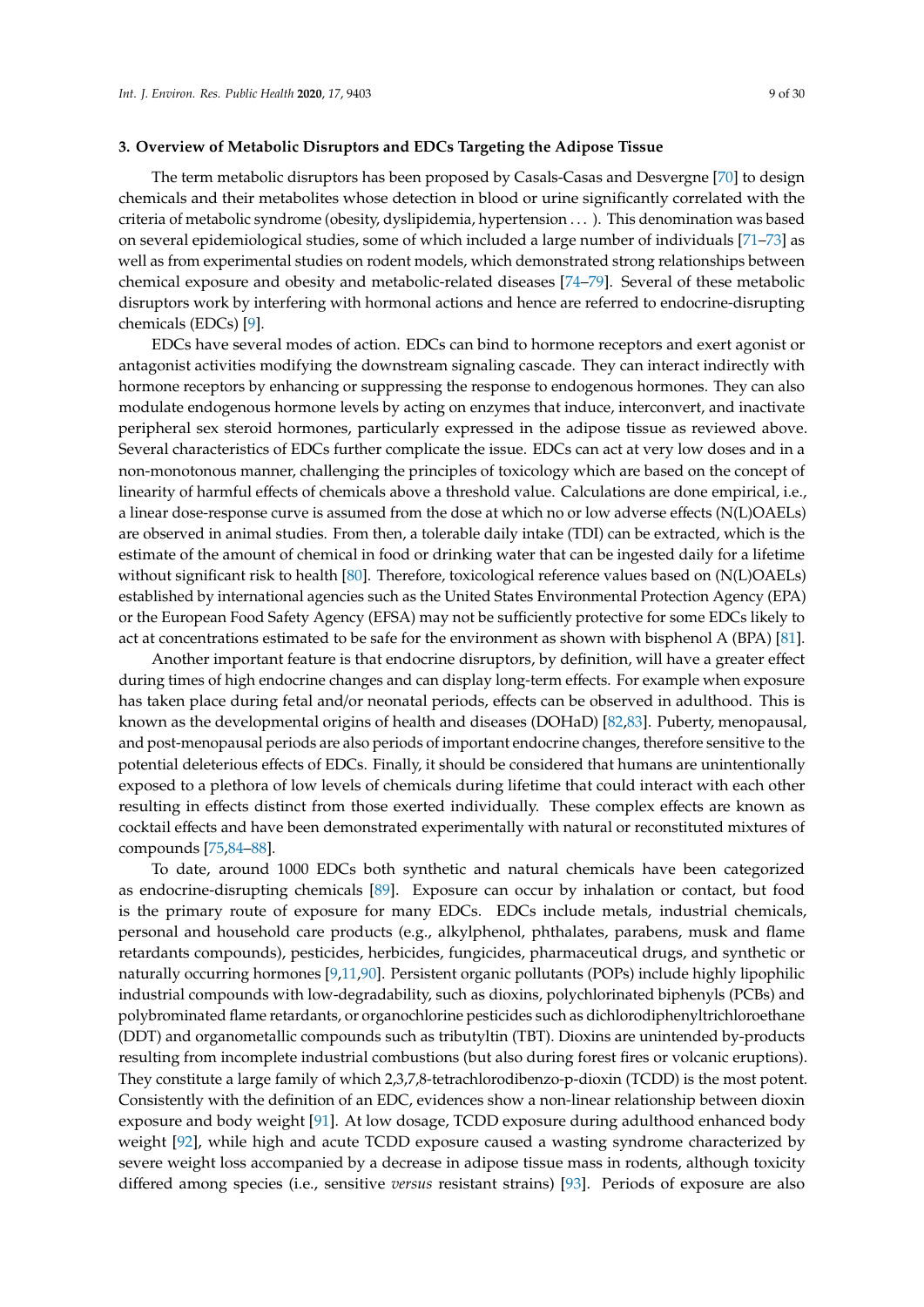for determining the outcome.

important. For example, low dose TCDD exposure caused obesity in male and female mice exposed in adulthood [\[94\]](#page-22-15) but not after perinatal exposure [\[95\]](#page-23-0). Dioxins mediate their actions by activating the aryl hydrocarbon receptor (AhR) which is a multifaceted ubiquitously expressed receptor originally categorized as an orphan receptor [\[96\]](#page-23-1), and deeply involved in the regulation of energy homeostasis as evidenced by genetic manipulation. Over-activation of AhR was shown to promote obesity, hepatic steatosis, nonalcoholic steatohepatitis, and insulin resistance [\[97](#page-23-2)[,98\]](#page-23-3). Consistently, mice deficient for AhR are resistant to diet-induced body weight gain, steatosis, and inflammation through increased energy expenditure [\[99\]](#page-23-4). The same phenotype of resistance to diet-induced obesity was described in mice with specific deletion of AhR in pre-adipocytes through the expression of Pdgfrα-Cre [\[100\]](#page-23-5). In contrast, AhR deficiency in mature adipocytes through expression of adiponectin-Cre [\[101\]](#page-23-6) resulted in obesity, enhanced fat mass, and larger visceral adipocytes, a phenotype which was exacerbated in response to a high-fat diet. These studies while highlighting the involvement of adipocyte AhR in the regulation of adiposity, adipose inflammation, body weight, and glucose homeostasis in mice suggest that in males (no data are yet available for females), the timing of AhR knockout (i.e., at the pre-adipocyte or differentiated adipocyte stage) during the course of adipogenesis may be important

In addition to dioxins, AhR can be activated by polycyclic aromatic hydrocarbons (PAH) found in cigarette smoke, wood burning, and overcooked meat and dioxin-like PCBs, i.e., coplanar PCBs. PCBs were designed for their low-flammability and high thermal conductivity properties. The adverse metabolic effects of PCBs may also be mediated by the interaction with estrogen and thyroid signaling pathways, especially in the case of non-coplanar PCBs also called the non-dioxin-like (NDL) PCBs as they do not bind AhR [\[11,](#page-19-0)[70,](#page-21-25)[102\]](#page-23-7). Another mechanism may involve the binding of PCBs to the xenoreceptors, constitutive androstane receptor (CAR), and pregnane X receptor (PXR) mostly expressed in gut and liver [\[103\]](#page-23-8), and which could secondarily affect adipose tissue [\[104,](#page-23-9)[105\]](#page-23-10). Because of their toxicity, PCBs have been replaced by brominated flame retardants, which are added to manufactured materials, such as plastics, textiles, surface finishes, and coatings to prevent or slow the further development of ignition. Yet, these chemicals were shown to interfere with PPARγ and thyroid signaling, and are as well classified as EDCs [\[11](#page-19-0)[,70](#page-21-25)[,106\]](#page-23-11). For example, perinatal exposure to decabromodiphenyl ethane (DBDPE) [\[107\]](#page-23-12) or adult exposure to hexabromocyclododecane (HBCD) [\[108\]](#page-23-13) resulted in enhanced body weight and metabolic dysfunctions in male mice (females were not studied).

DDT is a powerful insecticide once widely used to control insects in agriculture and insects that carry diseases such as malaria. It was banned in 1972 in the United States because of its damage on wildlife. Both DDT and its metabolite dichlorodiphenyldichloroethylene (DDE) are presumed obesogens in humans [\[109\]](#page-23-14). TBT is a powerful biocide. It is used in marine shipping applications, as fungicides for paper mills and for industrial treatment of water. TBT activates both PPARγ and RXR inducing differentiation of adipocytes [\[110–](#page-23-15)[112\]](#page-23-16) but not all the health-promoting activities induced by PPARγ and in particular not the pathways linked to mitochondrial biogenesis or those involved in beiging [\[113\]](#page-23-17). It elicited transgenerational effects through epigenetic mechanisms not yet fully characterized, and early life exposure of mice to TBT caused reprogramming of adipocyte stem cells and promotion of adipocyte lineage into subsequent unexposed male and female generations [\[112](#page-23-16)[,114\]](#page-24-0). Mechanistic studies showed that TBT can promote adipose lineage commitment of undifferentiated mesenchymal stem cells (MSCs) through the activation of RXR but not PPARγ, reprogramming stem cell fate to a dysfunctional adipocyte, and highlighting the deleterious role of RXR-disrupting chemicals on adipose tissue development and function [\[115\]](#page-24-1). Dibutyltin (DBT), the major breakdown product of TBT which also activates both RXR and PPARγ leads to predisposition to obesity, as well [\[112\]](#page-23-16).

Concerns were also raised about other industrial chemicals such as bisphenols and phthalates. They are not persistent in the environment but they are massively used in the plastic products found in many aspects of modern life. Therefore, they are ubiquitous in the environment and can leach from food and beverage containers and packaging to cause contamination [\[81](#page-22-4)[,116\]](#page-24-2) resulting in chronic exposure. Phthalates and bisphenols target adipose tissue. Despite structural similarities, these large families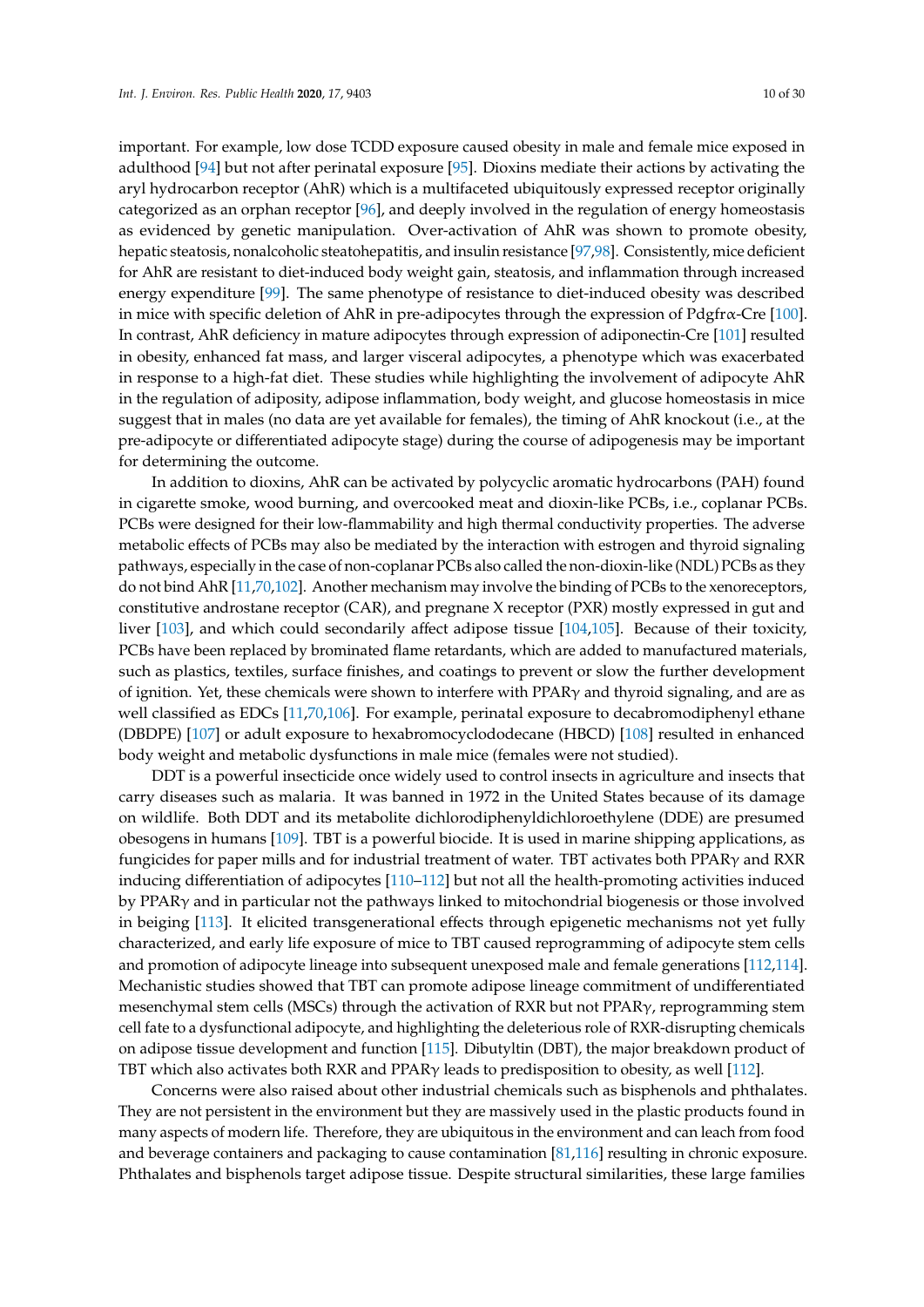of chemicals exhibit distinct obesogenic and/or diabetogenic potential. For example, BPA which is the most emblematic endocrine disruptor [\[117–](#page-24-3)[120\]](#page-24-4) has initially been described as pro-estrogenic because it binds to estrogen receptors. In vivo, rodent studies show that BPA can increase metabolic disturbances within insulin-sensitive organs including the adipose tissue eventually leading to type 2 diabetes without systematically causing gain of weight [\[121](#page-24-5)[,122\]](#page-24-6). Studies done in 3T3-L1 cell line model showed that BPA promotes adipogenesis through mechanisms that do not necessarily depend on the activation of PPARγ [\[121](#page-24-5)[,123–](#page-24-7)[126\]](#page-24-8). Depending on the congener considered, the phthalates induced distinct metabolic adverse effects which could depend on the distinct binding affinities of the congeners toward PPAR. For example, butyl benzyl phthalate (BBP) and the diethyl-hexylphthalate (DEHP) metabolite MEHP could activate PPARγ causing enhanced lipid accumulation [\[125](#page-24-9)[,127–](#page-24-10)[129\]](#page-24-11). Additional modes of action of BPA may include activation of the glucocorticoid receptor (GR) as shown with phthalates [\[130\]](#page-24-12) and interaction with thyroid signaling [\[131\]](#page-24-13). In addition, both BPA and phthalates can exert anti-androgenic activities although phthalates unlike BPA do not bind to the androgen receptor [\[119](#page-24-14)[,132\]](#page-25-0). BPA was banned for the manufacture of polycarbonate infant feeding bottles by regulatory agencies in the United States, Canada and European Union in the 2010s. It prompted the plastics industry to develop BPA analogs whose safety is a matter of debate because of their structural similarities with BPA. For example, Bisphenol S (BPS) which is particularly used to replace BPA in the production of epoxy resins, thermal papers, and infant feeding bottles was also shown to cause metabolic adverse effects [\[133\]](#page-25-1). Cell line models (3T3-L1 cells) showed that BPS could enhance lipid accumulation possibly through PPAR $\gamma$ - [\[134\]](#page-25-2) or ERR $\gamma$ - [\[135\]](#page-25-3) dependent mechanisms and caused increase in body weight in male mice fed a high-fat high-sugar-rich diet but not in sibling females [\[136\]](#page-25-4). As for BPA, BPS can efficiently activate both human (h) ERs but is a weak agonist of hAR [\[137\]](#page-25-5).

Large-scale initiatives were undertaken to identify which chemicals had obesogenic properties based on the activation of PPARγ, the master regulator of adipogenesis. Experiments were carried out using various models of adipocyte cell lines such as the cell line murine 3T3-L1, primary cultures of fat depots recovered from animal or human donors, and transfected cells coupled to gene reporter assays. Chemicals leading to lipid accumulation included organophosphorous pesticides [\[138,](#page-25-6)[139\]](#page-25-7), imidazole fungicide triflumizole [\[140\]](#page-25-8), various flame retardants [\[141](#page-25-9)[–144\]](#page-25-10), parabens, and musk compounds [\[125](#page-24-9)[,145\]](#page-25-11), DDT/DDE [\[146](#page-25-12)[,147\]](#page-25-13). As for bisphenols and phthalates, the activation of PPARγ has not been systematically reported suggesting the involvement of other mechanisms to induce lipid accumulation. For example, flame retardant tetrabromobisphenol A (TBBPA), may interact with GR and ER signaling mechanisms in addition to PPAR $\gamma$  [\[143\]](#page-25-14), and house dust extracts that contained flame retardants have been shown to act as thyroid receptor antagonists [\[148\]](#page-25-15). A synthetic table (Table [2\)](#page-16-0) recapitulates most of the findings of this section.

Metabolic disruptors can also induce mechanisms that are not strictly related to hormonal action including mitochondrial dysfunctions and oxidative changes [\[148\]](#page-25-15), alterations in the expression of circadian clock genes [\[46](#page-20-12)[,149\]](#page-25-16), epigenetic mechanisms, and gut microbiota modifications [\[112](#page-23-16)[,150](#page-25-17)[–152\]](#page-26-0), but also alterations of RXR signaling as evidenced with TBT [\[115\]](#page-24-1) and probably with other chemicals [\[153\]](#page-26-1). RXR is unique in that it forms heterodimers with different nuclear receptors defined as a permissive or non-permissive partner. With a permissive partner, each of the two receptors of the heterodimer can be activated by its own ligand potentially leading to a response of a greater amplitude than that resulting from the binding of a single ligand to its receptor. Within the adipose tissue, permissive receptor partners include PPARs (PPAR $\alpha$ ,  $\beta/\delta$  and  $\gamma$ ), liver X receptors (LXRs), and farnesoid X receptors (FXRs) whose ligands include fatty acids, cholesterol metabolites, and bile acids, respectively which provides to RXR activators a mechanism to control transcription of a large set of genes [\[154\]](#page-26-2). The potential modifications of the microbiota induced by exposure to pollutants, in particular those which could induce modifications of the intestine-adipose axis or would result from the modifications of this same axis are presented in the last part of this review.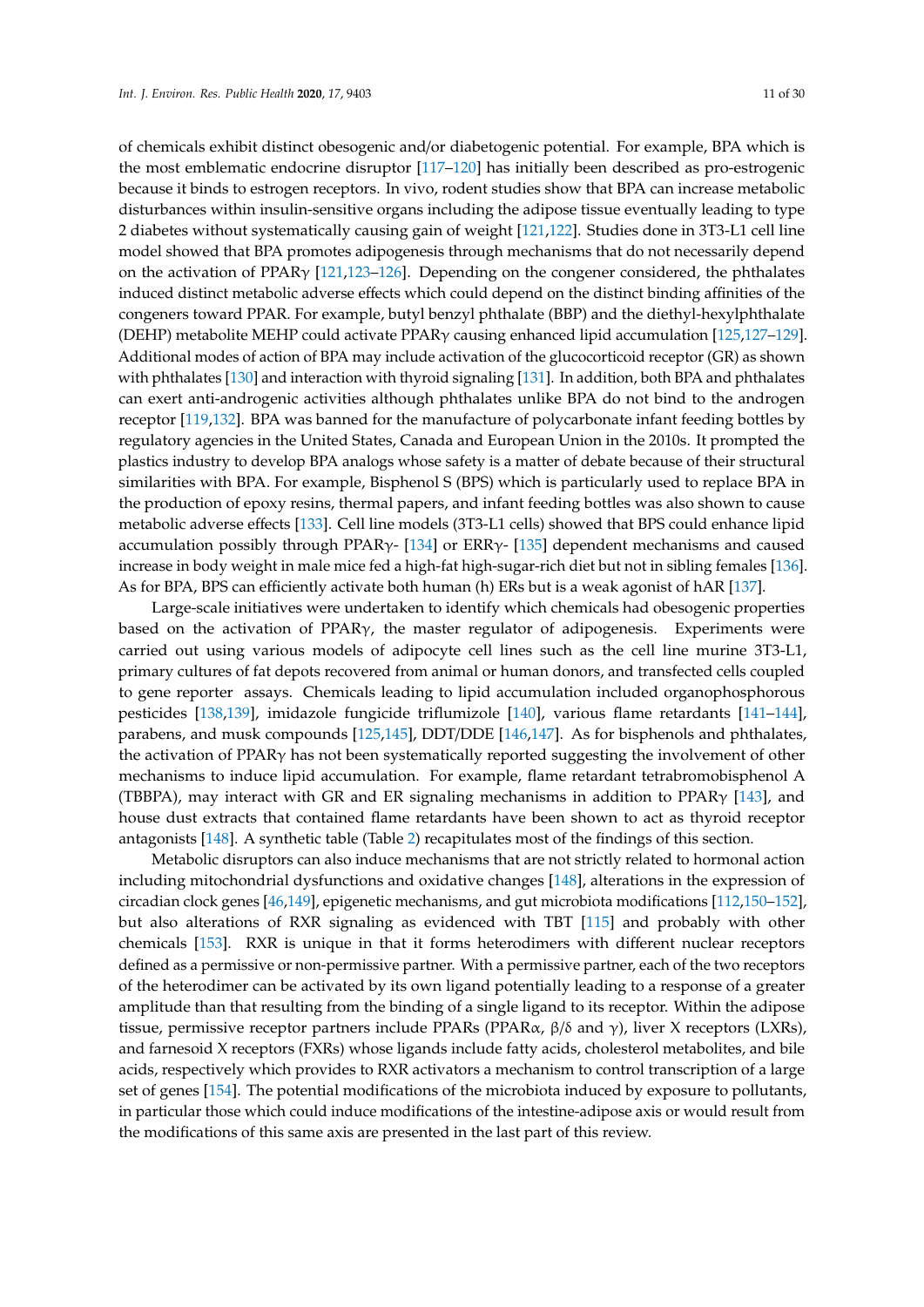### **4. The Adipose Tissue Is Both a Storage and a Primary Target of EDCs. Are There any Di**ff**erences between Male and Female Individuals?**

The Stockholm convention of 2001 (and subsequent implementations) strictly regulated the production of POPs because of the acute toxic effects on humans and ecosystems, banning the production of DDT and PCBs and limiting the production of dioxins, among others. However, POPs are highly lipophilic compounds with low degradability, and they continue to contaminate soil, sediment, and food through biomagnification in the food chain, especially fatty foods which are the main route of exposure. Consequently, persistent pollutants concentrate in the adipose tissues of animals and humans where they can be stored for years [\[155\]](#page-26-3); even though, the decline in the use and production of PCBs and of organochlorine pesticides, to cite only two, was correlated with a decrease in concentration in the samples mentioned above [\[156,](#page-26-4)[157\]](#page-26-5). Therefore, it has been hypothesized that the POPs stored in AT could be the key to the pathogenesis linking impaired AT function and metabolic-related diseases especially promoting inflammation [\[97](#page-23-2)[,158\]](#page-26-6), bearing in mind that vWAT and scWAT do not have the same endocrine functions, and that POPs depending on family or on congeners may show distinct deleterious effects. In the context of this review, an important question was whether the distribution of POPs in fat depots and their release from fat depots toward the bloodstream and their effects on metabolic organs could differ by sex, and how this would translate in terms of metabolic and endocrine disturbances.

There is yet no consensus on whether POPs distribute evenly in fatty compartments. The differences may be related to cohorts showing a distinct history of exposure to EDCs because of lifestyle, eating habits, and geographic location. Genetic differences in metabolic rates and body mass index can also contribute. In women, the number of pregnancies and whether the children were breastfed or not can influence the levels of POP accumulation [\[159\]](#page-26-7). Thus, dissimilar POPs storage capabilities in WAT depot have been described in a Portuguese cohort of obese patients in which vWAT showed higher levels of Σ POPs than scWAT, but differences between men and women were not evaluated [\[160\]](#page-26-8). Heterogeneity has also been reported with respect to the association of individual POPs with WAT mass [\[161–](#page-26-9)[163\]](#page-26-10). Other studies could not conclude on a preferential distribution of  $\Sigma$  POPs in vWAT over scWAT [\[164–](#page-26-11)[166\]](#page-26-12) or in men compared to women [\[164,](#page-26-11)[166\]](#page-26-12). Moreover, POPs concentrations have not been found significantly different between subgroups of normal-weight, overweight, or obese men and women [\[166\]](#page-26-12).

Since vWAT is a highly metabolic active tissue more susceptible to lipolysis than scWAT, one could hypothesize that vWAT (more than scWAT) released POPs (or certain POPs) into blood supporting the hypothesis that scWAT (more than vWAT) may exert some protective effect by sequestering pollutants and preventing their systemic circulation [\[165\]](#page-26-13). It would be consistent with the beneficial role of scWAT expansion. An elegant xenografted fat model [\[167\]](#page-26-14), showed that TCDD sequestered in the epididymal adipose tissues of donor mice could be released into the host to target metabolic organs. The host liver showed activation of AhR signaling pathways, disruption of carbohydrate and lipid metabolism, and increased inflammation and liver fibrosis. Thus, chemicals accumulated in vWAT can disrupt liver homeostasis [\[167\]](#page-26-14). The design of models of xenografted fat using scWAT explants may help determining if POPs release evenly from vWAT and scWAT stores. Obesity status should be investigated as well as the sex of the donor to explore any contribution of estrogen (also using ovariectomized host mice). Indeed, the effects caused by the accumulation of pollutants could be different in males and females, especially as the dioxin and estrogen signaling pathways extensively interact resulting in dioxins altering estrogen-regulated genes and in modulation of AhR activity by ERα [\[168–](#page-26-15)[170\]](#page-26-16). Consistently, female mice exposed perinatally to TCDD (gestation and lactation) showed increased visceral fat pad weights (no data are available regarding scWAT) at adulthood while opposite findings were described in the sibling males [\[95\]](#page-23-0). Similar data have been reported in mice exposed perinatally to DL-PCB126 [\[171\]](#page-27-0) but not to NDL-PCB153 [\[95\]](#page-23-0) consistent with cross-interactions of the AhR and ER signaling pathways in the metabolic programming of energy homeostasis during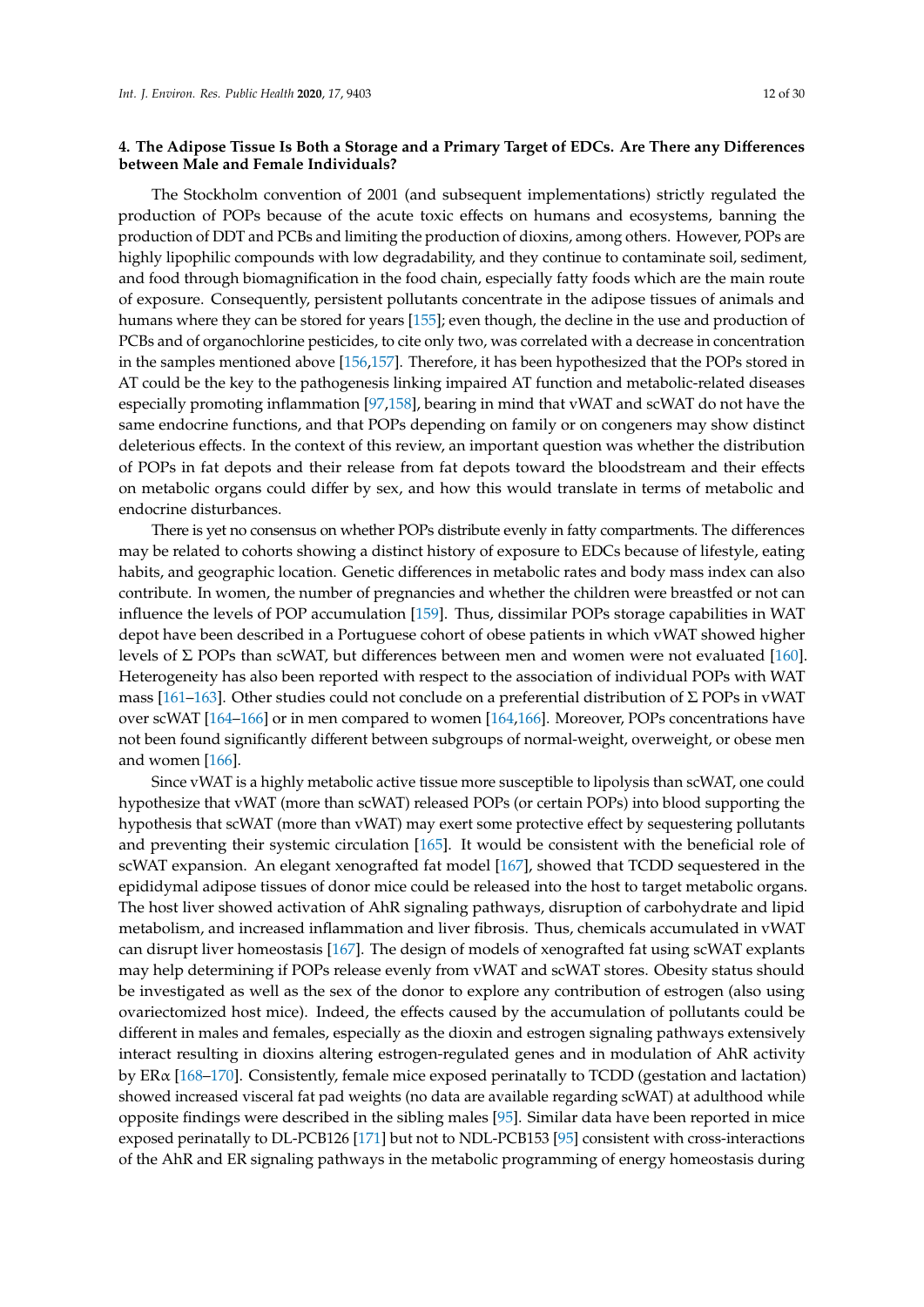gestation and lactation. TCDD exposure at adulthood also resulted in sex-dependent changes in body composition with enhanced fat mass in females but decreased visceral fat pads in males [\[94\]](#page-22-15).

Unlike the liver or intestine, the adipose tissue is not a detoxifying organ per se. It does not express the constitutive androsterone receptor (CAR) or the pregnane xenobiotic receptor (PXR) which are major xenobiotic receptors in the liver and gut [\[172\]](#page-27-1). However, adipose tissues express several nuclear receptors [\[173\]](#page-27-2) such as the estrogen and androgen, and glucocorticoid receptors but also PPARγ and RXR which can bind various xenobiotics with distinct affinities. As such, the adipose tissue is a primary target of EDCs, causing inflammation, mitochondrial dysfunction, and triggering insulin resistance potentially disrupting developmental programming [\[73](#page-22-0)[,174\]](#page-27-3), ultimately leading to metabolic-related diseases. In addition, adipose tissue can be indirectly targeted as shown in the case of CAR. Indeed, exposure to a mixture of low-dosed pesticides caused enhanced body weight and fat mass in addition to glucose intolerance and hepatic steatosis in wild-type but not in  $CAR^{-/-}$  male mice. These effects were not observed in wild-type females which suggests that CAR displays sex dimorphic effects [\[86\]](#page-22-16). Another study involving both wild-type and  $CAR^{-/-}$  male mice showed that exposure to PCB153 caused CAR-driven alterations in retinoid homeostasis in both the liver and adipose tissue negatively affecting the transcription of genes involved in lipid and carbohydrate metabolism in these tissues [\[175\]](#page-27-4). Interestingly, retinoids can activate RXR and CAR is a permissive partner of RXR [\[154\]](#page-26-2). It is not known if these effects are also present in females as they were not studied [\[175\]](#page-27-4). Whether the liver was the primary target organ with adipose tissue secondary effects awaits the generation of mice with specific CAR deletion in the liver.

Interestingly, Pestana and colleagues [\[160\]](#page-26-8) reported a positive correlation between POPs content in vWAT and the presence of MetS, (especially dysglycaemia and hypertension) and cardiovascular risk, and with HOMA-IR, an index of insulin resistance for POP content in scWAT. Using a different cohort of obese patients, highly chlorinated PCBs and PDBEs were reported to be significantly and positively correlated with the measurement of abdominal adiposity which was fully attributed to a positive correlation with the vWAT and/or vWAT/scWAT ratio [\[164\]](#page-26-11). Within the same cohort, obesity markers (leptin, adiponectin and TNFα) correlated with the levels of certain POPs in vWAT but not in scWAT suggesting that vWAT could be more sensitive to the deleterious effect of POPs than scWAT. In addition, women but not men showed significant association between serum leptin concentrations and the levels of several PCBs in the two fat depots suggesting that the sensitivity to the obesogenic actions of POPs could be sexually biased [\[176\]](#page-27-5). While POPs could contribute to the aggravation of metabolic effects triggered by a hypercaloric diet [\[177,](#page-27-6)[178\]](#page-27-7), a recent study [\[166\]](#page-26-12) using a cohort of normal-weight, overweight, and obese men and women exemplified that POPs abundance in WAT did not correlate with obesity but with adipocyte hypertrophy, macrophage infiltration, systemic inflammation, and impaired glucose metabolism. The effects were generally more pronounced in women than in men subjects. The authors concluded that bioaccumulation of POPs in WAT has a negative effect on WAT function especially in lean women [\[166\]](#page-26-12).

# **5. EDCs Mimicking Sex Steroid or Altering Active Sex Steroid Levels in the Adipose Tissues and Di**ff**erences of the E**ff**ects in Males Versus Females**

The very first experiment demonstrating a link between obesity and increased fat mass and visceral adiposity in response to a synthetic estrogen was performed in female mice exposed to diethylstilbestrol (DES) during the neonatal period. Meanwhile, the male siblings experienced decreased body weight. The origin of the sexual dimorphism was not explored and only body weight has been recorded in the study [\[179\]](#page-27-8). DES is a synthetic estrogen administered to women between the 1940s and 1980s, to prevent miscarriages. Its use was prohibited because it led to an increased prevalence of very rare carcinomas in girls [\[180\]](#page-27-9). Thus, the experimental study of Newbold and colleagues [\[179\]](#page-27-8) showed that the neonatal period is very sensitive to sexual hormones. Indeed, the first two weeks of neonatal life in mice, which corresponds to the last trimester of gestation in humans, is a period of developmental plasticity of the hypothalamic circuits controlling adiposity and the development of peripheral adipose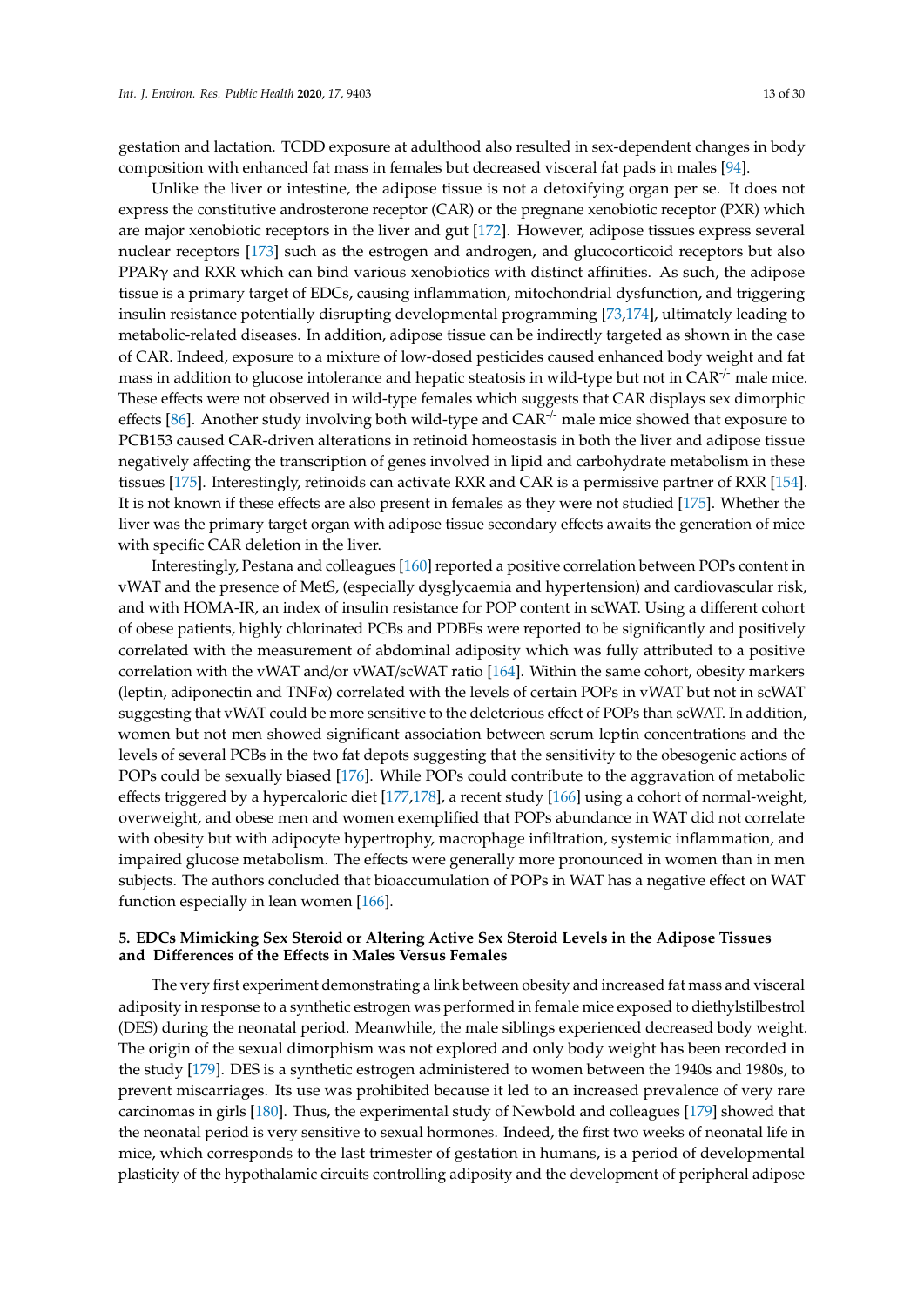tissue [\[16\]](#page-19-5). Consistently, perinatal exposure to DDT which is known to interact with sex steroid receptors also caused impaired metabolic homeostasis in female but not male mice. Specifically, female mice showed a transient early-life increased in body weight caused by BAT dysfunction and decreased energy expenditure leading to insulin resistance and the metabolic syndrome in adult mice fed a high-fat diet [\[181\]](#page-27-10). Another study showed that neonatal exposure of female mice to testosterone resulted in a masculinized pattern of fat accumulation with increased visceral adiposity and enlarged adipocytes and many of the features observed in women with PCOS [\[54\]](#page-21-1). In parallel, neonatal treatment of males with androgens showed reduced lean mass and food intake but enhanced subcutaneous adiposity and other characteristics of central hypogonadism with low testosterone levels [\[27\]](#page-19-16). It indicates that exposure to chemicals with estrogen and/or androgen activities during the period of adipose tissue development can reprogram predisposition to obesity in both sexes, although stronger effects would be detected in males for most outcomes [\[182\]](#page-27-11). Interestingly, perinatal exposure to BPA caused enhanced fat weight gain and disruption of weight control mechanisms [\[183,](#page-27-12)[184\]](#page-27-13) as well as reproductive and endocrine alterations resembling the PCOS syndrome in adult rats with hyperandrogenia [\[185\]](#page-27-14). Therefore, it has been suggested that endocrine disruptors especially BPA could be etiologic factors of PCOS syndrome in genetically predisposed individuals [\[186](#page-27-15)[,187\]](#page-27-16).

Nuclear steroid receptors originate from a common ancestral gene, which underlies the substantial homology in DNA-binding domain and hormone-responsive elements [\[188\]](#page-27-17). For example, GR shares numerous binding sites with AR [\[189\]](#page-27-18) and a GRE element is located in the adipose-specific promoter of the aromatase P450 gene [\[190\]](#page-27-19) highlighting complex cross-interactions between sex steroids and glucocorticoids in the regulation of energy homeostasis, especially in the adipose tissue which express glucocorticoid-metabolizing enzymes. It exemplifies why in women excess exposure to either androgens or glucocorticoids triggers adiposity and insulin resistance as described in women with PCOS or the Cushing syndrome, respectively. Interestingly, both estrogens and glucocorticoids share functions in the immune system as they are both anti-inflammatory molecules. Indeed, the metabolic and immune systems are closely associated systems in which adipose tissue is the source of inflammatory responses and mediators [\[191\]](#page-28-0). Thus, EDCs acting on GR or on corticoid metabolism through alteration of metabolizing enzyme expression such as 11β-HSD1 could be etiologic factors of the epidemic obesity and metabolic-related disorders. Tolylfluanind (TF) is a phenylsulfamide fungicide used in agriculture and as a booster biocide in marine paints. Because it is lipophilic, it may accumulate in the adipose tissue. In vitro experiments using the 3T3-L1 cell culture model demonstrated that TF had GR-agonist activities [\[130\]](#page-24-12). Moreover, perinatal exposure to TF showed sex-specific adverse effects on the adipose tissue [\[192\]](#page-28-1) which may have epigenetic basis [\[193\]](#page-28-2) at least in males (females had not been studied). Indeed, adult males had impaired glucose tolerance but no changes of adiposity if exposed perinatally while they showed enhanced body weight, adiposity, and insulin resistance if exposed during adulthood [\[194\]](#page-28-3). Consistent with the distinct regulation of the adipose tissue by glucocorticoids in males and females, female mice exposed perinatally to TF showed enhanced systemic insulin sensitivity, reduced adiposity and normal hepatic gluconeogenesis [\[193\]](#page-28-2). However, others demonstrated that TF impacted mitochondrial metabolism but failed to demonstrate obesogenic effects of TF [\[195\]](#page-28-4). Completion of the studies awaits dosage of the glucocorticoid (GR) and mineralocorticoid (MR) receptors as well of 11β-HSD1 which allows local amplification of GCs in the absence of changes in plasma corticosterone levels [\[62\]](#page-21-9). Indeed, it was shown that exposure of 5- to 20-week-old male and female mice to a low dose mixture of BPA, DEHP, PCB153, and TCDD affected the expression levels of GR, MR, and 11β-HSD1 in WAT according to sex and it was associated in females with clock-related gene modifications in the absence of changes in plasma corticosterone levels [\[46\]](#page-20-12). Clearly, understanding the underlying molecular basis for the sexually dimorphic actions of glucocorticoids in the adipose tissue is important, since synthetic glucocorticoids are the most widely prescribed medication for the treatment of chronic inflammatory diseases and hematological cancers in humans [\[196\]](#page-28-5). These findings also emphasize the pro-inflammatory effects trigger by certain EDCs [\[158](#page-26-6)[,197\]](#page-28-6) or mixtures of EDCs. For example, enhanced expression of inflammatory markers (Il6,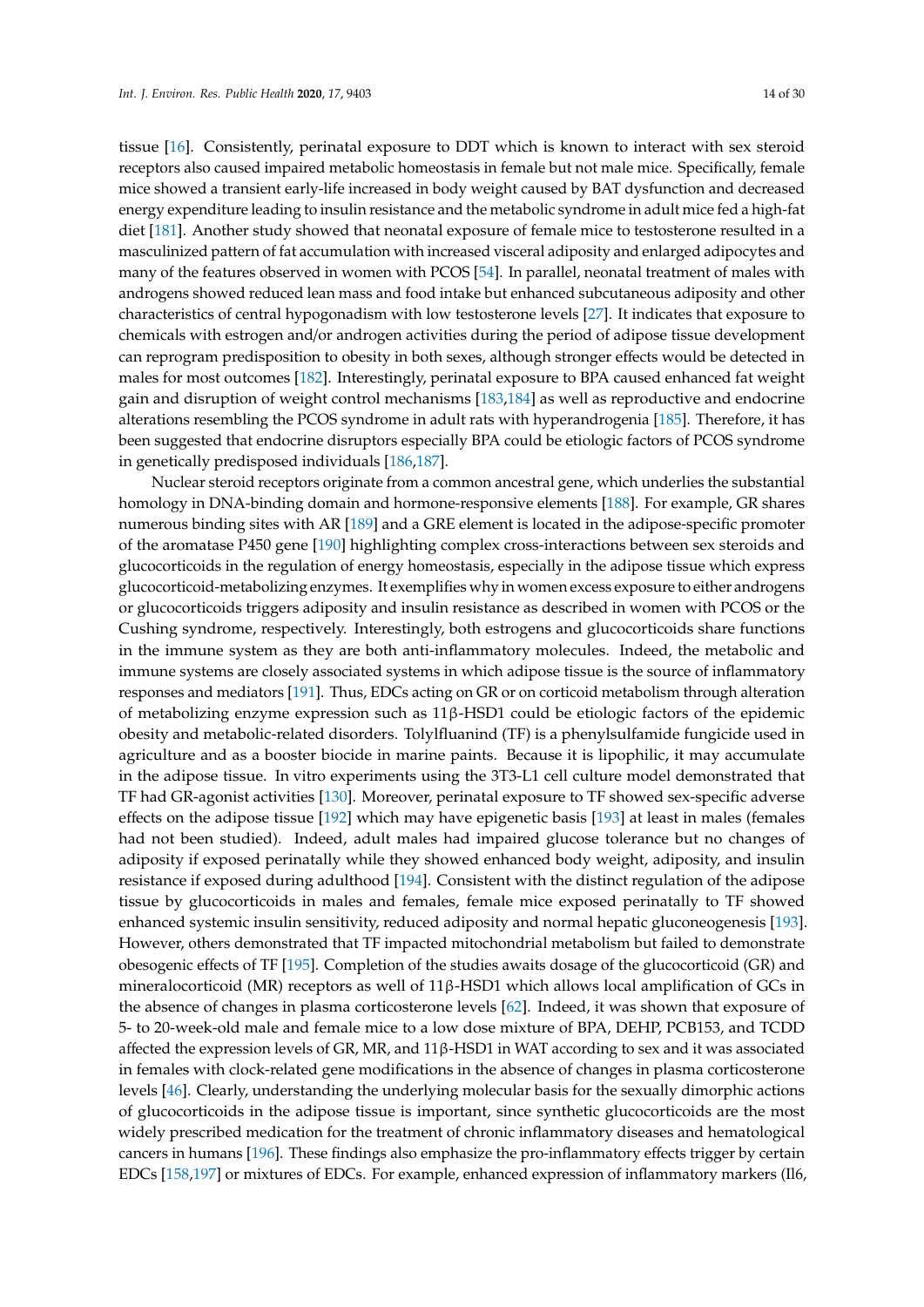<span id="page-14-0"></span>Il1b, and Ccl5) in the WAT of adult females was shown after a lifelong exposure, including the fetal and lactation periods, to a mixture of chemicals comprised of TCDD, PCB153, BPA, and DEHP. No such effects were found in male mice [\[198\]](#page-28-7).

Finally, although not yet explored, it is possible that the fate of adipocyte precursors in early-life exposure situations, the microenvironnement, and ECM remodeling of the adipose tissue depots throughout development and expansion as well as the local production of sex steroids are modified in response to EDCs, thus contributing to metabolic disturbances with potential sex specificities. Analyzing these aspects should help at identifying potential new markers of exposure to EDCs and at better defining how exposure to EDCs leads to deleterious effects.

#### **6. Exposure to EDCs and the Gut-Adipose Tissue Axis**

The gut microbiota plays major functions in host metabolism and immunity, digestive absorption and nutrient uptake, synthesis of vitamins and prevention of colonization of pathogens through the production of bacterial metabolites which can act in distant organs such as the brain, liver, and also the adipose tissue and which will be involved in host–microbiota interactions [\[199\]](#page-28-8). Obesity and insulin resistance in humans and rodents are associated with intestinal dysbiosis which is characterized by the enrichment of certain species of bacteria to the detriment of others (e.g., a change in the ratio of *Firmicutes* and *Bacteroidetes* which are the two dominant phyla representing more than 90% of the total community) with changes in the composition of the gut microbiota [\[200,](#page-28-9)[201\]](#page-28-10). The gut-adipose axis depends on communication through short-chain fatty acids (SCFAs) and bile acids (BAs) which behave as hormone-like products signaling through G protein-coupled receptors (GPRs) expressed in the adipose tissue [\[202,](#page-28-11)[203\]](#page-28-12). SCFAs which include acetate, propionate, and butyrate are the major end-products of microbial fermentation of dietary fiber. They serve as the primary energy source for colonic epithelium and deficiency in SCFA production is associated with type 2 diabetes. SCFAs communicate with the adipose tissue through GPR43 and GPR41 to promote energy metabolism, insulin sensitivity, glucose tolerance, and adipokine secretion [\[202](#page-28-11)[,203\]](#page-28-12). BAs are the end-products of cholesterol which exert among others, metabolically beneficial functions in the adipose tissue through promoting beiging and enhancing thermogenesis upon activation of the bile acid-responsive G-protein-coupled receptor TGR5 [\[204\]](#page-28-13).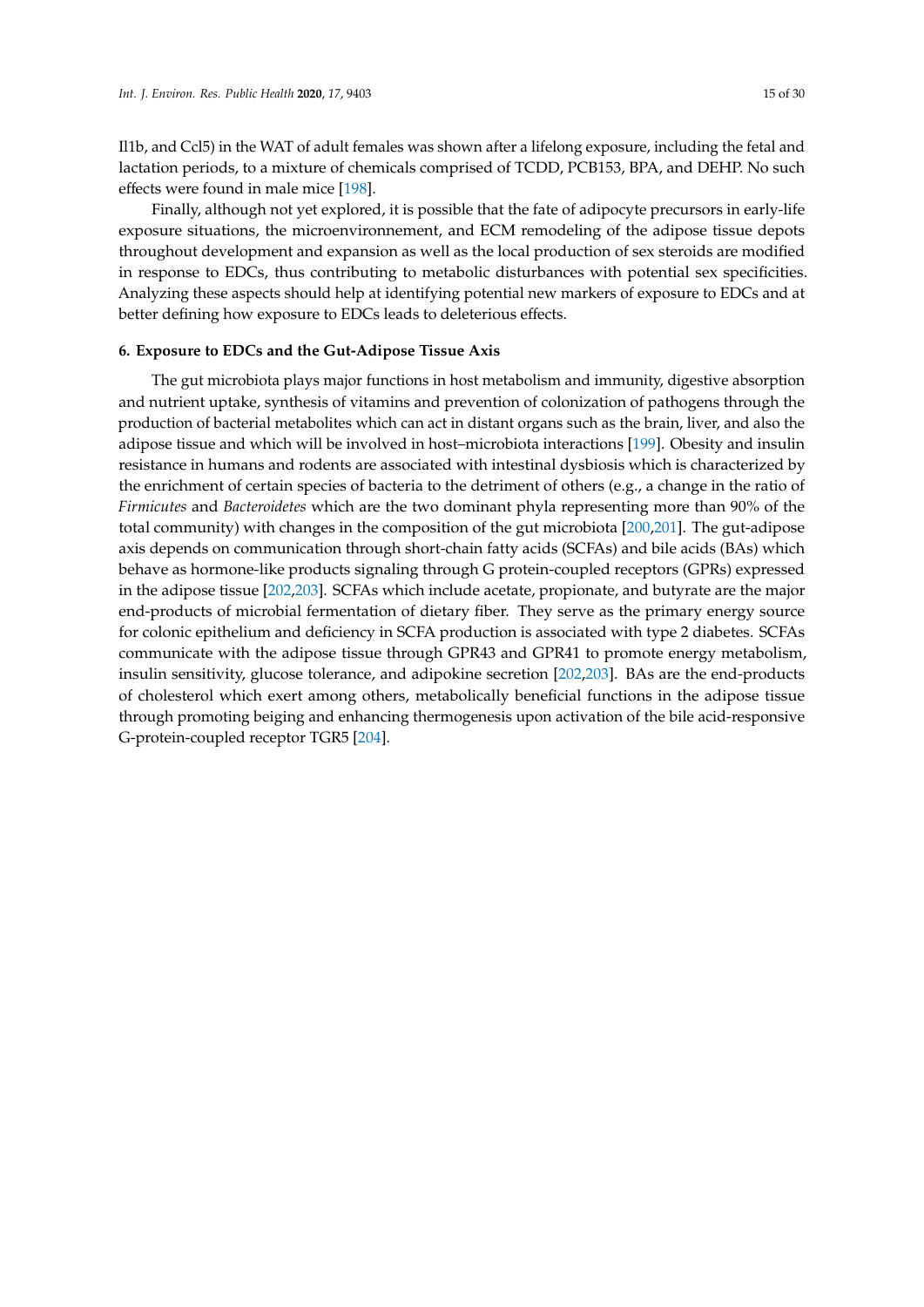**Table 2.** Synthesis of various endocrine-disrupting chemicals (EDCs) and some of their characteristics and adverse metabolic effects in relation with the adipose tissue as presented Sections [3](#page-8-0)[–6.](#page-14-0)

| Chemicals                       | Examples                                                                | Degradability and Route<br>of Exposure                | Sources                                                                                                                             | <b>Possible Mechanisms</b><br><b>Relevant for</b><br><b>Energy Metabolism</b>                        | In Vitro Effects Potentially<br><b>Described (Mostly Using</b><br>3T3-L1 Cells)                                                                                                                                                                        | In Vivo Metabolic Effects<br><b>Potentially Described on</b><br><b>Body Weight/Fat Mass</b>                                                                                                                               | Ref.                                              |
|---------------------------------|-------------------------------------------------------------------------|-------------------------------------------------------|-------------------------------------------------------------------------------------------------------------------------------------|------------------------------------------------------------------------------------------------------|--------------------------------------------------------------------------------------------------------------------------------------------------------------------------------------------------------------------------------------------------------|---------------------------------------------------------------------------------------------------------------------------------------------------------------------------------------------------------------------------|---------------------------------------------------|
| Dioxins and<br>dioxin-like PCBs | 2,3,7,8-tetrachlorodibenzo-<br>p-dioxin (TCDD); coplanar<br>PCB-77, 126 | Persistent; exposure through<br>diet (mainly)         | Dioxins: industrial<br>by-products, forest fires,<br>volcanic eruption; DL-PCBs:<br>industrial products in<br>electrical capacitors | AhR; cross-interaction with<br>PPAR <sub>Y</sub> and ERs                                             | Alteration of adipogenesis;<br>adipocyte cell size; levels of<br>inflammatory markers and<br>resistance to insulin                                                                                                                                     | Obesogen at low doses<br>(#high and acute exposure);<br>changes in body weight<br>and/or body fat composition<br>in both sexes depending on<br>period of exposure (maternal<br>or post-weaning); effects<br>on microbiota | $[91 - 101, 159, 205,$<br>207, 211, 214]          |
| Non-dioxin like<br>PCBs         | PCB153: PCB101: PCB180                                                  | Persistent; exposure mainly<br>from diet              | Industrial products used for<br>their low-flammability and<br>high conductivity properties                                          | Estrogen and thyroid<br>signaling; indirect effect via<br>PXR and CAR; RXR and<br>retinoid signaling | changes in adipocyte cell size;<br>inflammatory markers,<br>lipid metabolism;                                                                                                                                                                          | Obesogen in males; Increased<br>adipocyte differentiation;<br>alteration of retinoid<br>synthesis and of<br>lipid metabolism                                                                                              | [11, 70, 95, 102, 104,<br>105,158                 |
| Organochlorine<br>pesticides    | DDT and its metabolite DDE                                              | persistent; bioaccumulation<br>through the food chain | agricultural pesticides                                                                                                             | Sex steroid and thyroid<br>hormone pathways; PPAR                                                    | Alteration of adipogenesis;<br>enhancement of adipogenesis<br>and induction of unhealthy<br>mature adipocytes                                                                                                                                          | Impaired metabolic<br>homeostasis in female but not<br>in male mice after perinatal<br>exposure to DDT                                                                                                                    | [109,146,147,181]                                 |
| Organotin<br>compound           | Tributiltyn (TBT); dibutyltin<br>(DBT)                                  | Persistent                                            | Powerful biocide; marine<br>shipping applications as<br>fungicides; diet exposure                                                   | PPARs, RXRs, ERs                                                                                     | Alteration of adipocyte<br>lineage commitment in a<br>RXR-dependent manner;<br>promotion of adipogenesis in<br>a PPARy-dependent manner<br>but not all of the<br>health-promoting activities<br>induced by Ppary resulting in<br>unhealthy adipocytes; | Obesogen in both sexes;<br>adipocyte lineage<br>commitment; adipocyte<br>differentiation; epigenetic<br>mechanisms and<br>transgenerational effects;<br>effects on microbiota                                             | $[110 - 115, 209, 210]$                           |
| Flame retardants                | Polybrominated flame<br>retardants (PBDEs; TBBPA;<br>EHDPHP)            | Persistent                                            | Added to manufactured<br>materials such as plastics,<br>textiles to delay development<br>of ignition; present in<br>house dusts:    | Estrogen and thyroid<br>hormone pathways; PPARy,<br>GR, PXR                                          | Lipid accumulation;<br>enhanced adipogenesis and<br>expression of markers of<br>adipogenesis; enhances<br>oxidative stress                                                                                                                             | Enhanced body weight;<br>reduced glucose uptake;<br>enhances the expression of<br>inflammatory markers;<br>triglyceride synthesis; bile<br>secretion; effects<br>on microbiota                                            | $[11, 70, 106 - 108,$<br>141-143,148,212,<br>215] |
| Phenylsulfamides                | Tolylfluanid (TF)                                                       | Not persistent                                        | Active ingredient in<br>fungicides and<br>wood preservatives                                                                        | GR: mitochondrial<br>metabolism                                                                      | Obesogen in vivo;                                                                                                                                                                                                                                      | Increased adipocyte<br>differentiation;<br>sex-dimorphism                                                                                                                                                                 | $[130, 192 - 194]$                                |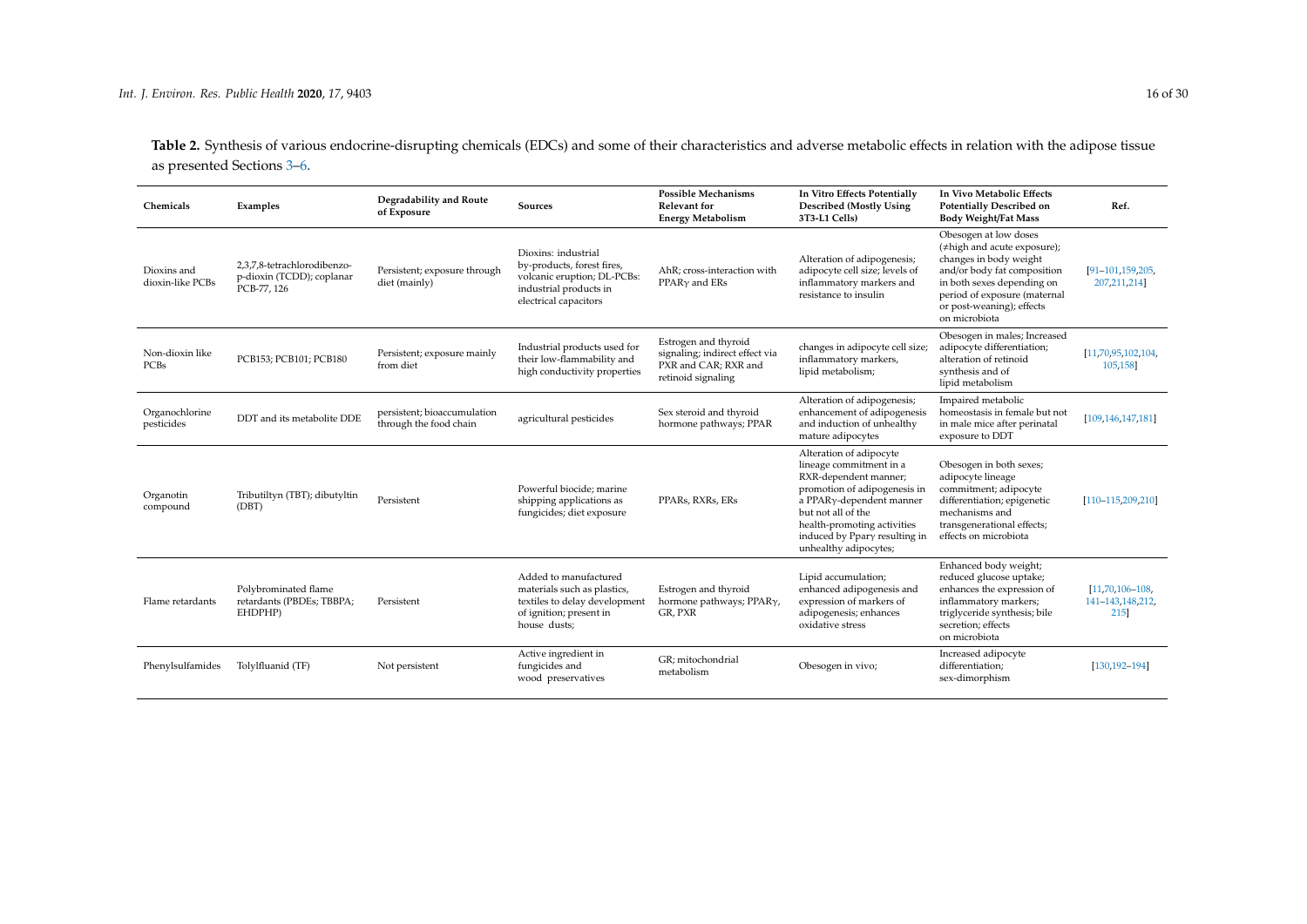<span id="page-16-0"></span>

| Chemicals  | Examples    | Degradability and Route<br>of Exposure                                                                                               | Sources                                                                    | <b>Possible Mechanisms</b><br><b>Relevant for</b><br><b>Energy Metabolism</b> | In Vitro Effects Potentially<br><b>Described (Mostly Using</b><br>3T3-L1 Cells)                                                                                                                                                                              | In Vivo Metabolic Effects<br>Potentially Described on<br><b>Body Weight/Fat Mass</b>                                                                   | Ref.                                           |
|------------|-------------|--------------------------------------------------------------------------------------------------------------------------------------|----------------------------------------------------------------------------|-------------------------------------------------------------------------------|--------------------------------------------------------------------------------------------------------------------------------------------------------------------------------------------------------------------------------------------------------------|--------------------------------------------------------------------------------------------------------------------------------------------------------|------------------------------------------------|
| Phthalates | <b>DEHP</b> | Short half-life; exposure<br>through diet and<br>hand-to-mouth behavior<br>in children                                               | Plastic components,<br>cosmetics, medical equipment                        | PPARs, CAR/PX, GR                                                             | exposure is associated with<br>metabolic-related<br>disturbances                                                                                                                                                                                             | Adipocyte differentiation;<br>sex-dimorphism; effects on<br>microbiota                                                                                 | $[123, 125, 127 - 130,$<br>208,213             |
| Bisphenols | BPA, BPS    | Short half-life; exposure<br>through diet and water<br>drinking because of leaching<br>of the chemical from cans,<br>plastic bottle. | Plastic components,<br>cosmetics, disinfectants,<br>thermal paper receipts | ERs and estrogen related<br>receptors (ERRs), AR, TR, GR,<br>$PPAR\gamma$     | BPA can increase metabolic<br>disturbances within<br>insulin-sensitive organs<br>including the adipose tissue<br>eventually leading to type 2<br>diabetes without<br>systematically causing gain of<br>weight; evidences for<br>obesogenic properties of BPS | Adipocyte differentiation;<br>Insulin sensitivity; expression<br>of adipogenic and<br>inflammatory markers;<br>ex-dimorphism; effects<br>on microbiota | $[117 - 126, 130 - 137]$<br>183-187, 206, 212] |

# **Table 2.** *Cont.*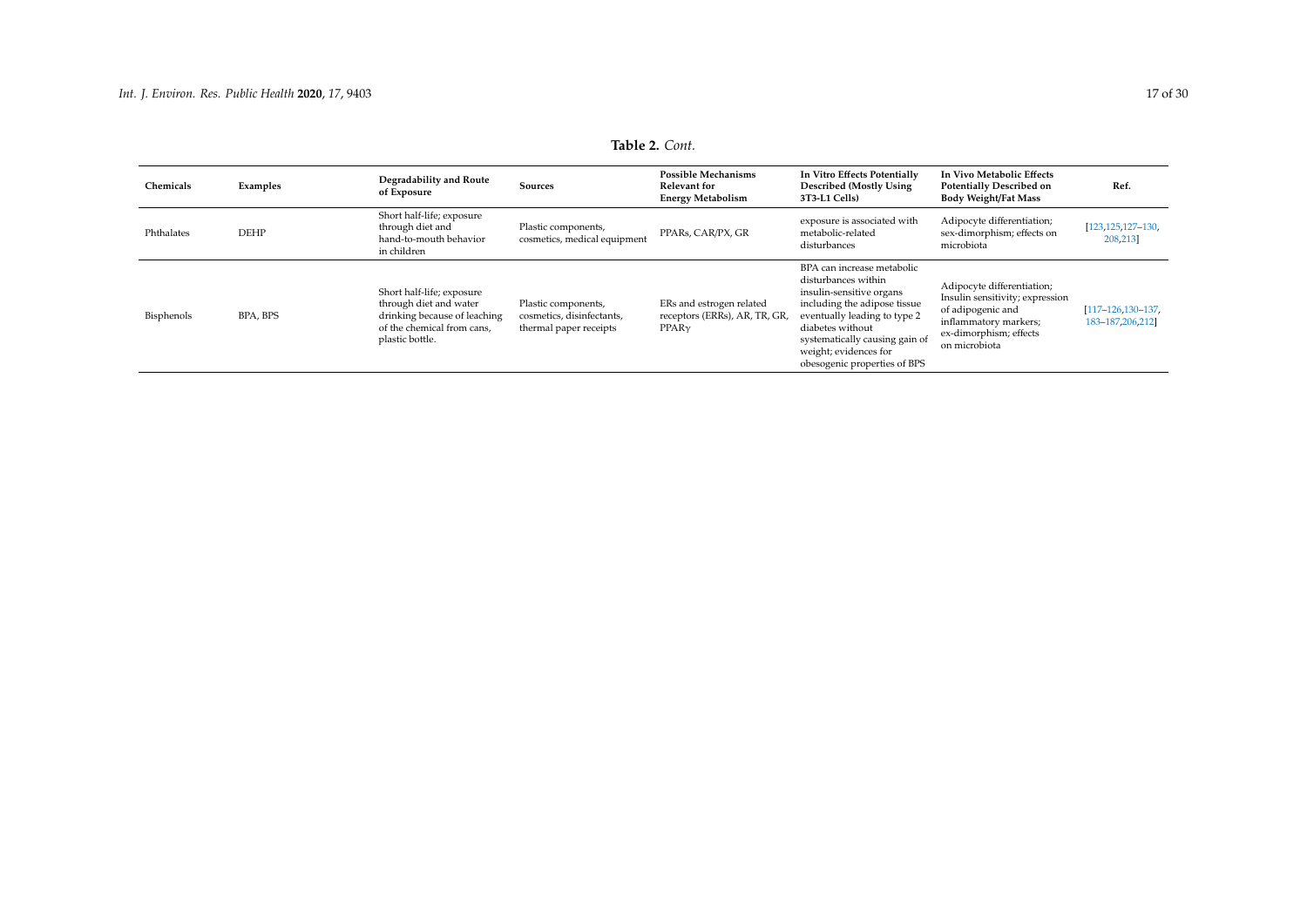Interestingly, evidences have accumulated that BPA, phthalates, TBT, PCBs, and dioxins among others can lead to gut microbiota disruptions through changes in the ratio of *Firmicutes* and *Bacteroidetes*, reduced diversity of the microbial communities and modulation of gut microbiota composition [\[205–](#page-28-20)[210\]](#page-28-21). In addition, in several circumstances, significant associations were found between changes in gut microbiota, gut metabolite profiles, and metabolic outcomes such as obesity and dyslipidemia in mice exposed to chemicals [\[205,](#page-28-20)[207–](#page-28-22)[212\]](#page-29-5). One study identified that gut dysbiosis preceded the obesity phenotype shown in mice exposed to BPA [\[206\]](#page-28-23). Another study showed that prenatal exposure to DEHP resulted in enhanced body weight and reduced energy expenditure in the male offspring only along with gut dysbiosis [\[213\]](#page-29-6). Since environmental pollutants and the microbiota can interact via multiple mechanisms, the sequential events from exposure to pollutants to intestinal dysbiosis and the part played by the adipose tissue cannot be easily determined. Indeed, chemicals can modify the structure and activity of the microbiome but microbiota can influence the intestinal absorption and host metabolism of the chemicals highlighting the complex cross-interactions [\[150](#page-25-17)[,152\]](#page-26-0). Nonetheless, recent studies using rodent models reported changes in SCFAs and/or BAs in response to exposure to TCDD [\[205\]](#page-28-20), the dioxin-like PCB126 [\[214\]](#page-29-7), the flame retardant DBPDE [\[107\]](#page-23-12), 2-ethylhexyl diphenyl phosphate (EHDPHP) [\[215\]](#page-29-8), BDE-47, TBBPA, BPS [\[212\]](#page-29-5), and DEHP [\[208\]](#page-28-24); thus making possible that the altered adipose tissue functions could result from a direct effect of chemicals on the signaling mechanisms initiated by activation of GPR43/41 or TGR5. Further studies will have to explore whether the gut-adipose axis is directly targeted by pollutants. In addition, the way in which pollutants interfere with gonadal hormones in shaping the gut microbiota would as well be interesting to determine. Indeed, gut microbiota exhibits sexual differences probably originating from complex interactions between sex and nutrition [\[216\]](#page-29-9).

### **7. Conclusions**

Since the pioneering data showing that environmental pollutants can lead to dysfunctional adipocytes and contribute to obesity, a large number of publications have supported this hypothesis and proposed various redundant mechanisms of action. These mechanisms ranged from the activation of PPARγ and RXR promoting adipogenesis, and/or a large repertoire of nuclear receptor sensors for endobiotics and xenobiotics, not to mention the involvement of receptors for sex steroids and thyroid hormones, up to more sophisticated ways not strictly linked to hormonal action (not all reviewed here). It may include mitochondrial dysfunctions and oxidative changes [\[148\]](#page-25-15), as well as alterations in the expression of circadian clock genes [\[149](#page-25-16)[,217\]](#page-29-10) epigenetic mechanisms and changes in the gut microbiota [\[112](#page-23-16)[,150](#page-25-17)[–152\]](#page-26-0). In addition, of major concern is maternal obesity as it is a growing risk factor for the health of the offspring and the origin of chronic diseases beyond infancy. A particular attention should be placed on the WAT metabolic programming of adipocyte size and adipogenesis throughout the development and the understanding of the full epigenetic component. Indeed, adipocyte dysfunction has been identified as a hallmark of age-related diseases, in particular cardiovascular and metabolic diseases as well as cancer.

Overall, a better understanding of the mechanisms by which environmental chemicals target adipose tissue and cause metabolic disturbances, how these mechanisms cross-interact, and the sex-specificities is essential for developing mitigating and sex-specific strategies against chemical-induced metabolic diseases. It is also essential that females are included in protocols and not only males in order to really apprehend the sex-dependent effects of those pollutants. The gut microbiota may constitute one opportunity although the modulation of gut microbiota composition through dietary intervention to improve metabolic parameters of obese patients using microbial transplantation, resveratrol supplementation or supplementation with probiotics had not been successful in all published reports [\[218–](#page-29-11)[220\]](#page-29-12). Still, a recent study has opened new preventable or curative treatments of metabolic syndrome. The authors identified key microbiota metabolites that show reduced levels in metabolic syndrome conditions and succeeded in improving both dietary- and genetic-induced metabolic impairments through providing either the bacteria capable of restoring gut microbiota or the missing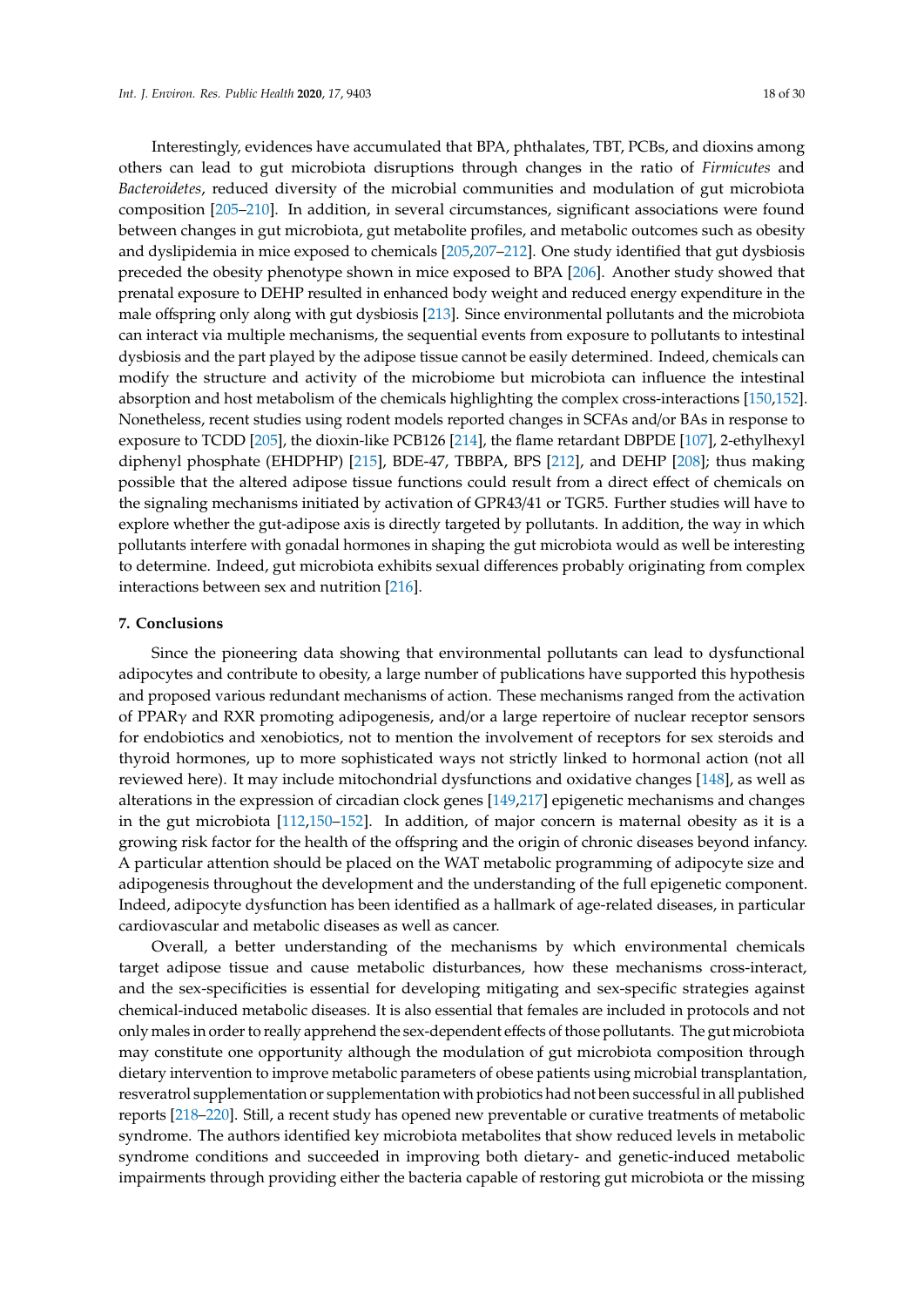microbial metabolites [\[221\]](#page-29-13). Other strategies may reside in enhancing metabolism of the environmental pollutants through providing bacteria capable of degrading pollutants which will be particularly useful in the case of persistent chemicals as a way to accelerate their clearance. As part of the gut adipose axis, a more direct strategy may as well focus on SCFAs and BAs and the activation of G-protein-coupled receptors such as the use of semi-synthetic BAs which have been found to enhance adipose tissue beiging and thermogenesis [\[222\]](#page-29-14) but without the hepatic side effects and gallstones formation.

As a scenario without environmental pollutants is not a realistic scenario in current societies, new strategies must be developed to mitigate the effects induced by environmental pollutants and limit the increasing rate of diabetes and obesity observed in the world. European Union estimates that five EDCs alone add an annual cost of € 28–29 billion to obesity and diabetes-related healthcare [\[223\]](#page-29-15). Encouraging people to avoid the use of endocrine disruptors and promoting the substitution of harmful chemicals with hopefully harmless chemicals will not be sufficient. In a wider way and although dysfunctional adipocytes are central in obesity development and metabolic-related diseases, strategies indirectly targeting the liver and the muscle may also have beneficial consequences on adipose tissue homeostasis. Finally, we should also keep in mind that the optimal strategies as well as the best tissue to target may be different in men and women and may as well depend on the developmental period of life (infancy, adolescent, adult, elderly).

**Funding:** This research received no external funding.

**Acknowledgments:** The author would like to thank Alex Derrien-Colemyn for the careful English editing of the manuscript.

**Conflicts of Interest:** The author declares no conflict of interest.

### **References**

- <span id="page-18-0"></span>1. WHO. Obesity and Overweight. 2018. Available online: http://[www.who.int](http://www.who.int/mediacentre/factsheets/fs311/en/)/mediacentre/factsheets/fs311/en/ (accessed on 15 December 2020).
- <span id="page-18-1"></span>2. Bluher, M. Obesity: Global epidemiology and pathogenesis. *Nat. Rev. Endocrinol.* **2019**, *15*, 288–298. [\[CrossRef\]](http://dx.doi.org/10.1038/s41574-019-0176-8)
- <span id="page-18-2"></span>3. Pineda, E.; Sanchez-Romero, L.M.; Brown, M.; Jaccard, A.; Jewell, J.; Galea, G.; Webber, L.; Breda, J. Forecasting future trends in obesity across europe: the value of improving surveillance. *Obes. Facts* **2018**, *11*, 360–371. [\[CrossRef\]](http://dx.doi.org/10.1159/000492115) [\[PubMed\]](http://www.ncbi.nlm.nih.gov/pubmed/30308509)
- <span id="page-18-3"></span>4. Cawley, J.; Meyerhoefer, C. The medical care costs of obesity: An instrumental variables approach. *J. Health Econ.* **2012**, *31*, 219–230. [\[CrossRef\]](http://dx.doi.org/10.1016/j.jhealeco.2011.10.003) [\[PubMed\]](http://www.ncbi.nlm.nih.gov/pubmed/22094013)
- <span id="page-18-4"></span>5. Caussy, C.; Pattou, F.; Wallet, F.; Simon, C.; Chalopin, S.; Telliam, C.; Mathieu, D.; Subtil, F.; Frobert, E.; Alligier, M.; et al. Prevalence of obesity among adult inpatients with COVID-19 in France. *Lancet Diabetes Endocrinol.* **2020**, *8*, 562–564. [\[CrossRef\]](http://dx.doi.org/10.1016/S2213-8587(20)30160-1)
- <span id="page-18-5"></span>6. Baillie-Hamilton, P.F. Chemical toxins: A hypothesis to explain the global obesity epidemic. *J. Altern. Complement. Med.* **2002**, *8*, 185–192. [\[CrossRef\]](http://dx.doi.org/10.1089/107555302317371479) [\[PubMed\]](http://www.ncbi.nlm.nih.gov/pubmed/12006126)
- <span id="page-18-6"></span>7. Neel, B.A.; Sargis, R.M. The paradox of progress: Environmental disruption of metabolism and the diabetes epidemic. *Diabetes* **2011**, *60*, 1838–1848. [\[CrossRef\]](http://dx.doi.org/10.2337/db11-0153) [\[PubMed\]](http://www.ncbi.nlm.nih.gov/pubmed/21709279)
- <span id="page-18-7"></span>8. Grun, F.; Blumberg, B. Environmental obesogens: Organotins and endocrine disruption via nuclear receptor signaling. *Endocrinology* **2006**, *147* (Suppl. 6), S50–S55. [\[CrossRef\]](http://dx.doi.org/10.1210/en.2005-1129)
- <span id="page-18-8"></span>9. Zoeller, R.T.; Bergman, A.; Becher, G.; Bjerregaard, P.; Bornman, R.; Brandt, I.; Iguchi, T.; Jobling, S.; Kidd, K.A.; Kortenkamp, A.; et al. A path forward in the debate over health impacts of endocrine disrupting chemicals. *Environ. Health* **2014**, *13*, 118. [\[CrossRef\]](http://dx.doi.org/10.1186/1476-069X-13-118)
- 10. La Merrill, M.A.; Vandenberg, L.N.; Smith, M.T.; Goodson, W.; Browne, P.; Patisaul, H.B.; Guyton, K.Z.; Kortenkamp, A.; Cogliano, V.J.; Woodruff, T.J.; et al. Consensus on the key characteristics of endocrine-disrupting chemicals as a basis for hazard identification. *Nat. Rev. Endocrinol.* **2020**, *16*, 45–57. [\[CrossRef\]](http://dx.doi.org/10.1038/s41574-019-0273-8)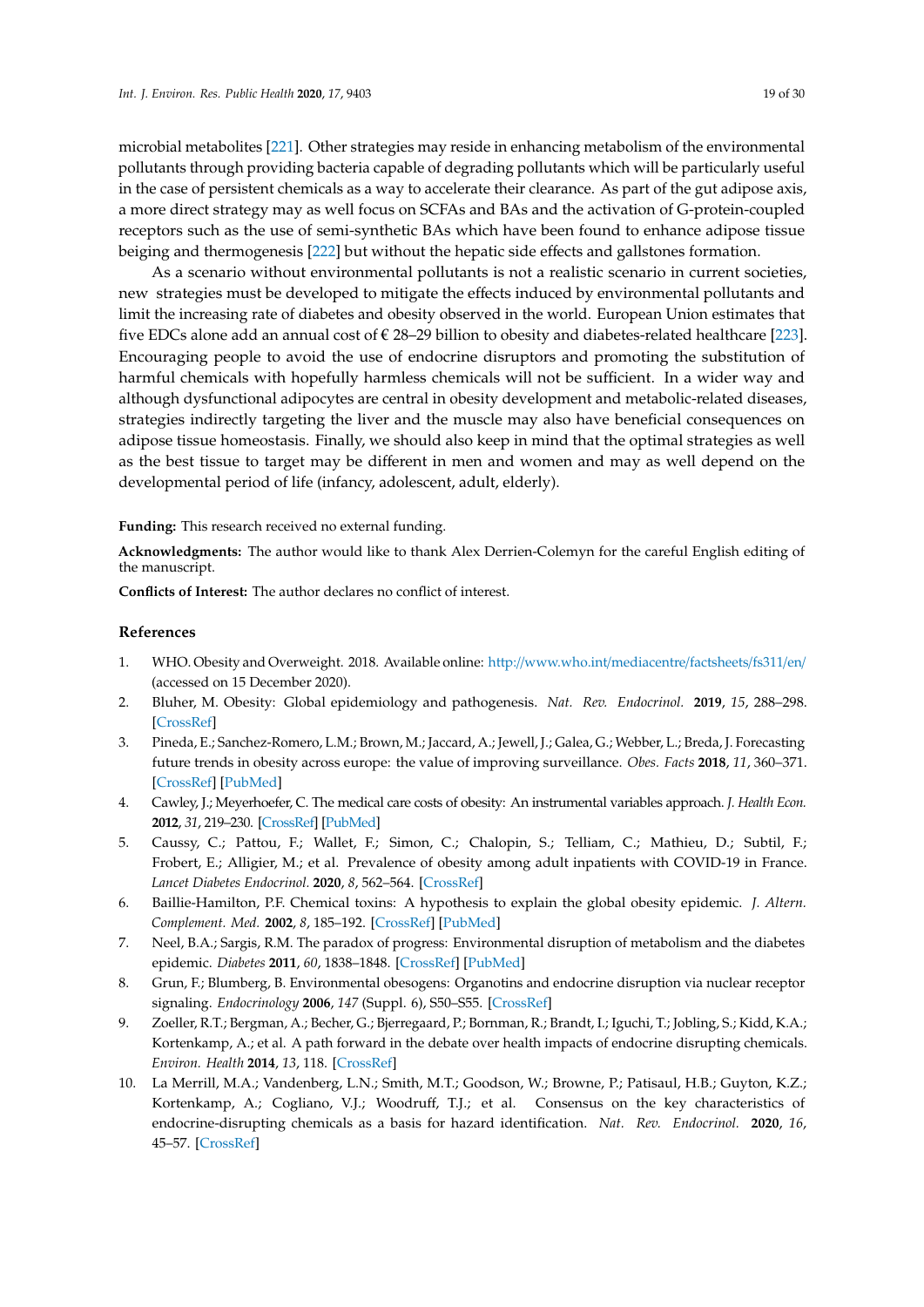- <span id="page-19-23"></span><span id="page-19-0"></span>11. Diamanti-Kandarakis, E.; Bourguignon, J.P.; Giudice, L.C.; Hauser, R.; Prins, G.S.; Soto, A.M.; Zoeller, R.T.; Gore, A.C. Endocrine-disrupting chemicals: An Endocrine Society scientific statement. *Endocr. Rev.* **2009**, *30*, 293–342. [\[CrossRef\]](http://dx.doi.org/10.1210/er.2009-0002)
- <span id="page-19-1"></span>12. Mauvais-Jarvis, F. Sex differences in metabolic homeostasis, diabetes, and obesity. *Biol. Sex Di*ff*er.* **2015**, *6*, 14. [\[CrossRef\]](http://dx.doi.org/10.1186/s13293-015-0033-y) [\[PubMed\]](http://www.ncbi.nlm.nih.gov/pubmed/26339468)
- <span id="page-19-2"></span>13. Wang, C.; Xu, Y. Mechanisms for sex differences in energy homeostasis. *J. Mol. Endocrinol.* **2019**, *62*, R129–R143. [\[CrossRef\]](http://dx.doi.org/10.1530/JME-18-0165)
- <span id="page-19-3"></span>14. Sergi, G.; Dianin, M.; Bertocco, A.; Zanforlini, B.M.; Curreri, C.; Mazzochin, M.; Simons, L.A.; Manzato, E.; Trevisan, C. Gender differences in the impact of metabolic syndrome components on mortality in older people: A systematic review and meta-analysis. *Nutr. Metab. Cardiovasc. Dis. NMCD* **2020**, *30*, 1452–1464. [\[CrossRef\]](http://dx.doi.org/10.1016/j.numecd.2020.04.034) [\[PubMed\]](http://www.ncbi.nlm.nih.gov/pubmed/32600955)
- <span id="page-19-4"></span>15. Beigh, S.H.; Jain, S. Prevalence of metabolic syndrome and gender differences. *Bioinformation* **2012**, *8*, 613–616. [\[CrossRef\]](http://dx.doi.org/10.6026/97320630008613)
- <span id="page-19-5"></span>16. Gesta, S.; Tseng, Y.H.; Kahn, C.R. Developmental origin of fat: Tracking obesity to its source. *Cell* **2007**, *131*, 242–256. [\[CrossRef\]](http://dx.doi.org/10.1016/j.cell.2007.10.004) [\[PubMed\]](http://www.ncbi.nlm.nih.gov/pubmed/17956727)
- <span id="page-19-6"></span>17. Rosen, E.D.; MacDougald, O.A. Adipocyte differentiation from the inside out. *Nat. Rev. Mol. Cell Biol.* **2006**, *7*, 885–896. [\[CrossRef\]](http://dx.doi.org/10.1038/nrm2066) [\[PubMed\]](http://www.ncbi.nlm.nih.gov/pubmed/17139329)
- <span id="page-19-7"></span>18. Palmer, B.F.; Clegg, D.J. The sexual dimorphism of obesity. *Mol. Cell. Endocrinol.* **2015**, *402*, 113–119. [\[CrossRef\]](http://dx.doi.org/10.1016/j.mce.2014.11.029)
- <span id="page-19-8"></span>19. Ibrahim, M.M. Subcutaneous and visceral adipose tissue: Structural and functional differences. *Obes. Rev. O*ff*. J. Int. Assoc. Stud. Obes.* **2010**, *11*, 11–18. [\[CrossRef\]](http://dx.doi.org/10.1111/j.1467-789X.2009.00623.x)
- <span id="page-19-9"></span>20. Fang, H.; Judd, R.L. Adiponectin regulation and function. *Compr. Physiol.* **2018**, *8*, 1031–1063.
- <span id="page-19-10"></span>21. Saltiel, A.R.; Olefsky, J.M. Inflammatory mechanisms linking obesity and metabolic disease. *J. Clin. Investig.* **2017**, *127*, 1–4. [\[CrossRef\]](http://dx.doi.org/10.1172/JCI92035)
- <span id="page-19-11"></span>22. Shoucri, B.M.; Martinez, E.S.; Abreo, T.J.; Hung, V.T.; Moosova, Z.; Shioda, T.; Blumberg, B. Retinoid X receptor activation alters the chromatin landscape to commit mesenchymal stem cells to the adipose lineage. *Endocrinology* **2017**, *158*, 3109–3125. [\[CrossRef\]](http://dx.doi.org/10.1210/en.2017-00348)
- <span id="page-19-12"></span>23. Farmer, S.R. Transcriptional control of adipocyte formation. *Cell Metab.* **2006**, *4*, 263–273. [\[CrossRef\]](http://dx.doi.org/10.1016/j.cmet.2006.07.001) [\[PubMed\]](http://www.ncbi.nlm.nih.gov/pubmed/17011499)
- <span id="page-19-22"></span><span id="page-19-13"></span>24. Sebo, Z.L.; Rodeheffer, M.S. Assembling the adipose organ: Adipocyte lineage segregation and adipogenesis in vivo. *Development* **2019**, *146*, dev172098. [\[CrossRef\]](http://dx.doi.org/10.1242/dev.172098) [\[PubMed\]](http://www.ncbi.nlm.nih.gov/pubmed/30948523)
- <span id="page-19-14"></span>25. Bastard, J.P.; Maachi, M.; Lagathu, C.; Kim, M.J.; Caron, M.; Vidal, H.; Capeau, J.; Feve, B. Recent advances in the relationship between obesity, inflammation, and insulin resistance. *Eur. Cytokine Netw.* **2006**, *17*, 4–12. [\[PubMed\]](http://www.ncbi.nlm.nih.gov/pubmed/16613757)
- <span id="page-19-15"></span>26. Nohara, K.; Zhang, Y.; Waraich, R.S.; Laque, A.; Tiano, J.P.; Tong, J.; Munzberg, H.; Mauvais-Jarvis, F. Early-life exposure to testosterone programs the hypothalamic melanocortin system. *Endocrinology* **2011**, *152*, 1661–1669. [\[CrossRef\]](http://dx.doi.org/10.1210/en.2010-1288)
- <span id="page-19-16"></span>27. Nohara, K.; Liu, S.; Meyers, M.S.; Waget, A.; Ferron, M.; Karsenty, G.; Burcelin, R.; Mauvais-Jarvis, F. Developmental androgen excess disrupts reproduction and energy homeostasis in adult male mice. *J. Endocrinol.* **2013**, *219*, 259–268. [\[CrossRef\]](http://dx.doi.org/10.1530/JOE-13-0230)
- <span id="page-19-17"></span>28. Tran, T.T.; Yamamoto, Y.; Gesta, S.; Kahn, C.R. Beneficial effects of subcutaneous fat transplantation on metabolism. *Cell Metab.* **2008**, *7*, 410–420. [\[CrossRef\]](http://dx.doi.org/10.1016/j.cmet.2008.04.004)
- 29. Berry, D.C.; Stenesen, D.; Zeve, D.; Graff, J.M. The developmental origins of adipose tissue. *Development* **2013**, *140*, 3939–3949. [\[CrossRef\]](http://dx.doi.org/10.1242/dev.080549)
- <span id="page-19-18"></span>30. Karastergiou, K.; Fried, S.K. Cellular mechanisms driving sex differences in adipose tissue biology and body shape in humans and mouse models. *Adv. Exp. Med. Biol.* **2017**, *1043*, 29–51.
- <span id="page-19-19"></span>31. Moschinger, M.; Hilse, K.E.; Rupprecht, A.; Zeitz, U.; Erben, R.G.; Rulicke, T.; Pohl, E.E. Age-related sex differences in the expression of important disease-linked mitochondrial proteins in mice. *Biol. Sex Di*ff*er.* **2019**, *10*, 56. [\[CrossRef\]](http://dx.doi.org/10.1186/s13293-019-0267-1)
- <span id="page-19-20"></span>32. Bracht, J.R.; Vieira-Potter, V.J.; De Souza Santos, R.; Oz, O.K.; Palmer, B.F.; Clegg, D.J. The role of estrogens in the adipose tissue milieu. *Ann. N. Y. Acad. Sci.* **2020**, *1461*, 127–143. [\[CrossRef\]](http://dx.doi.org/10.1111/nyas.14281) [\[PubMed\]](http://www.ncbi.nlm.nih.gov/pubmed/31868931)
- <span id="page-19-21"></span>33. O'Reilly, M.W.; House, P.J.; Tomlinson, J.W. Understanding androgen action in adipose tissue. *J. Steroid Biochem. Mol. Biol.* **2014**, *143*, 277–284. [\[CrossRef\]](http://dx.doi.org/10.1016/j.jsbmb.2014.04.008) [\[PubMed\]](http://www.ncbi.nlm.nih.gov/pubmed/24787657)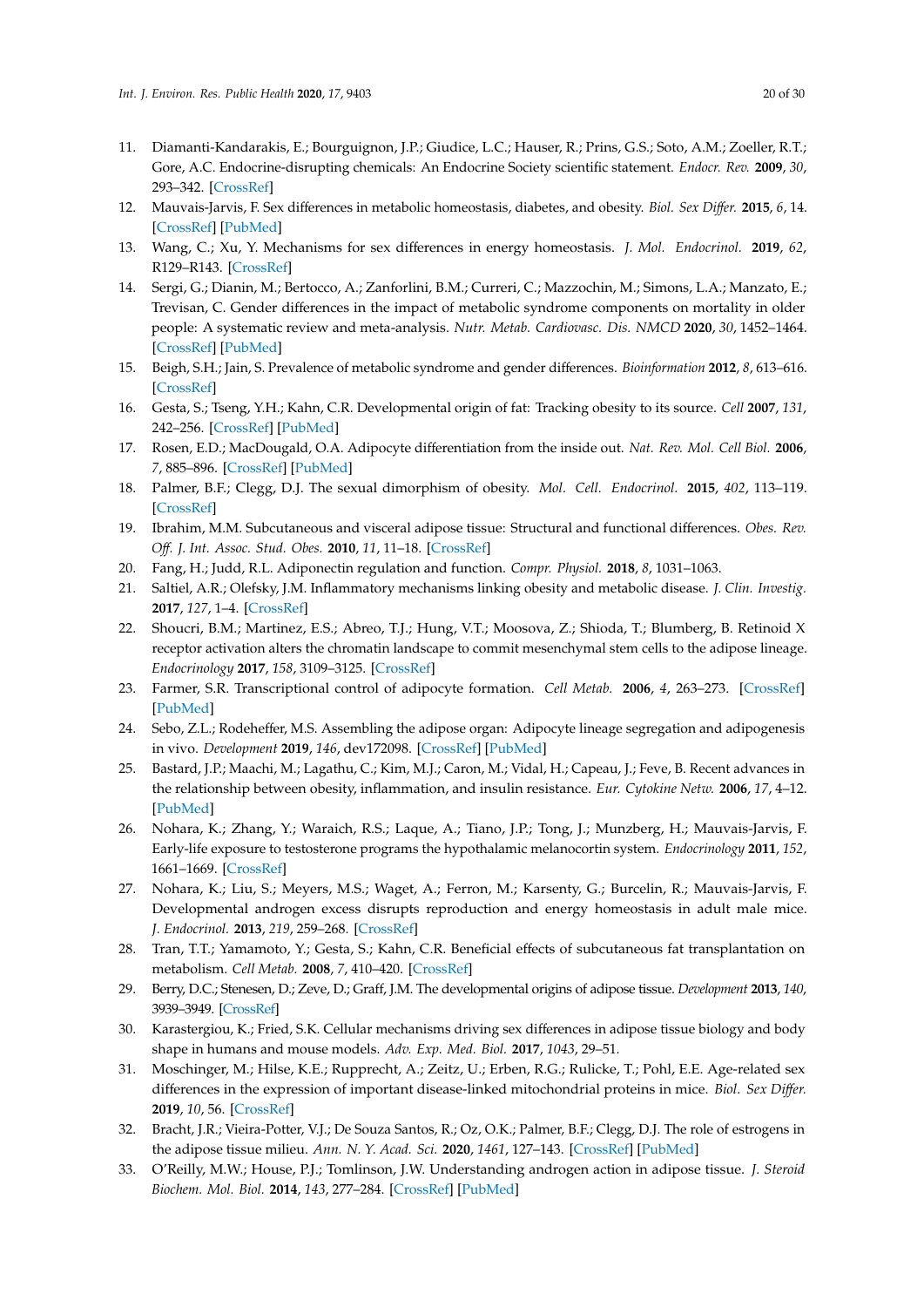- <span id="page-20-0"></span>34. Alligier, M.; Meugnier, E.; Debard, C.; Lambert-Porcheron, S.; Chanseaume, E.; Sothier, M.; Loizon, E.; Hssain, A.A.; Brozek, J.; Scoazec, J.Y.; et al. Subcutaneous adipose tissue remodeling during the initial phase of weight gain induced by overfeeding in humans. *J. Clin. Endocrinol. Metab.* **2012**, *97*, E183–E192. [\[CrossRef\]](http://dx.doi.org/10.1210/jc.2011-2314) [\[PubMed\]](http://www.ncbi.nlm.nih.gov/pubmed/22162470)
- <span id="page-20-1"></span>35. Divoux, A.; Clement, K. Architecture and the extracellular matrix: The still unappreciated components of the adipose tissue. *Obes. Rev. O*ff*. J. Int. Assoc. Study Obes.* **2011**, *12*, e494–e503. [\[CrossRef\]](http://dx.doi.org/10.1111/j.1467-789X.2010.00811.x)
- <span id="page-20-2"></span>36. Sun, K.; Tordjman, J.; Clement, K.; Scherer, P.E. Fibrosis and adipose tissue dysfunction. *Cell Metab.* **2013**, *18*, 470–477. [\[CrossRef\]](http://dx.doi.org/10.1016/j.cmet.2013.06.016)
- <span id="page-20-3"></span>37. Lijnen, H.R. Murine models of obesity and hormonal therapy. *Thromb. Res.* **2011**, *127* (Suppl. 3), S17–S20. [\[CrossRef\]](http://dx.doi.org/10.1016/S0049-3848(11)70006-8)
- <span id="page-20-4"></span>38. Jaworski, D.M.; Sideleva, O.; Stradecki, H.M.; Langlois, G.D.; Habibovic, A.; Satish, B.; Tharp, W.G.; Lausier, J.; Larock, K.; Jetton, T.L.; et al. Sexually dimorphic diet-induced insulin resistance in obese tissue inhibitor of metalloproteinase-2 (TIMP-2)-deficient mice. *Endocrinology* **2011**, *152*, 1300–1313. [\[CrossRef\]](http://dx.doi.org/10.1210/en.2010-1029)
- <span id="page-20-5"></span>39. Berg, G.; Schreier, L.; Miksztowicz, V. Circulating and adipose tissue matrix metalloproteinases in cardiometabolic risk environments: Pathophysiological aspects. *Horm. Mol. Biol. Clin. Investig.* **2014**, *17*, 79–87. [\[CrossRef\]](http://dx.doi.org/10.1515/hmbci-2013-0069)
- <span id="page-20-6"></span>40. Wu, Y.; Lee, M.J.; Ido, Y.; Fried, S.K. High-fat diet-induced obesity regulates MMP3 to modulate depot- and sex-dependent adipose expansion in C57BL/6J mice. *Am. J. Physiol. Endocrinol. Metab.* **2017**, *312*, E58–E71. [\[CrossRef\]](http://dx.doi.org/10.1152/ajpendo.00128.2016)
- <span id="page-20-7"></span>41. Pallottini, V.; Bulzomi, P.; Galluzzo, P.; Martini, C.; Marino, M. Estrogen regulation of adipose tissue functions: Involvement of estrogen receptor isoforms. *Infect. Disord. Drug Targets* **2008**, *8*, 52–60. [\[CrossRef\]](http://dx.doi.org/10.2174/187152608784139631)
- <span id="page-20-19"></span><span id="page-20-8"></span>42. Rodriguez-Cuenca, S.; Monjo, M.; Frontera, M.; Gianotti, M.; Proenza, A.M.; Roca, P. Sex steroid receptor expression profile in brown adipose tissue. Effects of hormonal status. *Cell. Physiol. Biochem. Int. J. Exp. Cell. Physiol. Biochem. Pharmacol.* **2007**, *20*, 877–886. [\[CrossRef\]](http://dx.doi.org/10.1159/000110448) [\[PubMed\]](http://www.ncbi.nlm.nih.gov/pubmed/17982270)
- <span id="page-20-9"></span>43. Newell-Fugate, A.E. The role of sex steroids in white adipose tissue adipocyte function. *Reproduction* **2017**, *153*, R133–R149. [\[CrossRef\]](http://dx.doi.org/10.1530/REP-16-0417) [\[PubMed\]](http://www.ncbi.nlm.nih.gov/pubmed/28115579)
- <span id="page-20-10"></span>44. Park, J.M.; Bae, S.J.; Yoon, C.; Lee, H.S.; Lee, H.W.; Ahn, S.G.; Lee, S.A.; Jeong, J. Comparison of patients with small (</=2 cm) breast cancer according to adherence to breast screening program. *PLoS ONE* 2017, 12, e0186988.
- <span id="page-20-11"></span>45. Naville, D.; Gaillard, G.; Julien, B.; Vega, N.; Pinteur, C.; Chanon, S.; Vidal, H.; Le Magueresse-Battistoni, B. Chronic exposure to a pollutant mixture at low doses led to tissue-specific metabolic alterations in male mice fed standard and high-fat high-sucrose diet. *Chemosphere* **2019**, *220*, 1187–1199. [\[CrossRef\]](http://dx.doi.org/10.1016/j.chemosphere.2018.12.177)
- <span id="page-20-12"></span>46. Vega, N.; Pinteur, C.; Buffelan, G.; Loizon, E.; Vidal, H.; Naville, D.; Le Magueresse-Battistoni, B. Exposure to pollutants altered glucocorticoid signaling and clock gene expression in female mice. Evidence of tissue- and sex-specificity. *Chemosphere* **2021**, *262*, 127841. [\[CrossRef\]](http://dx.doi.org/10.1016/j.chemosphere.2020.127841)
- <span id="page-20-13"></span>47. Dieudonne, M.N.; Pecquery, R.; Boumediene, A.; Leneveu, M.C.; Giudicelli, Y. Androgen receptors in human preadipocytes and adipocytes: Regional specificities and regulation by sex steroids. *Am. J. Physiol.* **1998**, *274*, C1645–C1652. [\[CrossRef\]](http://dx.doi.org/10.1152/ajpcell.1998.274.6.C1645)
- <span id="page-20-14"></span>48. Davis, K.E.; Neinast, M.D.; Sun, K.; Skiles, W.M.; Bills, J.D.; Zehr, J.A.; Zeve, D.; Hahner, L.D.; Cox, D.W.; Gent, L.M.; et al. The sexually dimorphic role of adipose and adipocyte estrogen receptors in modulating adipose tissue expansion, inflammation, and fibrosis. *Mol. Metab.* **2013**, *2*, 227–242. [\[CrossRef\]](http://dx.doi.org/10.1016/j.molmet.2013.05.006)
- <span id="page-20-15"></span>49. Heine, P.A.; Taylor, J.A.; Iwamoto, G.A.; Lubahn, D.B.; Cooke, P.S. Increased adipose tissue in male and female estrogen receptor-alpha knockout mice. *Proc. Natl. Acad. Sci. USA* **2000**, *97*, 12729–12734. [\[CrossRef\]](http://dx.doi.org/10.1073/pnas.97.23.12729)
- <span id="page-20-16"></span>50. Ohlsson, C.; Hellberg, N.; Parini, P.; Vidal, O.; Bohlooly, Y.M.; Rudling, M.; Lindberg, M.K.; Warner, M.; Angelin, B.; Gustafsson, J.A. Obesity and disturbed lipoprotein profile in estrogen receptor-alpha-deficient male mice. *Biochem. Biophys. Res. Commun.* **2000**, *278*, 640–645. [\[CrossRef\]](http://dx.doi.org/10.1006/bbrc.2000.3827)
- <span id="page-20-17"></span>51. Foryst-Ludwig, A.; Clemenz, M.; Hohmann, S.; Hartge, M.; Sprang, C.; Frost, N.; Krikov, M.; Bhanot, S.; Barros, R.; Morani, A.; et al. Metabolic actions of estrogen receptor beta (ERbeta) are mediated by a negative cross-talk with PPARgamma. *PLoS Genet.* **2008**, *4*, e1000108. [\[CrossRef\]](http://dx.doi.org/10.1371/journal.pgen.1000108)
- <span id="page-20-18"></span>52. Yepuru, M.; Eswaraka, J.; Kearbey, J.D.; Barrett, C.M.; Raghow, S.; Veverka, K.A.; Miller, D.D.; Dalton, J.T.; Narayanan, R. Estrogen receptor-{β}-selective ligands alleviate high-fat diet- and ovariectomy-induced obesity in mice. *J. Biol. Chem.* **2010**, *285*, 31292–31303. [\[CrossRef\]](http://dx.doi.org/10.1074/jbc.M110.147850) [\[PubMed\]](http://www.ncbi.nlm.nih.gov/pubmed/20657011)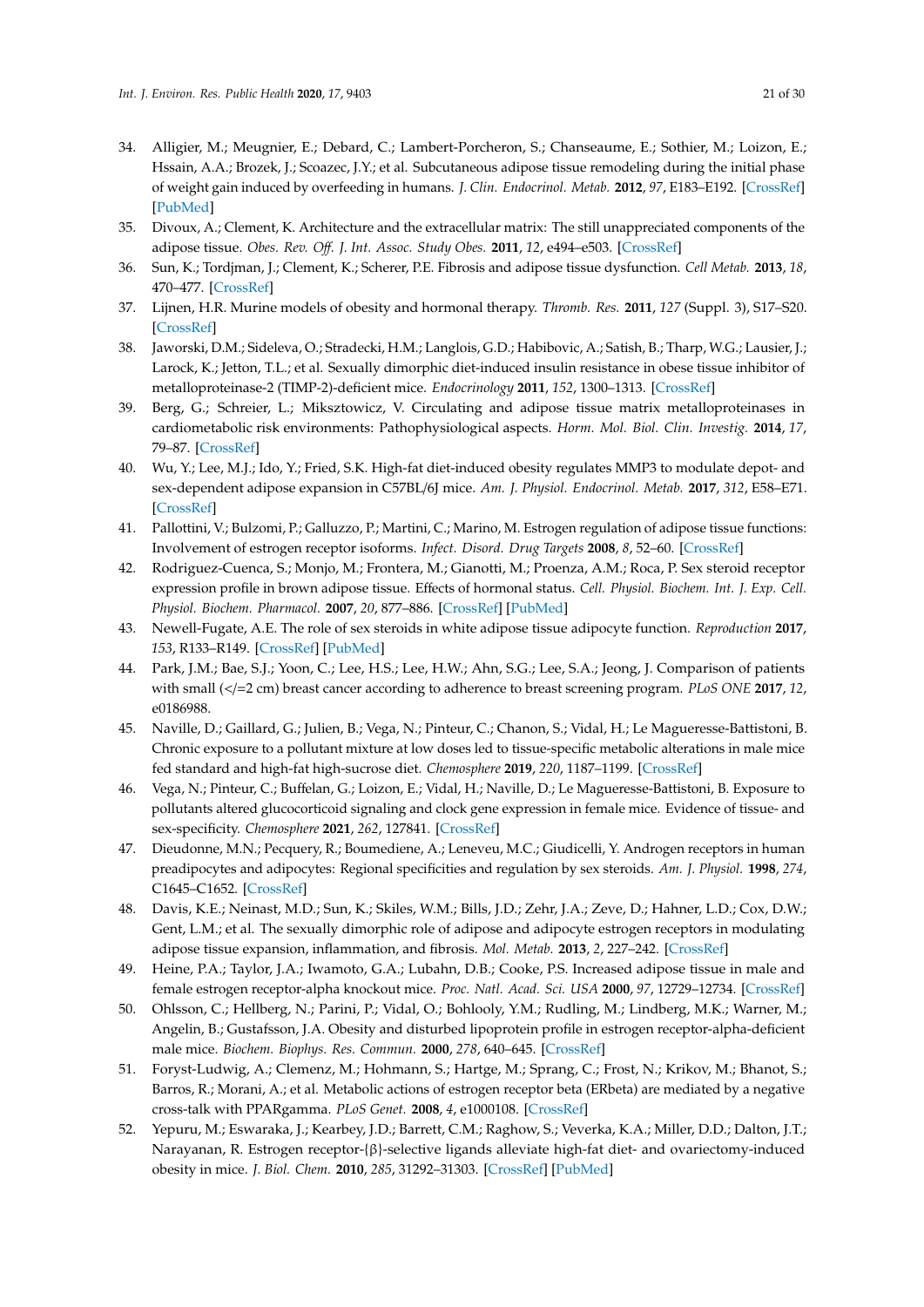- <span id="page-21-21"></span><span id="page-21-20"></span><span id="page-21-19"></span><span id="page-21-18"></span><span id="page-21-17"></span><span id="page-21-0"></span>53. Miao, Y.F.; Su, W.; Dai, Y.B.; Wu, W.F.; Huang, B.; Barros, R.P.; Nguyen, H.; Maneix, L.; Guan, Y.F.; Warner, M.; et al. An ERbeta agonist induces browning of subcutaneous abdominal fat pad in obese female mice. *Sci. Rep.* **2016**, *6*, 38579. [\[CrossRef\]](http://dx.doi.org/10.1038/srep38579) [\[PubMed\]](http://www.ncbi.nlm.nih.gov/pubmed/27922125)
- <span id="page-21-1"></span>54. Aversa, A.; La Vignera, S.; Rago, R.; Gambineri, A.; Nappi, R.E.; Calogero, A.E.; Ferlin, A. Fundamental concepts and novel aspects of polycystic ovarian syndrome: Expert consensus resolutions. *Front. Endocrinol.* **2020**, *11*, 516. [\[CrossRef\]](http://dx.doi.org/10.3389/fendo.2020.00516) [\[PubMed\]](http://www.ncbi.nlm.nih.gov/pubmed/32849300)
- <span id="page-21-2"></span>55. Navarro, G.; Xu, W.; Jacobson, D.A.; Wicksteed, B.; Allard, C.; Zhang, G.; De Gendt, K.; Kim, S.H.; Wu, H.; Zhang, H.; et al. Extranuclear actions of the androgen receptor enhance glucose-stimulated insulin secretion in the male. *Cell Metab.* **2016**, *23*, 837–851. [\[CrossRef\]](http://dx.doi.org/10.1016/j.cmet.2016.03.015) [\[PubMed\]](http://www.ncbi.nlm.nih.gov/pubmed/27133133)
- <span id="page-21-3"></span>56. Yu, I.C.; Lin, H.Y.; Liu, N.C.; Wang, R.S.; Sparks, J.D.; Yeh, S.; Chang, C. Hyperleptinemia without obesity in male mice lacking androgen receptor in adipose tissue. *Endocrinology* **2008**, *149*, 2361–2368. [\[CrossRef\]](http://dx.doi.org/10.1210/en.2007-0516)
- <span id="page-21-22"></span><span id="page-21-4"></span>57. Fisher, C.R.; Graves, K.H.; Parlow, A.F.; Simpson, E.R. Characterization of mice deficient in aromatase (ArKO) because of targeted disruption of the cyp19 gene. *Proc. Natl. Acad. Sci. USA* **1998**, *95*, 6965–6970. [\[CrossRef\]](http://dx.doi.org/10.1073/pnas.95.12.6965)
- <span id="page-21-23"></span><span id="page-21-5"></span>58. Mauvais-Jarvis, F.; Clegg, D.J.; Hevener, A.L. The role of estrogens in control of energy balance and glucose homeostasis. *Endocr. Rev.* **2013**, *34*, 309–338. [\[CrossRef\]](http://dx.doi.org/10.1210/er.2012-1055)
- <span id="page-21-6"></span>59. Gao, J.; He, J.; Shi, X.; Stefanovic-Racic, M.; Xu, M.; O'Doherty, R.M.; Garcia-Ocana, A.; Xie, W. Sex-specific effect of estrogen sulfotransferase on mouse models of type 2 diabetes. *Diabetes* **2012**, *61*, 1543–1551. [\[CrossRef\]](http://dx.doi.org/10.2337/db11-1152)
- <span id="page-21-7"></span>60. Ahima, R.S.; Stanley, T.L.; Khor, V.K.; Zanni, M.V.; Grinspoon, S.K. Estrogen sulfotransferase is expressed in subcutaneous adipose tissue of obese humans in association with TNF-alpha and SOCS3. *J. Clin. Endocrinol. Metab.* **2011**, *96*, E1153–E1158. [\[CrossRef\]](http://dx.doi.org/10.1210/jc.2010-2903)
- <span id="page-21-8"></span>61. Bi, Y.; Jiang, M.; Guo, W.; Guan, X.; Xu, M.; Ren, S.; Yang, D.; Gaikwad, N.W.; Selcer, K.W.; Xie, W. Sex-dimorphic and sex hormone-dependent role of steroid sulfatase in adipose inflammation and energy homeostasis. *Endocrinology* **2018**, *159*, 3365–3377. [\[CrossRef\]](http://dx.doi.org/10.1210/en.2018-00531)
- <span id="page-21-24"></span><span id="page-21-9"></span>62. Lee, M.J.; Fried, S.K. The glucocorticoid receptor, not the mineralocorticoid receptor, plays the dominant role in adipogenesis and adipokine production in human adipocytes. *Int. J. Obes. (Lond.)* **2014**, *38*, 1228–1233. [\[CrossRef\]](http://dx.doi.org/10.1038/ijo.2014.6) [\[PubMed\]](http://www.ncbi.nlm.nih.gov/pubmed/24430397)
- <span id="page-21-27"></span><span id="page-21-10"></span>63. Spaanderman, D.C.E.; Nixon, M.; Buurstede, J.C.; Sips, H.C.; Schilperoort, M.; Kuipers, E.N.; Backer, E.A.; Kooijman, S.; Rensen, P.C.N.; Homer, N.Z.M.; et al. Androgens modulate glucocorticoid receptor activity in adipose tissue and liver. *J. Endocrinol.* **2018**. [\[CrossRef\]](http://dx.doi.org/10.1530/JOE-18-0503) [\[PubMed\]](http://www.ncbi.nlm.nih.gov/pubmed/30400038)
- <span id="page-21-11"></span>64. Masuzaki, H.; Yamamoto, H.; Kenyon, C.J.; Elmquist, J.K.; Morton, N.M.; Paterson, J.M.; Shinyama, H.; Sharp, M.G.; Fleming, S.; Mullins, J.J.; et al. Transgenic amplification of glucocorticoid action in adipose tissue causes high blood pressure in mice. *J. Clin. Investig.* **2003**, *112*, 83–90. [\[CrossRef\]](http://dx.doi.org/10.1172/JCI17845) [\[PubMed\]](http://www.ncbi.nlm.nih.gov/pubmed/12840062)
- <span id="page-21-12"></span>65. Morton, N.M.; Paterson, J.M.; Masuzaki, H.; Holmes, M.C.; Staels, B.; Fievet, C.; Walker, B.R.; Flier, J.S.; Mullins, J.J.; Seckl, J.R. Novel adipose tissue-mediated resistance to diet-induced visceral obesity in 11 beta-hydroxysteroid dehydrogenase type 1-deficient mice. *Diabetes* **2004**, *53*, 931–938. [\[CrossRef\]](http://dx.doi.org/10.2337/diabetes.53.4.931)
- <span id="page-21-13"></span>66. Kaikaew, K.; Steenbergen, J.; van Dijk, T.H.; Grefhorst, A.; Visser, J.A. Sex difference in corticosterone-induced insulin resistance in mice. *Endocrinology* **2019**, *160*, 2367–2387. [\[CrossRef\]](http://dx.doi.org/10.1210/en.2019-00194)
- <span id="page-21-14"></span>67. Waxman, D.J.; Holloway, M.G. Sex differences in the expression of hepatic drug metabolizing enzymes. *Mol. Pharmacol.* **2009**, *76*, 215–228. [\[CrossRef\]](http://dx.doi.org/10.1124/mol.109.056705)
- <span id="page-21-15"></span>68. Lau-Corona, D.; Suvorov, A.; Waxman, D.J. Feminization of male mouse liver by persistent growth hormone stimulation: Activation of sex-biased transcriptional networks and dynamic changes in chromatin states. *Mol. Cell. Biol.* **2017**, *37*, e00301-17. [\[CrossRef\]](http://dx.doi.org/10.1128/MCB.00301-17)
- <span id="page-21-16"></span>69. List, E.O.; Berryman, D.E.; Buchman, M.; Jensen, E.A.; Funk, K.; Duran-Ortiz, S.; Qian, Y.; Young, J.A.; Slyby, J.; McKenna, S.; et al. GH knockout mice have increased subcutaneous adipose tissue with decreased fibrosis and enhanced insulin sensitivity. *Endocrinology* **2019**, *160*, 1743–1756. [\[CrossRef\]](http://dx.doi.org/10.1210/en.2019-00167)
- <span id="page-21-25"></span>70. Casals-Casas, C.; Desvergne, B. Endocrine disruptors: From endocrine to metabolic disruption. *Annu. Rev. Physiol.* **2011**, *73*, 135–162. [\[CrossRef\]](http://dx.doi.org/10.1146/annurev-physiol-012110-142200)
- <span id="page-21-26"></span>71. Lee, D.H.; Porta, M.; Jacobs, D.R., Jr.; Vandenberg, L.N. Chlorinated persistent organic pollutants, obesity, and type 2 diabetes. *Endocr. Rev.* **2014**, *35*, 557–601. [\[CrossRef\]](http://dx.doi.org/10.1210/er.2013-1084)
- 72. Ronn, M.; Lind, L.; van Bavel, B.; Salihovic, S.; Michaelsson, K.; Lind, P.M. Circulating levels of persistent organic pollutants associate in divergent ways to fat mass measured by DXA in humans. *Chemosphere* **2011**, *85*, 335–343. [\[CrossRef\]](http://dx.doi.org/10.1016/j.chemosphere.2011.06.095) [\[PubMed\]](http://www.ncbi.nlm.nih.gov/pubmed/21767864)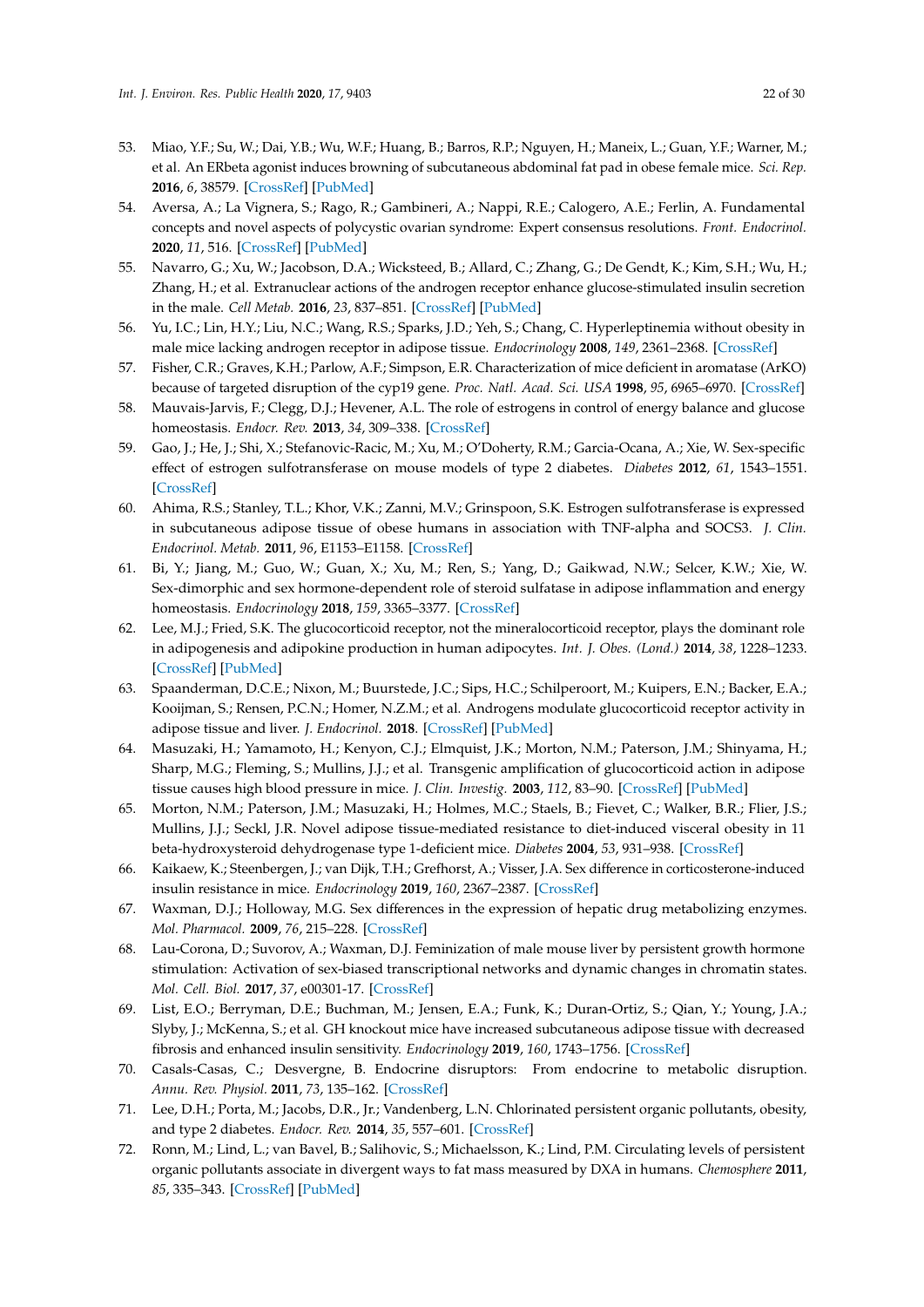- <span id="page-22-0"></span>73. Lee, Y.M.; Jacobs, D.R., Jr.; Lee, D.H. Persistent organic pollutants and type 2 diabetes: A critical review of review articles. *Front. Endocrinol.* **2018**, *9*, 712. [\[CrossRef\]](http://dx.doi.org/10.3389/fendo.2018.00712) [\[PubMed\]](http://www.ncbi.nlm.nih.gov/pubmed/30542326)
- <span id="page-22-1"></span>74. Carpenter, D.O. Environmental contaminants as risk factors for developing diabetes. *Rev. Environ. Health* **2008**, *23*, 59–74. [\[CrossRef\]](http://dx.doi.org/10.1515/REVEH.2008.23.1.59) [\[PubMed\]](http://www.ncbi.nlm.nih.gov/pubmed/18557598)
- <span id="page-22-7"></span>75. Ibrahim, M.M.; Fjaere, E.; Lock, E.J.; Naville, D.; Amlund, H.; Meugnier, E.; Le Magueresse Battistoni, B.; Froyland, L.; Madsen, L.; Jessen, N.; et al. Chronic consumption of farmed salmon containing persistent organic pollutants causes insulin resistance and obesity in mice. *PLoS ONE* **2011**, *6*, e25170. [\[CrossRef\]](http://dx.doi.org/10.1371/journal.pone.0025170) [\[PubMed\]](http://www.ncbi.nlm.nih.gov/pubmed/21966444)
- 76. Alonso-Magdalena, P.; Quesada, I.; Nadal, A. Endocrine disruptors in the etiology of type 2 diabetes mellitus. *Nat. Rev. Endocrinol.* **2011**, *7*, 346–353. [\[CrossRef\]](http://dx.doi.org/10.1038/nrendo.2011.56) [\[PubMed\]](http://www.ncbi.nlm.nih.gov/pubmed/21467970)
- 77. Thayer, K.A.; Heindel, J.J.; Bucher, J.R.; Gallo, M.A. Role of environmental chemicals in diabetes and obesity: A National Toxicology Program workshop review. *Environ. Health Perspect.* **2012**, *120*, 779–789. [\[CrossRef\]](http://dx.doi.org/10.1289/ehp.1104597)
- 78. Le Magueresse-Battistoni, B.; Vidal, H.; Naville, D. Lifelong consumption of low-dosed food pollutants and metabolic health. *J. Epidemiol. Community Health* **2015**, *69*, 512–515. [\[CrossRef\]](http://dx.doi.org/10.1136/jech-2014-203913)
- <span id="page-22-2"></span>79. Heindel, J.J.; Blumberg, B. Environmental obesogens: Mechanisms and controversies. *Annu. Rev. Pharmacol. Toxicol.* **2019**, *59*, 89–106. [\[CrossRef\]](http://dx.doi.org/10.1146/annurev-pharmtox-010818-021304)
- <span id="page-22-3"></span>80. Dorne, J.L. Metabolism, variability and risk assessment. *Toxicology* **2010**, *268*, 156–164. [\[CrossRef\]](http://dx.doi.org/10.1016/j.tox.2009.11.004)
- <span id="page-22-4"></span>81. Vandenberg, L.N.; Hauser, R.; Marcus, M.; Olea, N.; Welshons, W.V. Human exposure to bisphenol A (BPA). *Reprod. Toxicol.* **2007**, *24*, 139–177. [\[CrossRef\]](http://dx.doi.org/10.1016/j.reprotox.2007.07.010)
- <span id="page-22-5"></span>82. Newbold, R.R. Impact of environmental endocrine disrupting chemicals on the development of obesity. *Hormones* **2010**, *9*, 206–217. [\[CrossRef\]](http://dx.doi.org/10.14310/horm.2002.1271) [\[PubMed\]](http://www.ncbi.nlm.nih.gov/pubmed/20688618)
- <span id="page-22-17"></span><span id="page-22-6"></span>83. Barouki, R.; Gluckman, P.D.; Grandjean, P.; Hanson, M.; Heindel, J.J. Developmental origins of non-communicable disease: Implications for research and public health. *Environ. Health* **2012**, *11*, 42. [\[CrossRef\]](http://dx.doi.org/10.1186/1476-069X-11-42) [\[PubMed\]](http://www.ncbi.nlm.nih.gov/pubmed/22715989)
- <span id="page-22-8"></span>84. Le Magueresse-Battistoni, B.; Vidal, H.; Naville, D. Environmental pollutants and metabolic disorders: The multi-exposure scenario of life. *Front. Endocrinol.* **2018**, *9*, 582. [\[CrossRef\]](http://dx.doi.org/10.3389/fendo.2018.00582) [\[PubMed\]](http://www.ncbi.nlm.nih.gov/pubmed/30333793)
- 85. Kortenkamp, A. Ten years of mixing cocktails: A review of combination effects of endocrine-disrupting chemicals. *Environ. Health Perspect.* **2007**, *115* (Suppl. 1), 98–105. [\[CrossRef\]](http://dx.doi.org/10.1289/ehp.9357)
- <span id="page-22-16"></span>86. Lukowicz, C.; Ellero-Simatos, S.; Regnier, M.; Polizzi, A.; Lasserre, F.; Montagner, A.; Lippi, Y.; Jamin, E.L.; Martin, J.F.; Naylies, C.; et al. Metabolic effects of a chronic dietary exposure to a low-dose pesticide cocktail in mice: Sexual dimorphism and role of the constitutive androstane receptor. *Environ. Health Perspect.* **2018**, *126*, 067007. [\[CrossRef\]](http://dx.doi.org/10.1289/EHP2877)
- 87. Delfosse, V.; Dendele, B.; Huet, T.; Grimaldi, M.; Boulahtouf, A.; Gerbal-Chaloin, S.; Beucher, B.; Roecklin, D.; Muller, C.; Rahmani, R.; et al. Synergistic activation of human pregnane X receptor by binary cocktails of pharmaceutical and environmental compounds. *Nat. Commun.* **2015**, *6*, 8089. [\[CrossRef\]](http://dx.doi.org/10.1038/ncomms9089)
- <span id="page-22-9"></span>88. Ruzzin, J.; Petersen, R.; Meugnier, E.; Madsen, L.; Lock, E.J.; Lillefosse, H.; Ma, T.; Pesenti, S.; Sonne, S.B.; Marstrand, T.T.; et al. Persistent organic pollutant exposure leads to insulin resistance syndrome. *Environ. Health Perspect.* **2010**, *118*, 465–471. [\[CrossRef\]](http://dx.doi.org/10.1289/ehp.0901321)
- <span id="page-22-10"></span>89. Montes-Grajales, D.; Olivero-Verbel, J. EDCs DataBank: 3D-Structure database of endocrine disrupting chemicals. *Toxicology* **2015**, *327*, 87–94. [\[CrossRef\]](http://dx.doi.org/10.1016/j.tox.2014.11.006)
- <span id="page-22-11"></span>90. Le Magueresse-Battistoni, B.; Labaronne, E.; Vidal, H.; Naville, D. Endocrine disrupting chemicals in mixture and obesity, diabetes and related metabolic disorders. *World J. Biol. Chem.* **2017**, *8*, 108–119. [\[CrossRef\]](http://dx.doi.org/10.4331/wjbc.v8.i2.108)
- <span id="page-22-12"></span>91. Ruzzin, J. Public health concern behind the exposure to persistent organic pollutants and the risk of metabolic diseases. *BMC Public Health* **2012**, *12*, 298. [\[CrossRef\]](http://dx.doi.org/10.1186/1471-2458-12-298)
- <span id="page-22-13"></span>92. Croutch, C.R.; Lebofsky, M.; Schramm, K.W.; Terranova, P.F.; Rozman, K.K. 2,3,7,8-Tetrachlorodibenzo-p-dioxin (TCDD) and 1,2,3,4,7,8-hexachlorodibenzo-p-dioxin (HxCDD) alter body weight by decreasing insulin-like growth factor I (IGF-I) signaling. *Toxicol. Sci. Off. J. Soc. Toxicol.* **2005**, *85*, 560–571. [\[CrossRef\]](http://dx.doi.org/10.1093/toxsci/kfi106) [\[PubMed\]](http://www.ncbi.nlm.nih.gov/pubmed/15703265)
- <span id="page-22-14"></span>93. Linden, J.; Lensu, S.; Tuomisto, J.; Pohjanvirta, R. Dioxins, the aryl hydrocarbon receptor and the central regulation of energy balance. *Front. Neuroendocrinol.* **2010**, *31*, 452–478. [\[CrossRef\]](http://dx.doi.org/10.1016/j.yfrne.2010.07.002) [\[PubMed\]](http://www.ncbi.nlm.nih.gov/pubmed/20624415)
- <span id="page-22-15"></span>94. Brulport, A.; Le Corre, L.; Chagnon, M.C. Chronic exposure of 2,3,7,8-tetrachlorodibenzo-p-dioxin (TCDD) induces an obesogenic effect in C57BL/6J mice fed a high fat diet. *Toxicology* **2017**, *390*, 43–52. [\[CrossRef\]](http://dx.doi.org/10.1016/j.tox.2017.07.017) [\[PubMed\]](http://www.ncbi.nlm.nih.gov/pubmed/28774668)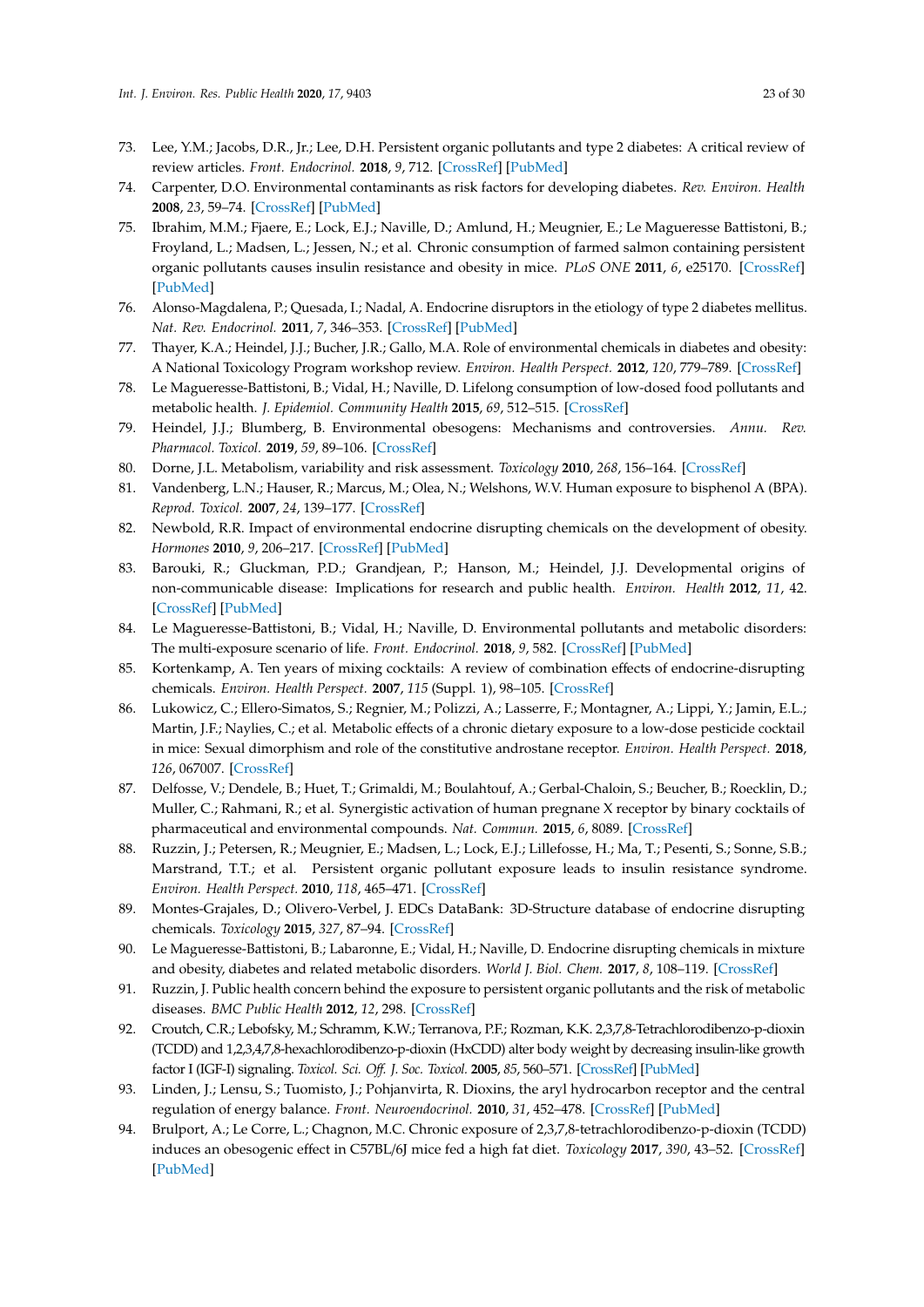- <span id="page-23-20"></span><span id="page-23-19"></span><span id="page-23-18"></span><span id="page-23-0"></span>95. Van Esterik, J.C.; Verharen, H.W.; Hodemaekers, H.M.; Gremmer, E.R.; Nagarajah, B.; Kamstra, J.H.; Dolle, M.E.; Legler, J.; van der Ven, L.T. Compound- and sex-specific effects on programming of energy and immune homeostasis in adult C57BL/6JxFVB mice after perinatal TCDD and PCB 153. *Toxicol. Appl. Pharmacol.* **2015**, *289*, 262–275. [\[CrossRef\]](http://dx.doi.org/10.1016/j.taap.2015.09.017)
- <span id="page-23-1"></span>96. Barouki, R.; Coumoul, X.; Fernandez-Salguero, P.M. The aryl hydrocarbon receptor, more than a xenobiotic-interacting protein. *FEBS Lett.* **2007**, *581*, 3608–3615. [\[CrossRef\]](http://dx.doi.org/10.1016/j.febslet.2007.03.046)
- <span id="page-23-2"></span>97. Arsenescu, V.; Arsenescu, R.I.; King, V.; Swanson, H.; Cassis, L.A. Polychlorinated biphenyl-77 induces adipocyte differentiation and proinflammatory adipokines and promotes obesity and atherosclerosis. *Environ. Health Perspect.* **2008**, *116*, 761–768. [\[CrossRef\]](http://dx.doi.org/10.1289/ehp.10554)
- <span id="page-23-22"></span><span id="page-23-21"></span><span id="page-23-3"></span>98. Nishiumi, S.; Yoshida, M.; Azuma, T.; Yoshida, K.; Ashida, H. 2,3,7,8-tetrachlorodibenzo-p-dioxin impairs an insulin signaling pathway through the induction of tumor necrosis factor-alpha in adipocytes. *Toxicol. Sci. O*ff*. J. Soc. Toxicol.* **2010**, *115*, 482–491. [\[CrossRef\]](http://dx.doi.org/10.1093/toxsci/kfq052)
- <span id="page-23-24"></span><span id="page-23-4"></span>99. Xu, C.X.; Wang, C.; Zhang, Z.M.; Jaeger, C.D.; Krager, S.L.; Bottum, K.M.; Liu, J.; Liao, D.F.; Tischkau, S.A. Aryl hydrocarbon receptor deficiency protects mice from diet-induced adiposity and metabolic disorders through increased energy expenditure. *Int. J. Obes. (Lond.)* **2015**, *39*, 1300–1309. [\[CrossRef\]](http://dx.doi.org/10.1038/ijo.2015.63)
- <span id="page-23-5"></span>100. Gourronc, F.A.; Markan, K.R.; Kulhankova, K.; Zhu, Z.; Sheehy, R.; Quelle, D.E.; Zingman, L.V.; Kurago, Z.B.; Ankrum, J.A.; Klingelhutz, A.J. Pdgfralpha-Cre mediated knockout of the aryl hydrocarbon receptor protects mice from high-fat diet induced obesity and hepatic steatosis. *PLoS ONE* **2020**, *15*, e0236741. [\[CrossRef\]](http://dx.doi.org/10.1371/journal.pone.0236741)
- <span id="page-23-6"></span>101. Baker, N.A.; Shoemaker, R.; English, V.; Larian, N.; Sunkara, M.; Morris, A.J.; Walker, M.; Yiannikouris, F.; Cassis, L.A. Effects of adipocyte aryl hydrocarbon receptor deficiency on pcb-induced disruption of glucose homeostasis in lean and obese mice. *Environ. Health Perspect.* **2015**, *123*, 944–950. [\[CrossRef\]](http://dx.doi.org/10.1289/ehp.1408594)
- <span id="page-23-7"></span>102. Van den Berg, M.; Birnbaum, L.; Bosveld, A.T.; Brunstrom, B.; Cook, P.; Feeley, M.; Giesy, J.P.; Hanberg, A.; Hasegawa, R.; Kennedy, S.W.; et al. Toxic equivalency factors (TEFs) for PCBs, PCDDs, PCDFs for humans and wildlife. *Environ. Health Perspect.* **1998**, *106*, 775–792. [\[CrossRef\]](http://dx.doi.org/10.1289/ehp.98106775) [\[PubMed\]](http://www.ncbi.nlm.nih.gov/pubmed/9831538)
- <span id="page-23-23"></span><span id="page-23-8"></span>103. Cave, M.C.; Clair, H.B.; Hardesty, J.E.; Falkner, K.C.; Feng, W.; Clark, B.J.; Sidey, J.; Shi, H.; Aqel, B.A.; McClain, C.J.; et al. Nuclear receptors and nonalcoholic fatty liver disease. *Biochim. Biophys. Acta* **2016**, *1859*, 1083–1099. [\[CrossRef\]](http://dx.doi.org/10.1016/j.bbagrm.2016.03.002) [\[PubMed\]](http://www.ncbi.nlm.nih.gov/pubmed/26962021)
- <span id="page-23-9"></span>104. Gao, J.; He, J.; Zhai, Y.; Wada, T.; Xie, W. The constitutive androstane receptor is an anti-obesity nuclear receptor that improves insulin sensitivity. *J. Biol. Chem.* **2009**, *284*, 25984–25992. [\[CrossRef\]](http://dx.doi.org/10.1074/jbc.M109.016808) [\[PubMed\]](http://www.ncbi.nlm.nih.gov/pubmed/19617349)
- <span id="page-23-10"></span>105. He, J.; Gao, J.; Xu, M.; Ren, S.; Stefanovic-Racic, M.; O'Doherty, R.M.; Xie, W. PXR ablation alleviates diet-induced and genetic obesity and insulin resistance in mice. *Diabetes* **2013**, *62*, 1876–1887. [\[CrossRef\]](http://dx.doi.org/10.2337/db12-1039) [\[PubMed\]](http://www.ncbi.nlm.nih.gov/pubmed/23349477)
- <span id="page-23-11"></span>106. Lind, P.M.; Lind, L. Endocrine-disrupting chemicals and risk of diabetes: An evidence-based review. *Diabetologia* **2018**, *61*, 1495–1502. [\[CrossRef\]](http://dx.doi.org/10.1007/s00125-018-4621-3) [\[PubMed\]](http://www.ncbi.nlm.nih.gov/pubmed/29744538)
- <span id="page-23-12"></span>107. Yan, S.; Wang, D.; Teng, M.; Meng, Z.; Yan, J.; Li, R.; Jia, M.; Yao, C.; Sheng, J.; Tian, S.; et al. Perinatal exposure to low-dose decabromodiphenyl ethane increased the risk of obesity in male mice offspring. *Environ. Pollut.* **2018**, *243 Pt A*, 553–562. [\[CrossRef\]](http://dx.doi.org/10.1016/j.envpol.2018.08.082)
- <span id="page-23-13"></span>108. Yanagisawa, R.; Koike, E.; Win-Shwe, T.T.; Yamamoto, M.; Takano, H. Impaired lipid and glucose homeostasis in hexabromocyclododecane-exposed mice fed a high-fat diet. *Environ. Health Perspect.* **2014**, *122*, 277–283. [\[CrossRef\]](http://dx.doi.org/10.1289/ehp.1307421)
- <span id="page-23-14"></span>109. Cano-Sancho, G.; Salmon, A.G.; La Merrill, M.A. Association between exposure to p,p'-DDT and its metabolite p,p'-DDE with obesity: Integrated systematic review and meta-analysis. *Environ. Health Perspect.* **2017**, *125*, 096002. [\[CrossRef\]](http://dx.doi.org/10.1289/EHP527)
- <span id="page-23-15"></span>110. Bertuloso, B.D.; Podratz, P.L.; Merlo, E.; de Araujo, J.F.; Lima, L.C.; de Miguel, E.C.; de Souza, L.N.; Gava, A.L.; de Oliveira, M.; Miranda-Alves, L.; et al. Tributyltin chloride leads to adiposity and impairs metabolic functions in the rat liver and pancreas. *Toxicol. Lett.* **2015**, *235*, 45–59. [\[CrossRef\]](http://dx.doi.org/10.1016/j.toxlet.2015.03.009)
- 111. Li, X.; Ycaza, J.; Blumberg, B. The environmental obesogen tributyltin chloride acts via peroxisome proliferator activated receptor gamma to induce adipogenesis in murine 3T3-L1 preadipocytes. *J. Steroid Biochem. Mol. Biol.* **2011**, *127*, 9–15. [\[CrossRef\]](http://dx.doi.org/10.1016/j.jsbmb.2011.03.012)
- <span id="page-23-16"></span>112. Egusquiza, R.J.; Blumberg, B. Environmental obesogens and their impact on susceptibility to obesity: New mechanisms and chemicals. *Endocrinology* **2020**, *161*, bqaa024. [\[CrossRef\]](http://dx.doi.org/10.1210/endocr/bqaa024)
- <span id="page-23-17"></span>113. Kim, S.; Li, A.; Monti, S.; Schlezinger, J.J. Tributyltin induces a transcriptional response without a brite adipocyte signature in adipocyte models. *Arch. Toxicol.* **2018**, *92*, 2859–2874. [\[CrossRef\]](http://dx.doi.org/10.1007/s00204-018-2268-y) [\[PubMed\]](http://www.ncbi.nlm.nih.gov/pubmed/30027469)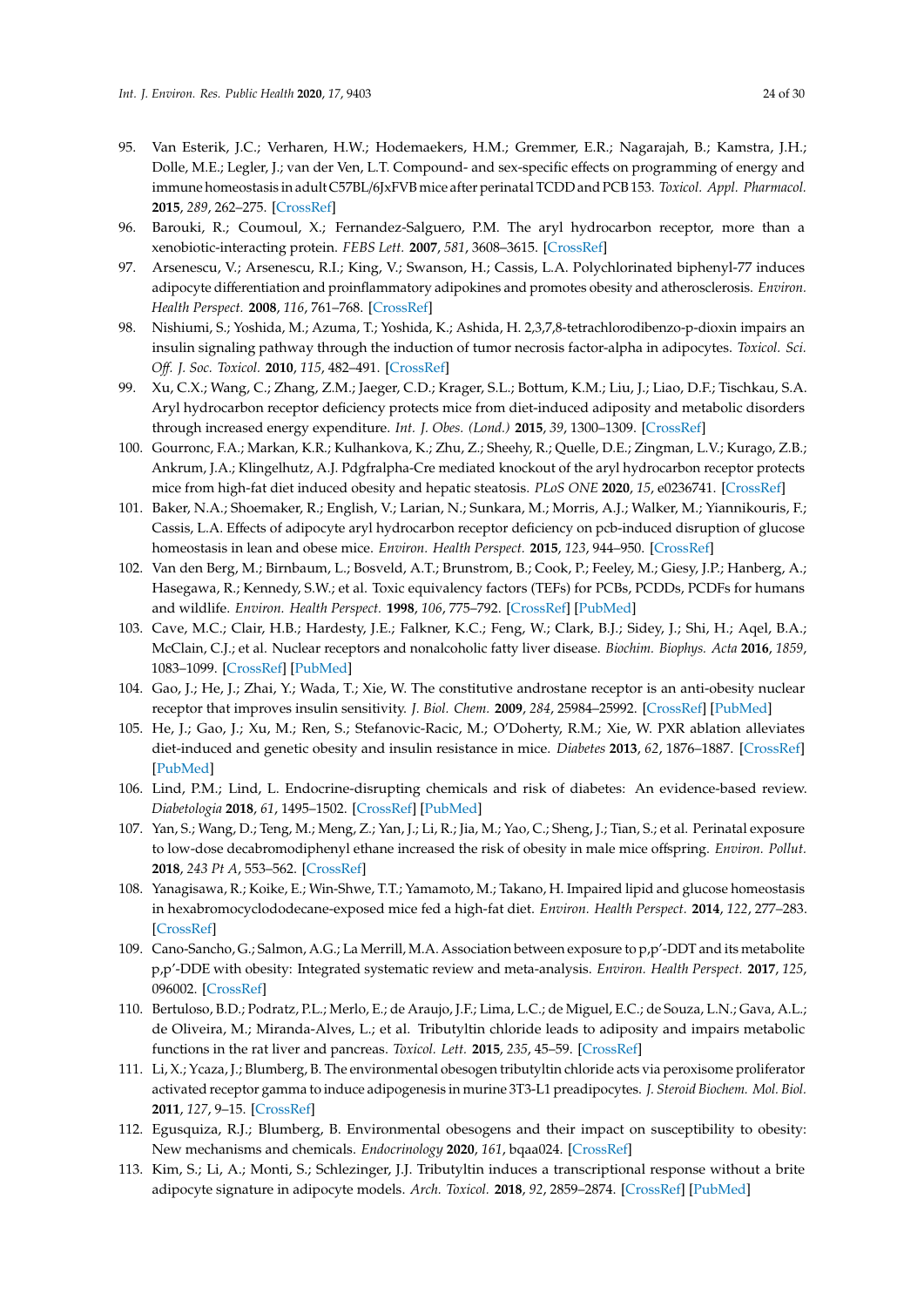- <span id="page-24-20"></span><span id="page-24-15"></span><span id="page-24-0"></span>114. Chamorro-Garcia, R.; Sahu, M.; Abbey, R.J.; Laude, J.; Pham, N.; Blumberg, B. Transgenerational inheritance of increased fat depot size, stem cell reprogramming, and hepatic steatosis elicited by prenatal exposure to the obesogen tributyltin in mice. *Environ. Health Perspect.* **2013**, *121*, 359–366. [\[CrossRef\]](http://dx.doi.org/10.1289/ehp.1205701) [\[PubMed\]](http://www.ncbi.nlm.nih.gov/pubmed/23322813)
- <span id="page-24-17"></span><span id="page-24-1"></span>115. Shoucri, B.M.; Hung, V.T.; Chamorro-Garcia, R.; Shioda, T.; Blumberg, B. Retinoid X receptor activation during adipogenesis of female mesenchymal stem cells programs a dysfunctional adipocyte. *Endocrinology* **2018**, *159*, 2863–2883. [\[CrossRef\]](http://dx.doi.org/10.1210/en.2018-00056) [\[PubMed\]](http://www.ncbi.nlm.nih.gov/pubmed/29860300)
- <span id="page-24-2"></span>116. Koch, H.M.; Calafat, A.M. Human body burdens of chemicals used in plastic manufacture. *Philos. Trans. R. Soc. Lond. Ser. B Biol. Sci.* **2009**, *364*, 2063–2078. [\[CrossRef\]](http://dx.doi.org/10.1098/rstb.2008.0208)
- <span id="page-24-18"></span><span id="page-24-3"></span>117. Beausoleil, C.; Emond, C.; Cravedi, J.P.; Antignac, J.P.; Applanat, M.; Appenzeller, B.R.; Beaudouin, R.; Belzunces, L.P.; Canivenc-Lavier, M.C.; Chevalier, N.; et al. Regulatory identification of BPA as an endocrine disruptor: Context and methodology. *Mol. Cell. Endocrinol.* **2018**, *475*, 4–9. [\[CrossRef\]](http://dx.doi.org/10.1016/j.mce.2018.02.001) [\[PubMed\]](http://www.ncbi.nlm.nih.gov/pubmed/29426018)
- <span id="page-24-21"></span>118. Nadal, A.; Quesada, I.; Tuduri, E.; Nogueiras, R.; Alonso-Magdalena, P. Endocrine-disrupting chemicals and the regulation of energy balance. *Nat. Rev. Endocrinol.* **2017**, *13*, 536–546. [\[CrossRef\]](http://dx.doi.org/10.1038/nrendo.2017.51) [\[PubMed\]](http://www.ncbi.nlm.nih.gov/pubmed/28524168)
- <span id="page-24-14"></span>119. Vandenberg, L.N.; Maffini, M.V.; Sonnenschein, C.; Rubin, B.S.; Soto, A.M. Bisphenol-A and the great divide: A review of controversies in the field of endocrine disruption. *Endocr. Rev.* **2009**, *30*, 75–95. [\[CrossRef\]](http://dx.doi.org/10.1210/er.2008-0021)
- <span id="page-24-19"></span><span id="page-24-4"></span>120. Rubin, B.S.; Schaeberle, C.M.; Soto, A.M. The case for BPA as an obesogen: Contributors to the controversy. *Front. Endocrinol.* **2019**, *10*, 30. [\[CrossRef\]](http://dx.doi.org/10.3389/fendo.2019.00030)
- <span id="page-24-5"></span>121. Le Magueresse-Battistoni, B.; Multigner, L.; Beausoleil, C.; Rousselle, C. Effects of bisphenol A on metabolism and evidences of a mode of action mediated through endocrine disruption. *Mol. Cell. Endocrinol.* **2018**, *475*, 74–91. [\[CrossRef\]](http://dx.doi.org/10.1016/j.mce.2018.02.009)
- <span id="page-24-6"></span>122. Wassenaar, P.N.H.; Trasande, L.; Legler, J. Systematic review and meta-analysis of early-life exposure to bisphenol a and obesity-related outcomes in rodents. *Environ. Health Perspect.* **2017**, *125*, 106001. [\[CrossRef\]](http://dx.doi.org/10.1289/EHP1233) [\[PubMed\]](http://www.ncbi.nlm.nih.gov/pubmed/28982642)
- <span id="page-24-7"></span>123. Chamorro-Garcia, R.; Blumberg, B. Transgenerational effects of obesogens and the obesity epidemic. *Curr. Opin. Pharmacol.* **2014**, *19*, 153–158. [\[CrossRef\]](http://dx.doi.org/10.1016/j.coph.2014.10.010)
- <span id="page-24-16"></span>124. Masuno, H.; Iwanami, J.; Kidani, T.; Sakayama, K.; Honda, K. Bisphenol a accelerates terminal differentiation of 3T3-L1 cells into adipocytes through the phosphatidylinositol 3-kinase pathway. *Toxicol. Sci. O*ff*. J. Soc. Toxicol.* **2005**, *84*, 319–327. [\[CrossRef\]](http://dx.doi.org/10.1093/toxsci/kfi088) [\[PubMed\]](http://www.ncbi.nlm.nih.gov/pubmed/15659569)
- <span id="page-24-9"></span>125. Pereira-Fernandes, A.; Demaegdt, H.; Vandermeiren, K.; Hectors, T.L.; Jorens, P.G.; Blust, R.; Vanparys, C. Evaluation of a screening system for obesogenic compounds: Screening of endocrine disrupting compounds and evaluation of the PPAR dependency of the effect. *PLoS ONE* **2013**, *8*, e77481. [\[CrossRef\]](http://dx.doi.org/10.1371/journal.pone.0077481) [\[PubMed\]](http://www.ncbi.nlm.nih.gov/pubmed/24155963)
- <span id="page-24-8"></span>126. Vandenberg, L.N.; Colborn, T.; Hayes, T.B.; Heindel, J.J.; Jacobs, D.R., Jr.; Lee, D.H.; Shioda, T.; Soto, A.M.; vom Saal, F.S.; Welshons, W.V.; et al. Hormones and endocrine-disrupting chemicals: Low-dose effects and nonmonotonic dose responses. *Endocr. Rev.* **2012**, *33*, 378–455. [\[CrossRef\]](http://dx.doi.org/10.1210/er.2011-1050) [\[PubMed\]](http://www.ncbi.nlm.nih.gov/pubmed/22419778)
- <span id="page-24-10"></span>127. Taxvig, C.; Dreisig, K.; Boberg, J.; Nellemann, C.; Schelde, A.B.; Pedersen, D.; Boergesen, M.; Mandrup, S.; Vinggaard, A.M. Differential effects of environmental chemicals and food contaminants on adipogenesis, biomarker release and PPARgamma activation. *Mol. Cell. Endocrinol.* **2012**, *361*, 106–115. [\[CrossRef\]](http://dx.doi.org/10.1016/j.mce.2012.03.021) [\[PubMed\]](http://www.ncbi.nlm.nih.gov/pubmed/22526026)
- 128. Yin, L.; Yu, K.S.; Lu, K.; Yu, X. Benzyl butyl phthalate promotes adipogenesis in 3T3-L1 preadipocytes: A High Content Cellomics and metabolomic analysis. *Toxicol. In Vitro Int. J. Publ. Assoc. BIBRA* **2016**, *32*, 297–309. [\[CrossRef\]](http://dx.doi.org/10.1016/j.tiv.2016.01.010)
- <span id="page-24-11"></span>129. Feige, J.N.; Gelman, L.; Rossi, D.; Zoete, V.; Metivier, R.; Tudor, C.; Anghel, S.I.; Grosdidier, A.; Lathion, C.; Engelborghs, Y.; et al. The endocrine disruptor monoethyl-hexyl-phthalate is a selective peroxisome proliferator-activated receptor gamma modulator that promotes adipogenesis. *J. Biol. Chem.* **2007**, *282*, 19152–19166. [\[CrossRef\]](http://dx.doi.org/10.1074/jbc.M702724200)
- <span id="page-24-12"></span>130. Sargis, R.M.; Johnson, D.N.; Choudhury, R.A.; Brady, M.J. Environmental endocrine disruptors promote adipogenesis in the 3T3-L1 cell line through glucocorticoid receptor activation. *Obesity (Silver Spring Md)* **2010**, *18*, 1283–1288. [\[CrossRef\]](http://dx.doi.org/10.1038/oby.2009.419)
- <span id="page-24-13"></span>131. Moriyama, K.; Tagami, T.; Akamizu, T.; Usui, T.; Saijo, M.; Kanamoto, N.; Hataya, Y.; Shimatsu, A.; Kuzuya, H.; Nakao, K. Thyroid hormone action is disrupted by bisphenol A as an antagonist. *J. Clin. Endocrinol. Metab.* **2002**, *87*, 5185–5190. [\[CrossRef\]](http://dx.doi.org/10.1210/jc.2002-020209)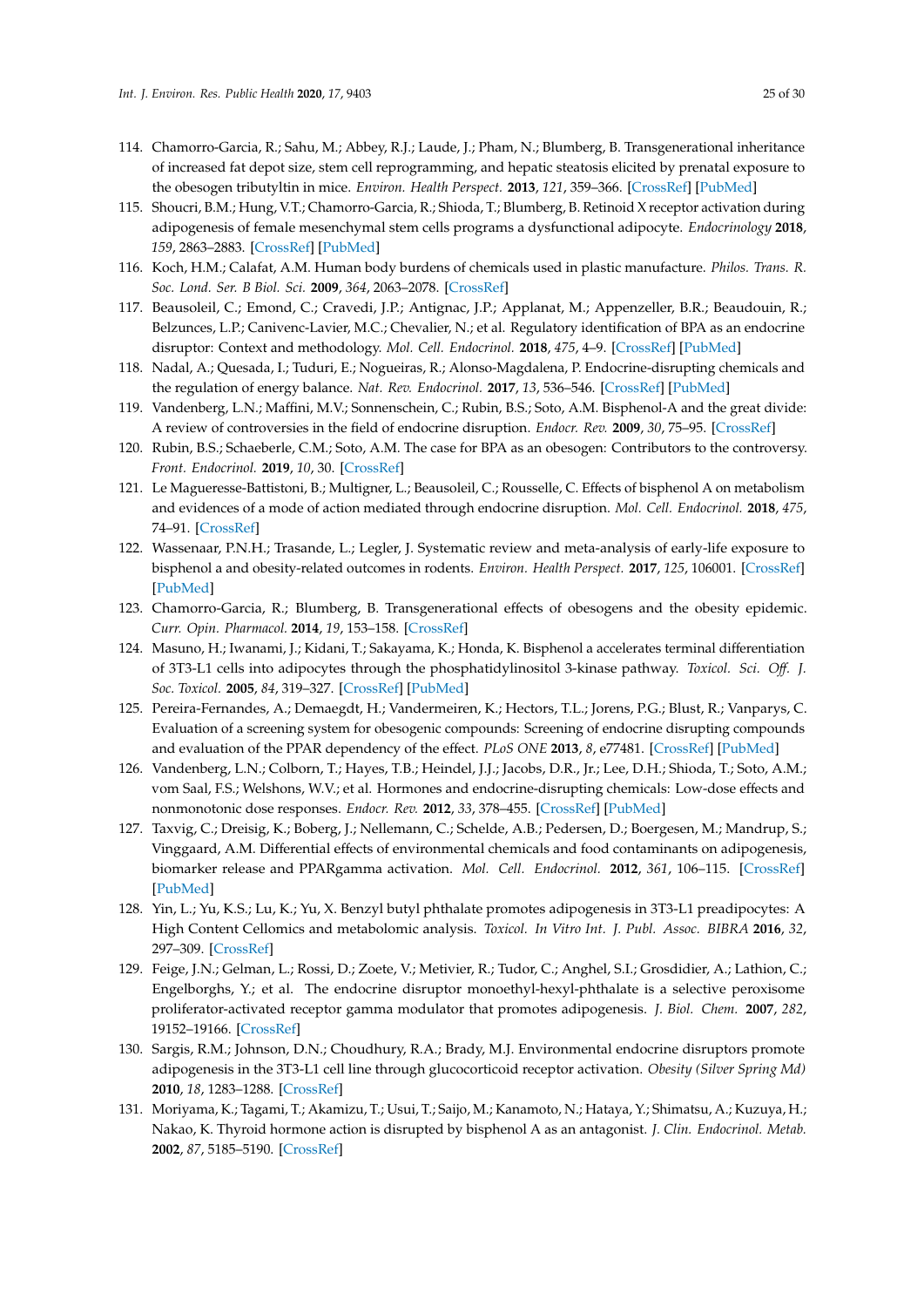- <span id="page-25-22"></span><span id="page-25-0"></span>132. Lee, H.J.; Chattopadhyay, S.; Gong, E.Y.; Ahn, R.S.; Lee, K. Antiandrogenic effects of bisphenol A and nonylphenol on the function of androgen receptor. *Toxicol. Sci. O*ff*. J. Soc. Toxicol.* **2003**, *75*, 40–46. [\[CrossRef\]](http://dx.doi.org/10.1093/toxsci/kfg150) [\[PubMed\]](http://www.ncbi.nlm.nih.gov/pubmed/12805653)
- <span id="page-25-1"></span>133. Usman, A.; Ahmad, M. From BPA to its analogues: Is it a safe journey? *Chemosphere* **2016**, *158*, 131–142. [\[CrossRef\]](http://dx.doi.org/10.1016/j.chemosphere.2016.05.070) [\[PubMed\]](http://www.ncbi.nlm.nih.gov/pubmed/27262103)
- <span id="page-25-2"></span>134. Drobna, Z.; Talarovicova, A.; Schrader, H.E.; Fennell, T.R.; Snyder, R.W.; Rissman, E.F. Bisphenol F has different effects on preadipocytes differentiation and weight gain in adult mice as compared with Bisphenol A and S. *Toxicology* **2019**, *420*, 66–72. [\[CrossRef\]](http://dx.doi.org/10.1016/j.tox.2019.03.016) [\[PubMed\]](http://www.ncbi.nlm.nih.gov/pubmed/30959087)
- <span id="page-25-3"></span>135. Helies-Toussaint, C.; Peyre, L.; Costanzo, C.; Chagnon, M.C.; Rahmani, R. Is bisphenol S a safe substitute for bisphenol A in terms of metabolic function? An in vitro study. *Toxicol. Appl. Pharmacol.* **2014**, *280*, 224–235. [\[CrossRef\]](http://dx.doi.org/10.1016/j.taap.2014.07.025) [\[PubMed\]](http://www.ncbi.nlm.nih.gov/pubmed/25111128)
- <span id="page-25-20"></span><span id="page-25-4"></span>136. Ivry Del Moral, L.; Le Corre, L.; Poirier, H.; Niot, I.; Truntzer, T.; Merlin, J.F.; Rouimi, P.; Besnard, P.; Rahmani, R.; Chagnon, M.C. Obesogen effects after perinatal exposure of 4,4'-sulfonyldiphenol (Bisphenol S) in C57BL/6 mice. *Toxicology* **2016**, *357–358*, 11–20. [\[CrossRef\]](http://dx.doi.org/10.1016/j.tox.2016.05.023) [\[PubMed\]](http://www.ncbi.nlm.nih.gov/pubmed/27241191)
- <span id="page-25-5"></span>137. Molina-Molina, J.M.; Amaya, E.; Grimaldi, M.; Saenz, J.M.; Real, M.; Fernandez, M.F.; Balaguer, P.; Olea, N. In vitro study on the agonistic and antagonistic activities of bisphenol-S and other bisphenol-A congeners and derivatives via nuclear receptors. *Toxicol. Appl. Pharmacol.* **2013**, *272*, 127–136. [\[CrossRef\]](http://dx.doi.org/10.1016/j.taap.2013.05.015)
- <span id="page-25-6"></span>138. Smith, A.; Yu, X.; Yin, L. Diazinon exposure activated transcriptional factors CCAAT-enhancer-binding proteins alpha (C/EBPalpha) and peroxisome proliferator-activated receptor gamma (PPARgamma) and induced adipogenesis in 3T3-L1 preadipocytes. *Pestic. Biochem. Physiol.* **2018**, *150*, 48–58. [\[CrossRef\]](http://dx.doi.org/10.1016/j.pestbp.2018.07.003)
- <span id="page-25-18"></span><span id="page-25-7"></span>139. Blanco, J.; Guardia-Escote, L.; Mulero, M.; Basaure, P.; Biosca-Brull, J.; Cabre, M.; Colomina, M.T.; Domingo, J.L.; Sanchez, D.J. Obesogenic effects of chlorpyrifos and its metabolites during the differentiation of 3T3-L1 preadipocytes. *Food Chem. Toxicol. Int. J. Publ. Br. Ind. Biol. Res. Assoc.* **2020**, *137*, 111171. [\[CrossRef\]](http://dx.doi.org/10.1016/j.fct.2020.111171)
- <span id="page-25-21"></span><span id="page-25-19"></span><span id="page-25-8"></span>140. Li, X.; Pham, H.T.; Janesick, A.S.; Blumberg, B. Triflumizole is an obesogen in mice that acts through peroxisome proliferator activated receptor gamma (PPARgamma). *Environ. Health Perspect.* **2012**, *120*, 1720–1726. [\[CrossRef\]](http://dx.doi.org/10.1289/ehp.1205383)
- <span id="page-25-9"></span>141. Xie, X.; Yu, C.; Ren, Q.; Wen, Q.; Zhao, C.; Tang, Y.; Du, Y. Exposure to HBCD promotes adipogenesis both in vitro and in vivo by interfering with Wnt6 expression. *Sci. Total Environ.* **2020**, *705*, 135917. [\[CrossRef\]](http://dx.doi.org/10.1016/j.scitotenv.2019.135917)
- 142. Wen, Q.; Xie, X.; Zhao, C.; Ren, Q.; Zhang, X.; Wei, D.; Emanuelli, B.; Du, Y. The brominated flame retardant PBDE 99 promotes adipogenesis via regulating mitotic clonal expansion and PPARgamma expression. *Sci. Total Environ.* **2019**, *670*, 67–77. [\[CrossRef\]](http://dx.doi.org/10.1016/j.scitotenv.2019.03.201) [\[PubMed\]](http://www.ncbi.nlm.nih.gov/pubmed/30903904)
- <span id="page-25-14"></span>143. Chappell, V.A.; Janesick, A.; Blumberg, B.; Fenton, S.E. Tetrabromobisphenol-A promotes early adipogenesis and lipogenesis in 3T3-L1 cells. *Toxicol. Sci. O*ff*. J. Soc. Toxicol.* **2018**, *166*, 332–344. [\[CrossRef\]](http://dx.doi.org/10.1093/toxsci/kfy209) [\[PubMed\]](http://www.ncbi.nlm.nih.gov/pubmed/30496566)
- <span id="page-25-10"></span>144. Peshdary, V.; Calzadilla, G.; Landry, A.; Sorisky, A.; Atlas, E. Dechlorane plus increases adipogenesis in 3T3-L1 and human primary preadipocytes independent of peroxisome proliferator-activated receptor gamma transcriptional activity. *Int. J. Obes. (Lond.)* **2019**, *43*, 545–555. [\[CrossRef\]](http://dx.doi.org/10.1038/s41366-018-0072-7) [\[PubMed\]](http://www.ncbi.nlm.nih.gov/pubmed/29717277)
- <span id="page-25-11"></span>145. Pereira-Fernandes, A.; Vanparys, C.; Vergauwen, L.; Knapen, D.; Jorens, P.G.; Blust, R. Toxicogenomics in the 3T3-L1 cell line, a new approach for screening of obesogenic compounds. *Toxicol. Sci. O*ff*. J. Soc. Toxicol.* **2014**, *140*, 352–363. [\[CrossRef\]](http://dx.doi.org/10.1093/toxsci/kfu092) [\[PubMed\]](http://www.ncbi.nlm.nih.gov/pubmed/24848799)
- <span id="page-25-12"></span>146. Mangum, L.H.; Howell, G.E., 3rd; Chambers, J.E. Exposure to p,p'-DDE enhances differentiation of 3T3-L1 preadipocytes in a model of sub-optimal differentiation. *Toxicol. Lett.* **2015**, *238*, 65–71. [\[CrossRef\]](http://dx.doi.org/10.1016/j.toxlet.2015.07.009) [\[PubMed\]](http://www.ncbi.nlm.nih.gov/pubmed/26200599)
- <span id="page-25-13"></span>147. Kim, J.; Sun, Q.; Yue, Y.; Yoon, K.S.; Whang, K.Y.; Marshall Clark, J.; Park, Y. 4,4'-Dichlorodiphenyltrichloroethane (DDT) and 4,4'-dichlorodiphenyldichloroethylene (DDE) promote adipogenesis in 3T3-L1 adipocyte cell culture. *Pestic. Biochem. Physiol.* **2016**, *131*, 40–45. [\[CrossRef\]](http://dx.doi.org/10.1016/j.pestbp.2016.01.005)
- <span id="page-25-15"></span>148. Kassotis, C.D.; Stapleton, H.M. Endocrine-mediated mechanisms of metabolic disruption and new approaches to examine the public health threat. *Front. Endocrinol.* **2019**, *10*, 39. [\[CrossRef\]](http://dx.doi.org/10.3389/fendo.2019.00039)
- <span id="page-25-16"></span>149. Labaronne, E.; Pinteur, C.; Vega, N.; Pesenti, S.; Julien, B.; Meugnier-Fouilloux, E.; Vidal, H.; Naville, D.; Le Magueresse-Battistoni, B. Low-dose pollutant mixture triggers metabolic disturbances in female mice leading to common and specific features as compared to a high-fat diet. *J. Nutr. Biochem.* **2017**, *45*, 83–93. [\[CrossRef\]](http://dx.doi.org/10.1016/j.jnutbio.2017.04.001)
- <span id="page-25-17"></span>150. Collins, S.L.; Patterson, A.D. The gut microbiome: An orchestrator of xenobiotic metabolism. *Acta Pharm. Sin. B* **2020**, *10*, 19–32. [\[CrossRef\]](http://dx.doi.org/10.1016/j.apsb.2019.12.001)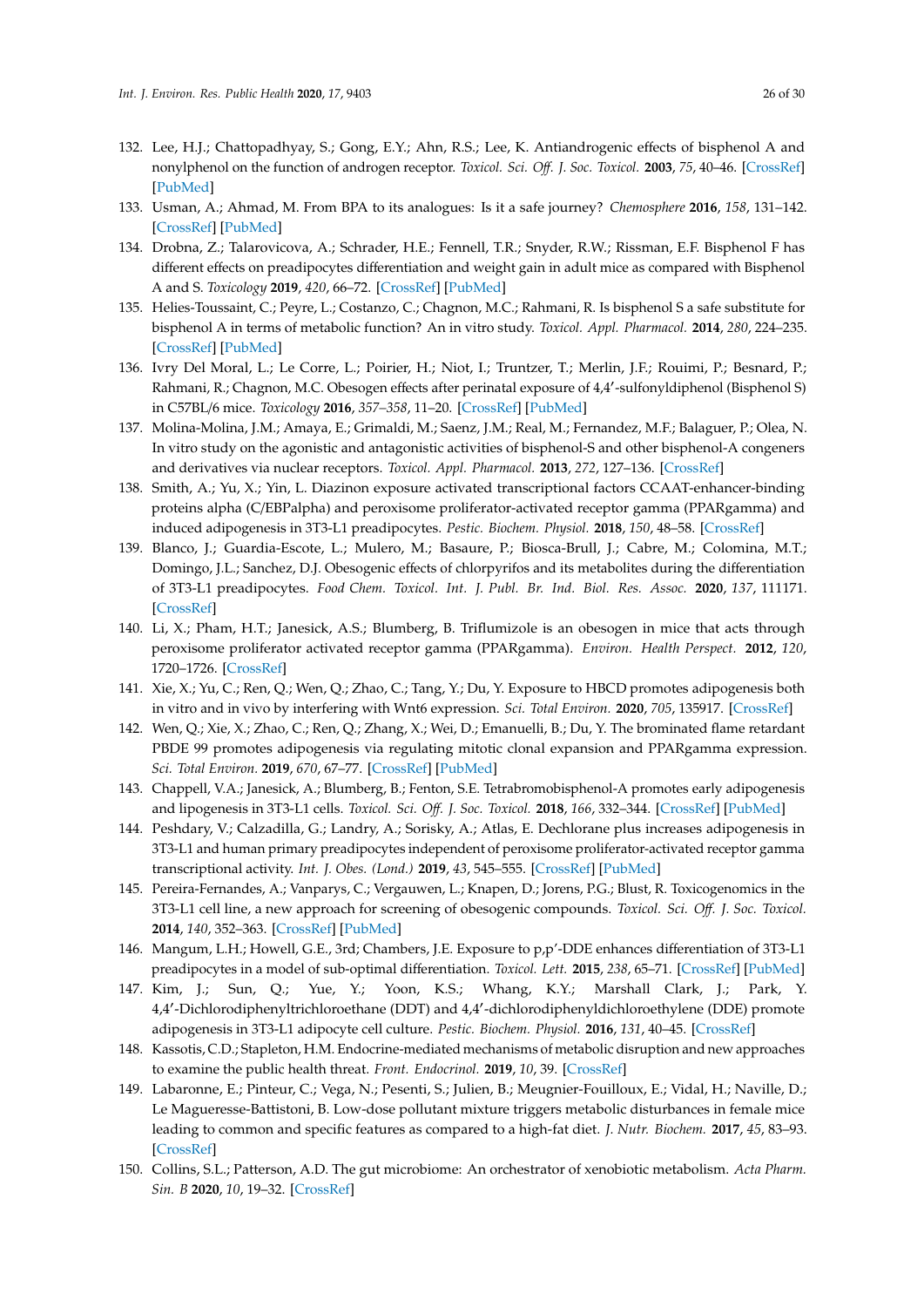- <span id="page-26-18"></span><span id="page-26-17"></span>151. Liang, Y.; Liu, D.; Zhan, J.; Luo, M.; Han, J.; Wang, P.; Zhou, Z. New insight into the mechanism of POP-induced obesity: Evidence from DDE-altered microbiota. *Chemosphere* **2020**, *244*, 125123. [\[CrossRef\]](http://dx.doi.org/10.1016/j.chemosphere.2019.125123)
- <span id="page-26-0"></span>152. Claus, S.P.; Guillou, H.; Ellero-Simatos, S. The gut microbiota: A major player in the toxicity of environmental pollutants? *NPJ Biofilms Microbiomes* **2016**, *2*, 16003. [\[CrossRef\]](http://dx.doi.org/10.1038/npjbiofilms.2016.3)
- <span id="page-26-1"></span>153. Brtko, J.; Dvorak, Z. Natural and synthetic retinoid X receptor ligands and their role in selected nuclear receptor action. *Biochimie* **2020**, *179*, 157–168. [\[CrossRef\]](http://dx.doi.org/10.1016/j.biochi.2020.09.027) [\[PubMed\]](http://www.ncbi.nlm.nih.gov/pubmed/33011201)
- <span id="page-26-2"></span>154. Evans, R.M.; Mangelsdorf, D.J. Nuclear receptors, RXR, and the big bang. *Cell* **2014**, *157*, 255–266. [\[CrossRef\]](http://dx.doi.org/10.1016/j.cell.2014.03.012) [\[PubMed\]](http://www.ncbi.nlm.nih.gov/pubmed/24679540)
- <span id="page-26-3"></span>155. Milbrath, M.O.; Wenger, Y.; Chang, C.W.; Emond, C.; Garabrant, D.; Gillespie, B.W.; Jolliet, O. Apparent half-lives of dioxins, furans, and polychlorinated biphenyls as a function of age, body fat, smoking status, and breast-feeding. *Environ. Health Perspect.* **2009**, *117*, 417–425. [\[CrossRef\]](http://dx.doi.org/10.1289/ehp.11781) [\[PubMed\]](http://www.ncbi.nlm.nih.gov/pubmed/19337517)
- <span id="page-26-4"></span>156. Jones, K.C.; de Voogt, P. Persistent organic pollutants (POPs): State of the science. *Environ. Pollut.* **1999**, *100*, 209–221. [\[CrossRef\]](http://dx.doi.org/10.1016/S0269-7491(99)00098-6)
- <span id="page-26-5"></span>157. Pulkrabova, J.; Hradkova, P.; Hajslova, J.; Poustka, J.; Napravnikova, M.; Polacek, V. Brominated flame retardants and other organochlorine pollutants in human adipose tissue samples from the Czech Republic. *Environ. Int.* **2009**, *35*, 63–68. [\[CrossRef\]](http://dx.doi.org/10.1016/j.envint.2008.08.001) [\[PubMed\]](http://www.ncbi.nlm.nih.gov/pubmed/18789823)
- <span id="page-26-6"></span>158. Kim, M.J.; Pelloux, V.; Guyot, E.; Tordjman, J.; Bui, L.C.; Chevallier, A.; Forest, C.; Benelli, C.; Clement, K.; Barouki, R. Inflammatory pathway genes belong to major targets of persistent organic pollutants in adipose cells. *Environ. Health Perspect.* **2012**, *120*, 508–514. [\[CrossRef\]](http://dx.doi.org/10.1289/ehp.1104282)
- <span id="page-26-7"></span>159. Gallo, M.V.; Schell, L.M.; DeCaprio, A.P.; Jacobs, A. Levels of persistent organic pollutant and their predictors among young adults. *Chemosphere* **2011**, *83*, 1374–1382. [\[CrossRef\]](http://dx.doi.org/10.1016/j.chemosphere.2011.02.071)
- <span id="page-26-8"></span>160. Pestana, D.; Faria, G.; Sa, C.; Fernandes, V.C.; Teixeira, D.; Norberto, S.; Faria, A.; Meireles, M.; Marques, C.; Correia-Sa, L.; et al. Persistent organic pollutant levels in human visceral and subcutaneous adipose tissue in obese individuals–depot differences and dysmetabolism implications. *Environ. Res.* **2014**, *133*, 170–177. [\[CrossRef\]](http://dx.doi.org/10.1016/j.envres.2014.05.026)
- <span id="page-26-9"></span>161. Yu, G.W.; Laseter, J.; Mylander, C. Persistent organic pollutants in serum and several different fat compartments in humans. *J. Environ. Public Health* **2011**, *2011*, 417980. [\[CrossRef\]](http://dx.doi.org/10.1155/2011/417980)
- 162. La Merrill, M.; Emond, C.; Kim, M.J.; Antignac, J.P.; Le Bizec, B.; Clement, K.; Birnbaum, L.S.; Barouki, R. Toxicological function of adipose tissue: Focus on persistent organic pollutants. *Environ. Health Perspect.* **2013**, *121*, 162–169. [\[CrossRef\]](http://dx.doi.org/10.1289/ehp.1205485) [\[PubMed\]](http://www.ncbi.nlm.nih.gov/pubmed/23221922)
- <span id="page-26-10"></span>163. Roos, V.; Ronn, M.; Salihovic, S.; Lind, L.; van Bavel, B.; Kullberg, J.; Johansson, L.; Ahlstrom, H.; Lind, P.M. Circulating levels of persistent organic pollutants in relation to visceral and subcutaneous adipose tissue by abdominal MRI. *Obesity* **2013**, *21*, 413–418. [\[CrossRef\]](http://dx.doi.org/10.1002/oby.20267) [\[PubMed\]](http://www.ncbi.nlm.nih.gov/pubmed/23532994)
- <span id="page-26-11"></span>164. Malarvannan, G.; Dirinck, E.; Dirtu, A.C.; Pereira-Fernandes, A.; Neels, H.; Jorens, P.G.; Gaal, L.V.; Blust, R.; Covaci, A. Distribution of persistent organic pollutants in two different fat compartments from obese individuals. *Environ. Int.* **2013**, *55*, 33–42. [\[CrossRef\]](http://dx.doi.org/10.1016/j.envint.2013.02.012) [\[PubMed\]](http://www.ncbi.nlm.nih.gov/pubmed/23518385)
- <span id="page-26-13"></span>165. Kim, M.J.; Marchand, P.; Henegar, C.; Antignac, J.P.; Alili, R.; Poitou, C.; Bouillot, J.L.; Basdevant, A.; Le Bizec, B.; Barouki, R.; et al. Fate and complex pathogenic effects of dioxins and polychlorinated biphenyls in obese subjects before and after drastic weight loss. *Environ. Health Perspect.* **2011**, *119*, 377–383. [\[CrossRef\]](http://dx.doi.org/10.1289/ehp.1002848) [\[PubMed\]](http://www.ncbi.nlm.nih.gov/pubmed/21156398)
- <span id="page-26-12"></span>166. Rolle-Kampczyk, U.; Gebauer, S.; Haange, S.B.; Schubert, K.; Kern, M.; Moulla, Y.; Dietrich, A.; Schon, M.R.; Kloting, N.; von Bergen, M.; et al. Accumulation of distinct persistent organic pollutants is associated with adipose tissue inflammation. *Sci. Total Environ.* **2020**, *748*, 142458. [\[CrossRef\]](http://dx.doi.org/10.1016/j.scitotenv.2020.142458) [\[PubMed\]](http://www.ncbi.nlm.nih.gov/pubmed/33113674)
- <span id="page-26-14"></span>167. Joffin, N.; Noirez, P.; Antignac, J.P.; Kim, M.J.; Marchand, P.; Falabregue, M.; Le Bizec, B.; Forest, C.; Emond, C.; Barouki, R.; et al. Release and toxicity of adipose tissue-stored TCDD: Direct evidence from a xenografted fat model. *Environ. Int.* **2018**, *121 Pt 2*, 1113–1120. [\[CrossRef\]](http://dx.doi.org/10.1016/j.envint.2018.10.027)
- <span id="page-26-15"></span>168. Guyot, E.; Chevallier, A.; Barouki, R.; Coumoul, X. The AhR twist: Ligand-dependent AhR signaling and pharmaco-toxicological implications. *Drug Discov. Today* **2013**, *18*, 479–486. [\[CrossRef\]](http://dx.doi.org/10.1016/j.drudis.2012.11.014)
- 169. Guyot, R.; Odet, F.; Leduque, P.; Forest, M.G.; Le Magueresse-Battistoni, B. Diethylstilbestrol inhibits the expression of the steroidogenic acute regulatory protein in mouse fetal testis. *Mol. Cell. Endocrinol.* **2004**, *220*, 67–75. [\[CrossRef\]](http://dx.doi.org/10.1016/j.mce.2004.03.008)
- <span id="page-26-16"></span>170. Matthews, J.; Gustafsson, J.A. Estrogen receptor and aryl hydrocarbon receptor signaling pathways. *Nucl. Recept. Signal.* **2006**, *4*, e016. [\[CrossRef\]](http://dx.doi.org/10.1621/nrs.04016)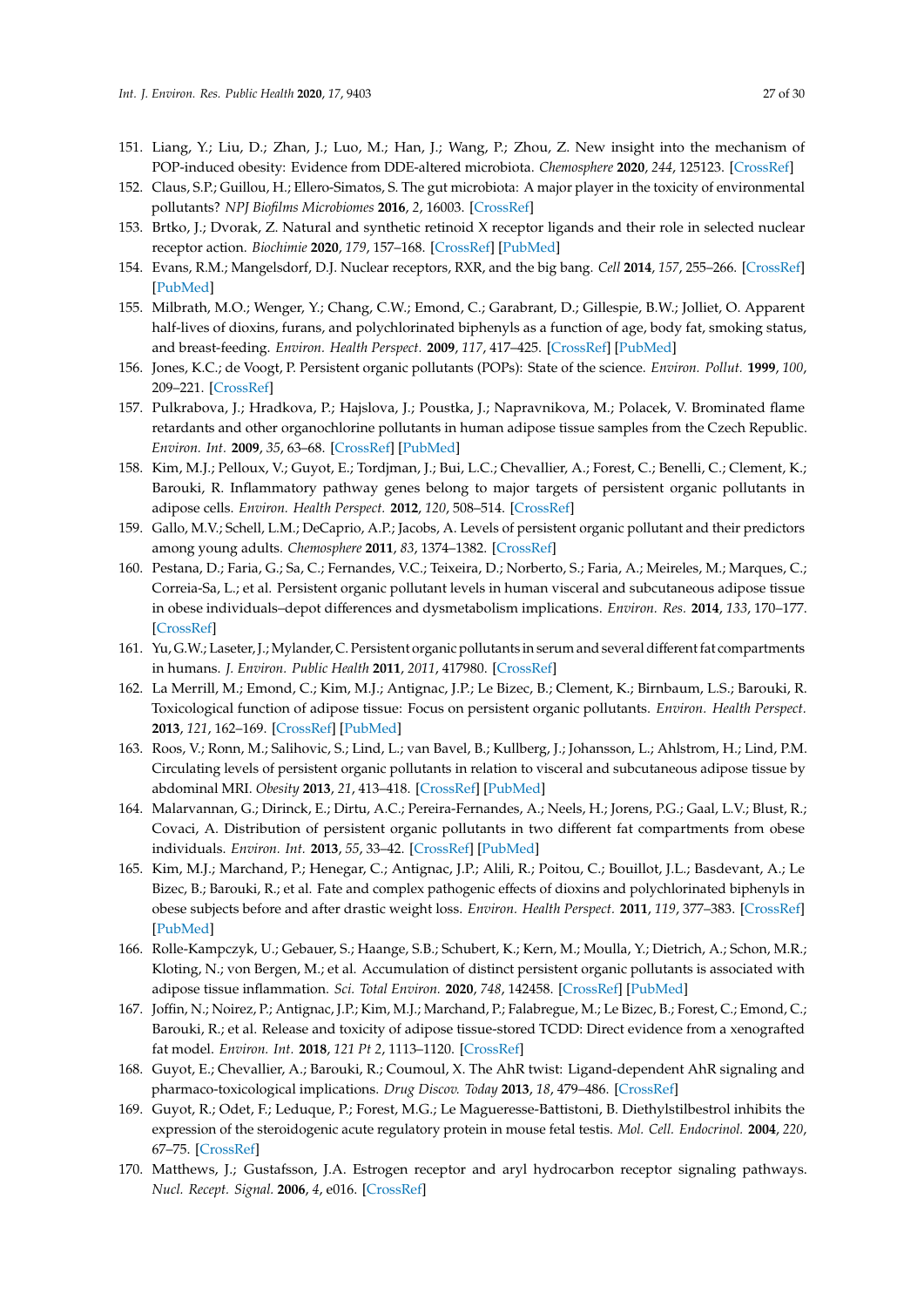- <span id="page-27-0"></span>171. Rashid, C.S.; Carter, L.G.; Hennig, B.; Pearson, K.J. Perinatal polychlorinated biphenyl 126 exposure alters offspring body composition. *J. Pediatr. Biochem.* **2013**, *3*, 47–53. [\[CrossRef\]](http://dx.doi.org/10.1055/s-0036-1586427)
- <span id="page-27-1"></span>172. Fu, Z.D.; Selwyn, F.P.; Cui, J.Y.; Klaassen, C.D. RNA sequencing quantification of xenobiotic-processing genes in various sections of the intestine in comparison to the liver of male mice. *Drug Metab. Dispos. Biol. Fate Chem.* **2016**, *44*, 842–856. [\[CrossRef\]](http://dx.doi.org/10.1124/dmd.115.068270) [\[PubMed\]](http://www.ncbi.nlm.nih.gov/pubmed/27048750)
- <span id="page-27-2"></span>173. Yang, X.; Downes, M.; Yu, R.T.; Bookout, A.L.; He, W.; Straume, M.; Mangelsdorf, D.J.; Evans, R.M. Nuclear receptor expression links the circadian clock to metabolism. *Cell* **2006**, *126*, 801–810. [\[CrossRef\]](http://dx.doi.org/10.1016/j.cell.2006.06.050) [\[PubMed\]](http://www.ncbi.nlm.nih.gov/pubmed/16923398)
- <span id="page-27-3"></span>174. Marroqui, L.; Tuduri, E.; Alonso-Magdalena, P.; Quesada, I.; Nadal, A.; Dos Santos, R.S. Mitochondria as target of endocrine-disrupting chemicals: Implications for type 2 diabetes. *J. Endocrinol.* **2018**, *239*, R27–R45. [\[CrossRef\]](http://dx.doi.org/10.1530/JOE-18-0362) [\[PubMed\]](http://www.ncbi.nlm.nih.gov/pubmed/30072426)
- <span id="page-27-4"></span>175. Shmarakov, I.O.; Lee, Y.J.; Jiang, H.; Blaner, W.S. Constitutive androstane receptor mediates PCB-induced disruption of retinoid homeostasis. *Toxicol. Appl. Pharmacol.* **2019**, *381*, 114731. [\[CrossRef\]](http://dx.doi.org/10.1016/j.taap.2019.114731)
- <span id="page-27-20"></span><span id="page-27-5"></span>176. Pereira-Fernandes, A.; Dirinck, E.; Dirtu, A.C.; Malarvannan, G.; Covaci, A.; Van Gaal, L.; Vanparys, C.; Jorens, P.G.; Blust, R. Expression of obesity markers and Persistent Organic Pollutants levels in adipose tissue of obese patients: Reinforcing the obesogen hypothesis? *PLoS ONE* **2014**, *9*, e84816. [\[CrossRef\]](http://dx.doi.org/10.1371/journal.pone.0084816)
- <span id="page-27-6"></span>177. Duval, C.; Teixeira-Clerc, F.; Leblanc, A.F.; Touch, S.; Emond, C.; Guerre-Millo, M.; Lotersztajn, S.; Barouki, R.; Aggerbeck, M.; Coumoul, X. Chronic exposure to low doses of dioxin promotes liver fibrosis development in the C57BL/6J diet-induced obesity mouse model. *Environ. Health Perspect.* **2017**, *125*, 428–436. [\[CrossRef\]](http://dx.doi.org/10.1289/EHP316)
- <span id="page-27-7"></span>178. Naville, D.; Pinteur, C.; Vega, N.; Menade, Y.; Vigier, M.; Le Bourdais, A.; Labaronne, E.; Debard, C.; Luquain-Costaz, C.; Begeot, M.; et al. Low-dose food contaminants trigger sex-specific, hepatic metabolic changes in the progeny of obese mice. *FASEB J. O*ff*. Publ. Fed. Am. Soc. Exp. Biol.* **2013**, *27*, 3860–3870. [\[CrossRef\]](http://dx.doi.org/10.1096/fj.13-231670)
- <span id="page-27-8"></span>179. Newbold, R.R.; Padilla-Banks, E.; Jefferson, W.N.; Heindel, J.J. Effects of endocrine disruptors on obesity. *Int. J. Androl.* **2008**, *31*, 201–208. [\[CrossRef\]](http://dx.doi.org/10.1111/j.1365-2605.2007.00858.x)
- <span id="page-27-21"></span><span id="page-27-9"></span>180. Colborn, T.; vom Saal, F.S.; Soto, A.M. Developmental effects of endocrine-disrupting chemicals in wildlife and humans. *Environ. Health Perspect.* **1993**, *101*, 378–384. [\[CrossRef\]](http://dx.doi.org/10.1289/ehp.93101378)
- <span id="page-27-10"></span>181. La Merrill, M.; Karey, E.; Moshier, E.; Lindtner, C.; La Frano, M.R.; Newman, J.W.; Buettner, C. Perinatal exposure of mice to the pesticide DDT impairs energy expenditure and metabolism in adult female offspring. *PLoS ONE* **2014**, *9*, e103337. [\[CrossRef\]](http://dx.doi.org/10.1371/journal.pone.0103337)
- <span id="page-27-11"></span>182. Wassenaar, P.N.H.; Legler, J. Systematic review and meta-analysis of early life exposure to di(2-ethylhexyl) phthalate and obesity related outcomes in rodents. *Chemosphere* **2017**, *188*, 174–181. [\[CrossRef\]](http://dx.doi.org/10.1016/j.chemosphere.2017.08.165) [\[PubMed\]](http://www.ncbi.nlm.nih.gov/pubmed/28886551)
- <span id="page-27-12"></span>183. Rubin, B.S.; Paranjpe, M.; DaFonte, T.; Schaeberle, C.; Soto, A.M.; Obin, M.; Greenberg, A.S. Perinatal BPA exposure alters body weight and composition in a dose specific and sex specific manner: The addition of peripubertal exposure exacerbates adverse effects in female mice. *Reprod. Toxicol.* **2017**, *68*, 130–144. [\[CrossRef\]](http://dx.doi.org/10.1016/j.reprotox.2016.07.020) [\[PubMed\]](http://www.ncbi.nlm.nih.gov/pubmed/27496714)
- <span id="page-27-13"></span>184. Somm, E.; Schwitzgebel, V.M.; Toulotte, A.; Cederroth, C.R.; Combescure, C.; Nef, S.; Aubert, M.L.; Huppi, P.S. Perinatal exposure to bisphenol a alters early adipogenesis in the rat. *Environ. Health Perspect.* **2009**, *117*, 1549–1555. [\[CrossRef\]](http://dx.doi.org/10.1289/ehp.11342) [\[PubMed\]](http://www.ncbi.nlm.nih.gov/pubmed/20019905)
- <span id="page-27-14"></span>185. Fernandez, M.; Bourguignon, N.; Lux-Lantos, V.; Libertun, C. Neonatal exposure to bisphenol a and reproductive and endocrine alterations resembling the polycystic ovarian syndrome in adult rats. *Environ. Health Perspect.* **2010**, *118*, 1217–1222. [\[CrossRef\]](http://dx.doi.org/10.1289/ehp.0901257)
- <span id="page-27-15"></span>186. Palioura, E.; Diamanti-Kandarakis, E. Polycystic ovary syndrome (PCOS) and endocrine disrupting chemicals (EDCs). *Rev. Endocr. Metab. Disord.* **2015**, *16*, 365–371. [\[CrossRef\]](http://dx.doi.org/10.1007/s11154-016-9326-7)
- <span id="page-27-16"></span>187. Fenichel, P.; Rougier, C.; Hieronimus, S.; Chevalier, N. Which origin for polycystic ovaries syndrome: Genetic, environmental or both? *Ann. D'endocrinol.* **2017**, *78*, 176–185. [\[CrossRef\]](http://dx.doi.org/10.1016/j.ando.2017.04.024)
- <span id="page-27-17"></span>188. Thornton, J.W. Evolution of vertebrate steroid receptors from an ancestral estrogen receptor by ligand exploitation and serial genome expansions. *Proc. Natl. Acad. Sci. USA* **2001**, *98*, 5671–5676. [\[CrossRef\]](http://dx.doi.org/10.1073/pnas.091553298)
- <span id="page-27-18"></span>189. Arora, V.K.; Schenkein, E.; Murali, R.; Subudhi, S.K.; Wongvipat, J.; Balbas, M.D.; Shah, N.; Cai, L.; Efstathiou, E.; Logothetis, C.; et al. Glucocorticoid receptor confers resistance to antiandrogens by bypassing androgen receptor blockade. *Cell* **2013**, *155*, 1309–1322. [\[CrossRef\]](http://dx.doi.org/10.1016/j.cell.2013.11.012)
- <span id="page-27-19"></span>190. Zhao, Y.; Nichols, J.E.; Bulun, S.E.; Mendelson, C.R.; Simpson, E.R. Aromatase P450 gene expression in human adipose tissue. Role of a Jak/STAT pathway in regulation of the adipose-specific promoter. *J. Biol. Chem.* **1995**, *270*, 16449–16457. [\[CrossRef\]](http://dx.doi.org/10.1074/jbc.270.27.16449)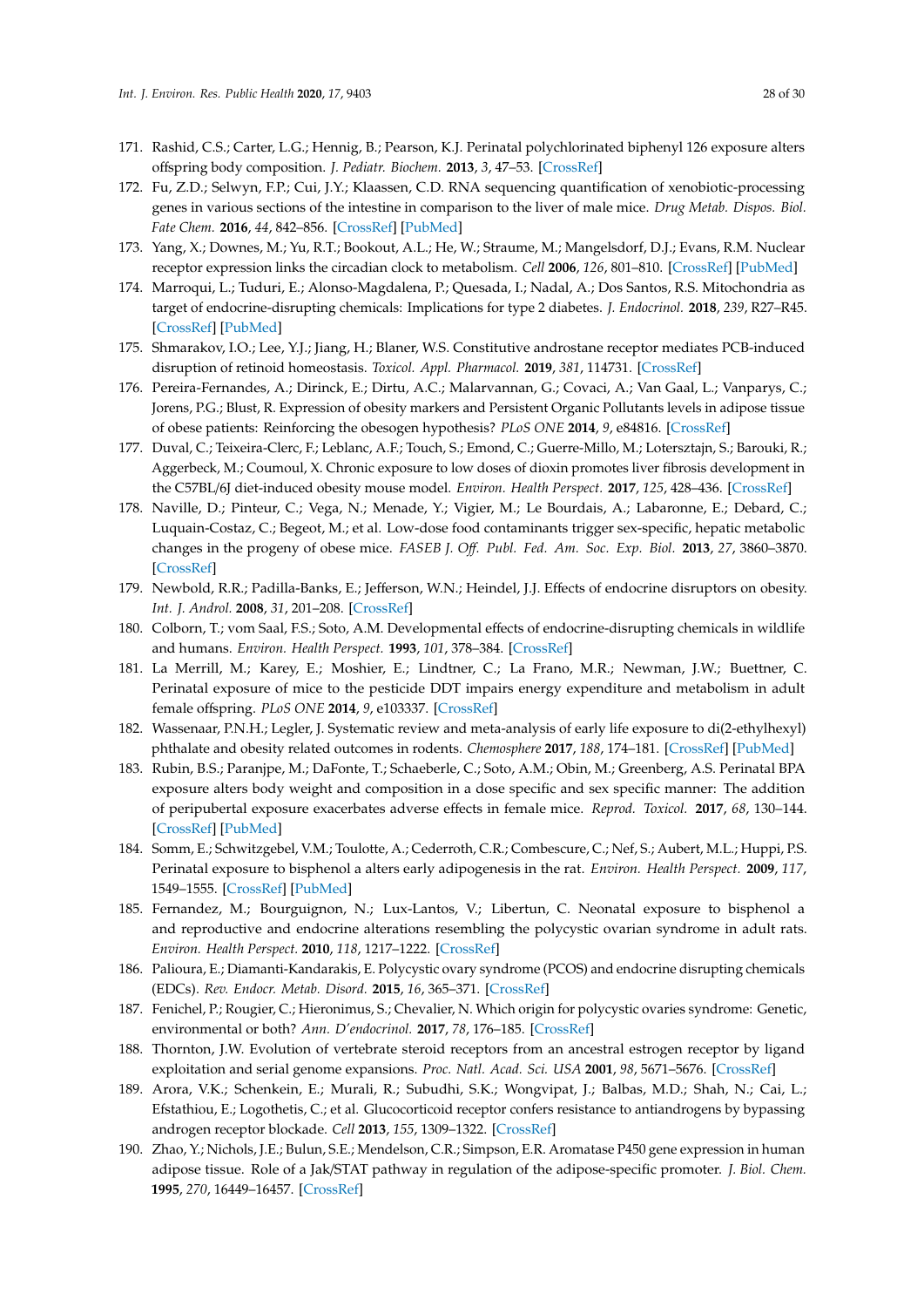- <span id="page-28-17"></span><span id="page-28-16"></span><span id="page-28-0"></span>191. Hotamisligil, G.S. Inflammation and metabolic disorders. *Nature* **2006**, *444*, 860–867. [\[CrossRef\]](http://dx.doi.org/10.1038/nature05485)
- <span id="page-28-1"></span>192. Ruiz, D.; Regnier, S.M.; Kirkley, A.G.; Hara, M.; Haro, F.; Aldirawi, H.; Dybala, M.P.; Sargis, R.M. Developmental exposure to the endocrine disruptor tolylfluanid induces sex-specific later-life metabolic dysfunction. *Reprod. Toxicol.* **2019**, *89*, 74–82. [\[CrossRef\]](http://dx.doi.org/10.1016/j.reprotox.2019.06.010) [\[PubMed\]](http://www.ncbi.nlm.nih.gov/pubmed/31260803)
- <span id="page-28-2"></span>193. Ruiz, D.; Padmanabhan, V.; Sargis, R.M. Stress, Sex, and Sugar: Glucocorticoids and Sex-Steroid Crosstalk in the Sex-Specific Misprogramming of Metabolism. *J. Endocr. Soc.* **2020**, *4*, bvaa087. [\[CrossRef\]](http://dx.doi.org/10.1210/jendso/bvaa087) [\[PubMed\]](http://www.ncbi.nlm.nih.gov/pubmed/32734132)
- <span id="page-28-3"></span>194. Regnier, S.M.; Kirkley, A.G.; Ye, H.; El-Hashani, E.; Zhang, X.; Neel, B.A.; Kamau, W.; Thomas, C.C.; Williams, A.K.; Hayes, E.T.; et al. Dietary exposure to the endocrine disruptor tolylfluanid promotes global metabolic dysfunction in male mice. *Endocrinology* **2015**, *156*, 896–910. [\[CrossRef\]](http://dx.doi.org/10.1210/en.2014-1668) [\[PubMed\]](http://www.ncbi.nlm.nih.gov/pubmed/25535829)
- <span id="page-28-4"></span>195. Chen, Y.; McCommis, K.S.; Ferguson, D.; Hall, A.M.; Harris, C.A.; Finck, B.N. Inhibition of the Mitochondrial Pyruvate Carrier by Tolylfluanid. *Endocrinology* **2018**, *159*, 609–621. [\[CrossRef\]](http://dx.doi.org/10.1210/en.2017-00695)
- <span id="page-28-5"></span>196. Quinn, M.; Ramamoorthy, S.; Cidlowski, J.A. Sexually dimorphic actions of glucocorticoids: Beyond chromosomes and sex hormones. *Ann. N. Y. Acad. Sci.* **2014**, *1317*, 1–6. [\[CrossRef\]](http://dx.doi.org/10.1111/nyas.12425)
- <span id="page-28-14"></span><span id="page-28-6"></span>197. Rebourcet, D.; Odet, F.; Verot, A.; Combe, E.; Meugnier, E.; Pesenti, S.; Leduque, P.; Dechaud, H.; Magre, S.; Le Magueresse-Battistoni, B. The effects of an in utero exposure to 2,3,7,8-tetrachloro-dibenzo-p-dioxin on male reproductive function: Identification of Ccl5 as a potential marker. *Int. J. Androl.* **2010**, *33*, 413–424. [\[CrossRef\]](http://dx.doi.org/10.1111/j.1365-2605.2009.01020.x)
- <span id="page-28-19"></span><span id="page-28-7"></span>198. Naville, D.; Labaronne, E.; Vega, N.; Pinteur, C.; Canet-Soulas, E.; Vidal, H.; Le Magueresse-Battistoni, B. Metabolic outcome of female mice exposed to a mixture of low-dose pollutants in a diet-induced obesity model. *PLoS ONE* **2015**, *10*, e0124015. [\[CrossRef\]](http://dx.doi.org/10.1371/journal.pone.0124015)
- <span id="page-28-8"></span>199. Schroeder, B.O.; Backhed, F. Signals from the gut microbiota to distant organs in physiology and disease. *Nat. Med.* **2016**, *22*, 1079–1089. [\[CrossRef\]](http://dx.doi.org/10.1038/nm.4185)
- <span id="page-28-9"></span>200. Cani, P.D.; Delzenne, N.M. Interplay between obesity and associated metabolic disorders: New insights into the gut microbiota. *Curr. Opin. Pharmacol.* **2009**, *9*, 737–743. [\[CrossRef\]](http://dx.doi.org/10.1016/j.coph.2009.06.016)
- <span id="page-28-18"></span><span id="page-28-10"></span>201. Delzenne, N.M.; Cani, P.D.; Everard, A.; Neyrinck, A.M.; Bindels, L.B. Gut microorganisms as promising targets for the management of type 2 diabetes. *Diabetologia* **2015**, *58*, 2206–2217. [\[CrossRef\]](http://dx.doi.org/10.1007/s00125-015-3712-7)
- <span id="page-28-15"></span><span id="page-28-11"></span>202. Krautkramer, K.A.; Fan, J.; Backhed, F. Gut microbial metabolites as multi-kingdom intermediates. *Nat. Rev. Microbiol.* **2020**. [\[CrossRef\]](http://dx.doi.org/10.1038/s41579-020-0438-4) [\[PubMed\]](http://www.ncbi.nlm.nih.gov/pubmed/32968241)
- <span id="page-28-12"></span>203. Xiao, H.; Kang, S. The role of the gut microbiome in energy balance with a focus on the gut-adipose tissue axis. *Front. Genet.* **2020**, *11*, 297. [\[CrossRef\]](http://dx.doi.org/10.3389/fgene.2020.00297) [\[PubMed\]](http://www.ncbi.nlm.nih.gov/pubmed/32318095)
- <span id="page-28-13"></span>204. Velazquez-Villegas, L.A.; Perino, A.; Lemos, V.; Zietak, M.; Nomura, M.; Pols, T.W.H.; Schoonjans, K. TGR5 signalling promotes mitochondrial fission and beige remodelling of white adipose tissue. *Nat. Commun.* **2018**, *9*, 245. [\[CrossRef\]](http://dx.doi.org/10.1038/s41467-017-02068-0) [\[PubMed\]](http://www.ncbi.nlm.nih.gov/pubmed/29339725)
- <span id="page-28-20"></span>205. Fader, K.A.; Nault, R.; Zhang, C.; Kumagai, K.; Harkema, J.R.; Zacharewski, T.R. 2,3,7,8-Tetrachlorodibenzo-p-dioxin (TCDD)-elicited effects on bile acid homeostasis: Alterations in biosynthesis, enterohepatic circulation, and microbial metabolism. *Sci. Rep.* **2017**, *7*, 5921. [\[CrossRef\]](http://dx.doi.org/10.1038/s41598-017-05656-8) [\[PubMed\]](http://www.ncbi.nlm.nih.gov/pubmed/28725001)
- <span id="page-28-23"></span>206. Malaise, Y.; Menard, S.; Cartier, C.; Gaultier, E.; Lasserre, F.; Lencina, C.; Harkat, C.; Geoffre, N.; Lakhal, L.; Castan, I.; et al. Gut dysbiosis and impairment of immune system homeostasis in perinatally-exposed mice to Bisphenol a precede obese phenotype development. *Sci. Rep.* **2017**, *7*, 14472. [\[CrossRef\]](http://dx.doi.org/10.1038/s41598-017-15196-w) [\[PubMed\]](http://www.ncbi.nlm.nih.gov/pubmed/29101397)
- <span id="page-28-22"></span>207. Zhang, L.; Nichols, R.G.; Correll, J.; Murray, I.A.; Tanaka, N.; Smith, P.; Hubbard, T.D.; Sebastian, A.; Albert, I.; Hatzakis, E.; et al. Persistent organic pollutants modify gut microbiota-host metabolic homeostasis in mice through aryl hydrocarbon receptor activation. *Environ. Health Perspect.* **2015**, *123*, 679–688. [\[CrossRef\]](http://dx.doi.org/10.1289/ehp.1409055) [\[PubMed\]](http://www.ncbi.nlm.nih.gov/pubmed/25768209)
- <span id="page-28-24"></span>208. Yu, Z.; Shi, Z.; Zheng, Z.; Han, J.; Yang, W.; Lu, R.; Lin, W.; Zheng, Y.; Nie, D.; Chen, G. DEHP induce cholesterol imbalance via disturbing bile acid metabolism by altering the composition of gut microbiota in rats. *Chemosphere* **2020**, *263*, 127959. [\[CrossRef\]](http://dx.doi.org/10.1016/j.chemosphere.2020.127959)
- 209. Zhan, J.; Ma, X.; Liu, D.; Liang, Y.; Li, P.; Cui, J.; Zhou, Z.; Wang, P. Gut microbiome alterations induced by tributyltin exposure are associated with increased body weight, impaired glucose and insulin homeostasis and endocrine disruption in mice. *Environ. Pollut.* **2020**, *266 Pt 3*, 115276. [\[CrossRef\]](http://dx.doi.org/10.1016/j.envpol.2020.115276)
- <span id="page-28-21"></span>210. Guo, H.; Yan, H.; Cheng, D.; Wei, X.; Kou, R.; Si, J. Tributyltin exposure induces gut microbiome dysbiosis with increased body weight gain and dyslipidemia in mice. *Environ. Toxicol. Pharmacol.* **2018**, *60*, 202–208. [\[CrossRef\]](http://dx.doi.org/10.1016/j.etap.2018.04.020)